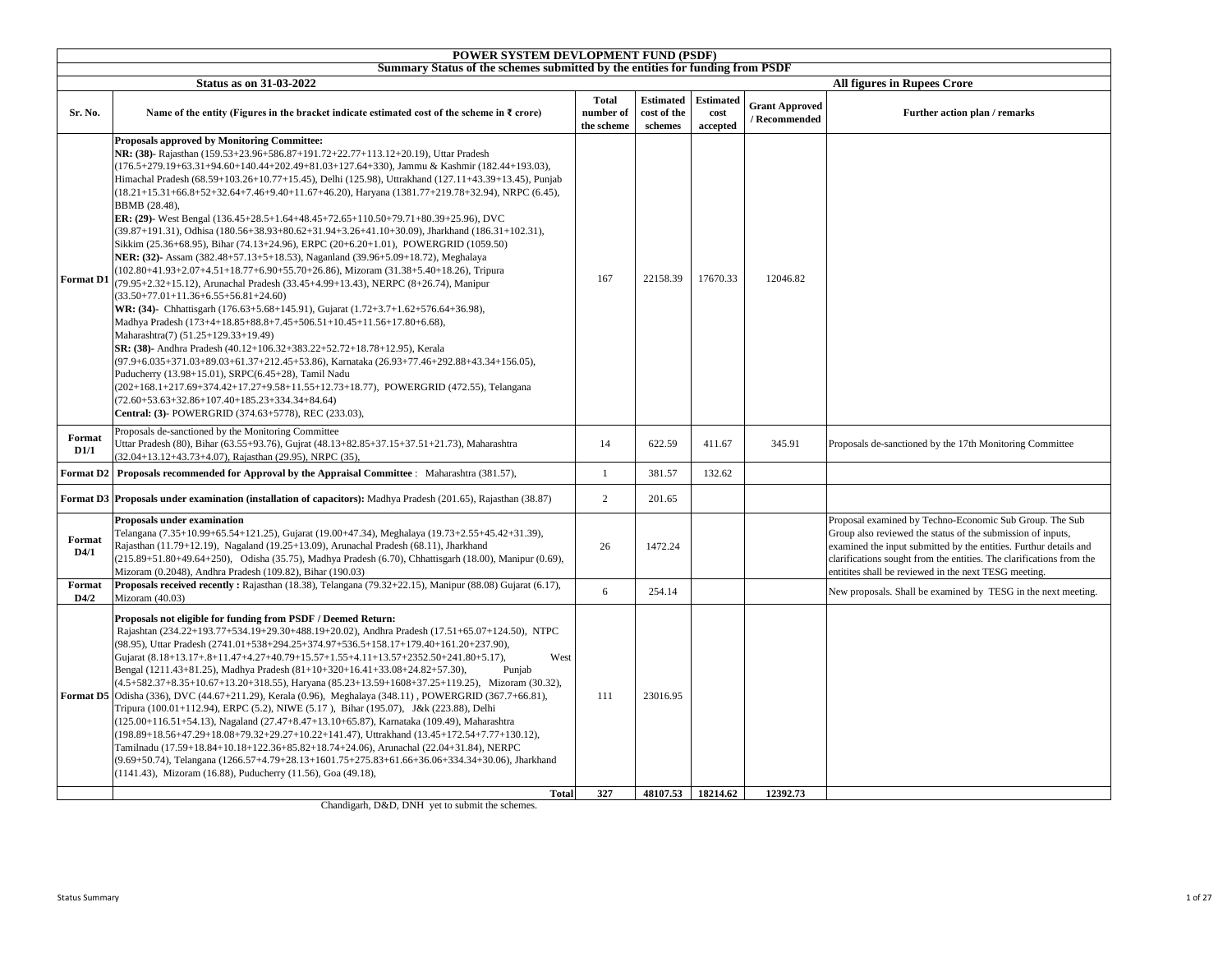|                |                                |            |                         |                |                                                                                 | Status of Schemes Submitted by the Entities for funding from PSDF | POWER SYSTEM DEVELOPMENT FUND(PSDF)      |                                             |                                                                   |                                                               |                        |                                                                                            |                                    |                                                        |                                                          |                                                      |                                    |
|----------------|--------------------------------|------------|-------------------------|----------------|---------------------------------------------------------------------------------|-------------------------------------------------------------------|------------------------------------------|---------------------------------------------|-------------------------------------------------------------------|---------------------------------------------------------------|------------------------|--------------------------------------------------------------------------------------------|------------------------------------|--------------------------------------------------------|----------------------------------------------------------|------------------------------------------------------|------------------------------------|
|                |                                |            | Status as on 31-03-2022 |                |                                                                                 |                                                                   | Format D-1:Proposals approved under PSDF |                                             |                                                                   |                                                               |                        |                                                                                            |                                    |                                                        | All figures in Rs Crore                                  |                                                      |                                    |
| Sl.<br>No      | Name of<br><b>State/Entity</b> | Region     | <b>Name of Entity</b>   | Project<br>ID  | Name of Scheme and Unique ID No                                                 | Date of<br>Submission of<br><b>Scheme by</b><br>Entity            | <b>Estimated</b><br>cost by<br>entity    | Date of<br>Techno-<br>Economic<br>clearance | Date of<br>Recommend<br>ation by<br><b>Appraisal</b><br>Committee | <b>Project Cost</b><br>accepted by<br>Appraisal<br>Committee. | Category<br>of Funding | <b>Quantum</b> of<br><b>Funding</b><br>Recommend<br>ed by<br><b>Appraisal</b><br>Committee | Date of<br>Concurrence<br>by CERC. | Grant<br>Approved by<br><b>Monitoring</b><br>Committee | Date of<br>Approval by<br><b>Monitoring</b><br>Committee | Date of<br>ssuance of<br>sanction<br>order by<br>MoP | Date of<br>Signing of<br>Agreement |
| $\mathbf I$    | $\mathbf{I}$                   |            | $\mathbf{III}$          |                | IV                                                                              | $\mathbf{V}$                                                      | <b>VI</b>                                | <b>VII</b>                                  | <b>VIII</b>                                                       | $\mathbf{IX}$                                                 | $\mathbf X$            | XI                                                                                         | XII                                | XIII                                                   | XIV                                                      | $\mathbf{X}\mathbf{V}$                               | <b>XVI</b>                         |
|                | POWERGRID                      | Central    | <b>POWERGRID</b>        |                | URTDSM Scheme (Installation of PMUs (001)                                       | 23-Jun-14                                                         | 374.63                                   | 27-Aug-14                                   | 29-Aug-14                                                         | 374.63                                                        | 5.1(c)                 | 70.00                                                                                      | $7$ -Oct-14                        | 262.24                                                 | 8-Oct-14                                                 | 31-Dec-14                                            | 27-Feb-15                          |
| $\overline{2}$ | Kerala                         | <b>SR</b>  | <b>KSEBL</b>            | $\overline{2}$ | Renovation and Upgradation of protection<br>system of substations (002)         | $30 -$ Jul-14                                                     | 97.90                                    | 25-Aug-14                                   | 29-Aug-14                                                         | 91.46                                                         | 5.1(c)                 | 90.00                                                                                      | $7-Oct-14$                         | 82.31                                                  | $8$ -Oct-14                                              | 31-Dec-14                                            | 20-Feb-15                          |
| 3              | Rajasthan                      | <b>NR</b>  | <b>RRVPNL</b>           | 3              | Renovation and Upgradation of protection<br>system of substations (003)         | 18-Jun-14                                                         | 159.53                                   | 25-Aug-14                                   | 29-Aug-14                                                         | 159.53                                                        | 5.1(c)                 | 90.00                                                                                      | $7-Oct-14$                         | 143.58                                                 | 8-Oct-14                                                 | 31-Dec-14                                            | $6$ -Feb- $15$                     |
| $\overline{4}$ | Rajasthan                      | NR         | <b>RRVPNL</b>           | 5              | Installation of Bus Reactors (005)                                              | 18-Jun-14                                                         | 23.96                                    | 25-Aug-14                                   | 29-Aug-14                                                         | 23.87                                                         | 5.1(b)                 | 90.00                                                                                      | $7-Oct-14$                         | 21.48                                                  | 8-Oct-14                                                 | 31-Dec-14                                            | $6$ -Feb- $15$                     |
| 5              | <b>West Bengal</b>             | ER         | <b>WBSETCL</b>          | $\overline{7}$ | Renovation and Upgradation of protection<br>system of substations (007)         | 30-Jul-14                                                         | 136.45                                   | 25-Aug-14                                   | 29-Aug-14                                                         | 120.67                                                        | 5.1(c)                 | 90.00                                                                                      | $7-Oct-14$                         | 108.60                                                 | 8-Oct-14                                                 | 31-Dec-14                                            | $10$ -Feb- $15$                    |
| 6              | Odisha                         | ER         | <b>OPTCL</b>            | 8              | Renovation and Upgradation of protection<br>system of substaions (008)          | $17 -$ Jul-14                                                     | 184.19                                   | $24-Nov-14$                                 | 25-Nov-14                                                         | 180.56                                                        | 5.1(c)                 | 90.00                                                                                      | $12$ -Jan- $15$                    | 162.50                                                 | 19-Mar-15                                                | 11-May-15                                            | 5-Aug-15                           |
| $\overline{7}$ | Assam                          | <b>NER</b> | <b>AEGCL</b>            | 11             | Renovation and Upgradation of protection<br>system of substations(011)          | $21$ -Aug- $14$                                                   | 382.48                                   | 24-Nov-14                                   | 25-Nov-14                                                         | 299.37                                                        | 5.1(c)                 | 100.00                                                                                     | $12-Jan-15$                        | 299.37                                                 | 19-Mar-15                                                | 11-May-15                                            | 29-Feb-16                          |
| 8              | Karnataka                      | <b>SR</b>  | <b>KPCL</b>             | 15             | Renovation and Upgradation of protection<br>system of substations (015)         | $11-Sep-14$                                                       | 26.93                                    | 24-Nov-14                                   | 25-Nov-14                                                         | 19.84                                                         | 5.1 $(c)$              | 90.00                                                                                      | 24-Feb-15                          | 17.85                                                  | 19-Mar-15                                                | $11-May-15$                                          | $12$ -Jun- $15$                    |
| $\overline{Q}$ | Nagaland                       | <b>NER</b> | DOP, Nagaland           | 17             | Renovation and Upgradation of protection<br>system of substations (017)         | 17-Sep-14                                                         | 39.96                                    | 24-Nov-14                                   | 25-Nov-14                                                         | 39.96                                                         | 5.1(c)                 | 100.00                                                                                     | $12-Jan-15$                        | 39.96                                                  | 19-Mar-15                                                | 11-May-15                                            | 17-Aug-15                          |
| $10\,$         | Bihar                          | $\rm ER$   | <b>BSPTCL</b>           | 18             | Renovation and Upgradation of protection<br>system of substations (018)         | 18-Sep-14                                                         | 74.13                                    | 19-Dec-14                                   | $14$ -Jan- $15$                                                   | 71.35                                                         | 5.1(c)                 | 90.00                                                                                      | 18-Mar-15                          | 64.22                                                  | 19-Mar-15                                                | $11-May-15$                                          | $3-Dec-15$                         |
| 11             | <b>Uttar Pradesh</b>           | <b>NR</b>  | <b>UPPTCL</b>           | 25             | Installation of Capacitors and FSC. (025)                                       | $2-Nov-14$                                                        | 176.50                                   | 13-Jan-15                                   | $14-Jan-15$                                                       | 39.29                                                         | 5.1(b)                 | 90.00                                                                                      | 18-Mar-15                          | 35.36                                                  | 19-Mar-15                                                | 11-May-15                                            | 26-Nov-15                          |
| 12             | <b>Uttar Pradesh</b>           | NR         | <b>UPPTCL</b>           | 26             | Renovation and Upgradation of protection<br>system of substations. (026)        | $2-Nov-14$                                                        | 279.19                                   | 13-Jan-15                                   | $14-Jan-15$                                                       | 202.94                                                        | 5.1(c)                 | 90.00                                                                                      | 18-Mar-15                          | 182.65                                                 | 19-Mar-15                                                | 11-May-15                                            | 26-Nov-15                          |
| 13             | Gujarat                        | <b>WR</b>  | <b>GETCO</b>            | 34             | Automatic Demand Management Scheme.<br>(034)                                    | $1-Jan-15$                                                        | 1.72                                     | $12-Jan-15$                                 | $14-Jan-15$                                                       | 1.67                                                          | 5.1(c)                 | 90.00                                                                                      | 18-Mar-15                          | 1.50                                                   | 19-Mar-15                                                | 11-May-15                                            | 23-Aug-15                          |
| 14             | Tamil Nadu                     | <b>SR</b>  | <b>TANTRANSCO</b>       | 20             | Renovation and Upgradation of protection<br>system of substations (020)         | $3-Oct-14$                                                        | 202.00                                   | 25-Feb-15                                   | 12-Mar-15                                                         | 138.28                                                        | 5.1(c)                 | 90.00                                                                                      | 28-May-15                          | 124.45                                                 | $14-Jul-15$                                              | 4-Aug-15                                             | $29$ -Jan-16                       |
| 15             | Gujarat                        | <b>WR</b>  | <b>GETCO</b>            | 35             | Load Forecasting Scheme (035)                                                   | $3-Jan-15$                                                        | 3.70                                     | 25-Feb-15                                   | 12-Mar-15                                                         | 3.70                                                          | 5.1(e)                 | 100.00                                                                                     | 28-May-15                          | 3.70                                                   | $14-Jul-15$                                              | 4-Aug-15                                             | 24-Feb-16                          |
| 16             | Puducherry                     | <b>SR</b>  | DoP, Puducherry         | 21             | Renovation and Upgradation of protection<br>system of substations (021)         | 10-Oct-14                                                         | 13.98                                    | $3-Mar-15$                                  | 12-Mar-15                                                         | 10.56                                                         | 5.1(c)                 | 90.00                                                                                      | 28-May-15                          | 9.50                                                   | $14-Jul-15$                                              | $4$ -Aug-15                                          | 26-Feb-16                          |
| 17             | Meghalaya                      | <b>NER</b> | MePTCL                  | 42             | Renovation and Upgardation of protection<br>system of substations (042)         | 22-Feb-15                                                         | 102.80                                   | $3-Mar-15$                                  | 12-Mar-15                                                         | 69.19                                                         | 5.1(c)                 | 100.00                                                                                     | 28-May-15                          | 69.19                                                  | $14-Jul-15$                                              | $4-Aug-15$                                           | 8-Mar-16                           |
| $18\,$         | <b>NRPC</b>                    | <b>NR</b>  | <b>NRPC</b>             | 54             | Study Program on the integration of renewable<br>energy resources (054)         | 15-May-15                                                         | 6.45                                     | 19-May-15                                   | $10$ -Jun- $15$                                                   | 6.45                                                          | 5.1(e)                 | 100.00                                                                                     | 25-Aug-15                          | 6.45                                                   | $1-Oct-15$                                               | 28-Oct-15                                            | 24-Nov-15                          |
| 19             | Telangana                      | <b>SR</b>  | <b>TSTRANSCO</b>        | 16             | Renovation and Upgradation of protection<br>system of substations. (016)        | $8-Sep-14$                                                        | 72.60                                    | 19-May-15                                   | $10-Jun-15$                                                       | 59.97                                                         | 5.1(c)                 | 90.00                                                                                      | 25-Aug-15                          | 53.97                                                  | $1-Oct-15$                                               | 28-Oct-15                                            | $1-Feb-16$                         |
| 20             | Assam                          | <b>NER</b> | <b>AEGCL</b>            | 47             | Installation of BCU. (047)                                                      | $7-Jan-15$                                                        | 57.13                                    | 25-Feb-15                                   | $10-Jun-15$                                                       | 53.52                                                         | 5.1(c)                 | 100.00                                                                                     | 25-Aug-15                          | 53.52                                                  | $1-Oct-15$                                               | 28-Oct-15                                            | 29-Feb-16                          |
| 21             | Mizoram                        | <b>NER</b> | DoP, Mizoram            | 32             | Renovation and Upgardation of protection<br>system of substations. (32)         | $1-Dec-14$                                                        | 31.38                                    | 6-May-15                                    | $10-Jun-15$                                                       | 26.84                                                         | 5.1(c)                 | 100.00                                                                                     | 25-Aug-15                          | 26.84                                                  | $1-Oct-15$                                               | 28-Oct-15                                            | $26$ -Apr-16                       |
| $22\,$         | Jammu &<br>Kashmir             | $\rm{NR}$  | PDD-J&K                 | 23             | Renovation and Upgradation of protection<br>system of substations in Jammu(023) | 14-Nov-14                                                         | 182.44                                   | 19-Dec-14                                   | $10$ -Jun- $15$                                                   | 140.04                                                        | 5.1(c)                 | 100.00                                                                                     | $5 - Aug-15$                       | 140.04                                                 | $1-Oct-15$                                               | 28-Oct-15                                            | $5-$ Apr $-16$                     |
| 23             | Meghalaya                      | <b>NER</b> | MePGCL                  | 57             | Renovation and upgradation of Protection and<br>Contro;l System. (57)           | $12-May-15$                                                       | 41.93                                    | $27$ -Jul-15                                | $8-Sep-15$                                                        | 32.53                                                         | 5.1(c)                 | 100.00                                                                                     | $3-Nov-15$                         | 32.53                                                  | 15-Dec-15                                                | $5-Jan-16$                                           | $10$ -Jun- $16$                    |
| 24             | Tripura                        | <b>NER</b> | <b>TSECL</b>            | 40             | Renovation and Upgradation of Protection<br>System $(040)$                      | 22-Feb-15                                                         | 79.95                                    | 27-07-2015                                  | $8-Sep-15$                                                        | 31.05                                                         | 5.1(C)                 | 100.00                                                                                     | $3-Nov-15$                         | 31.05                                                  | 15-Dec-15                                                | $5-Jan-16$                                           | 30-Mar-16                          |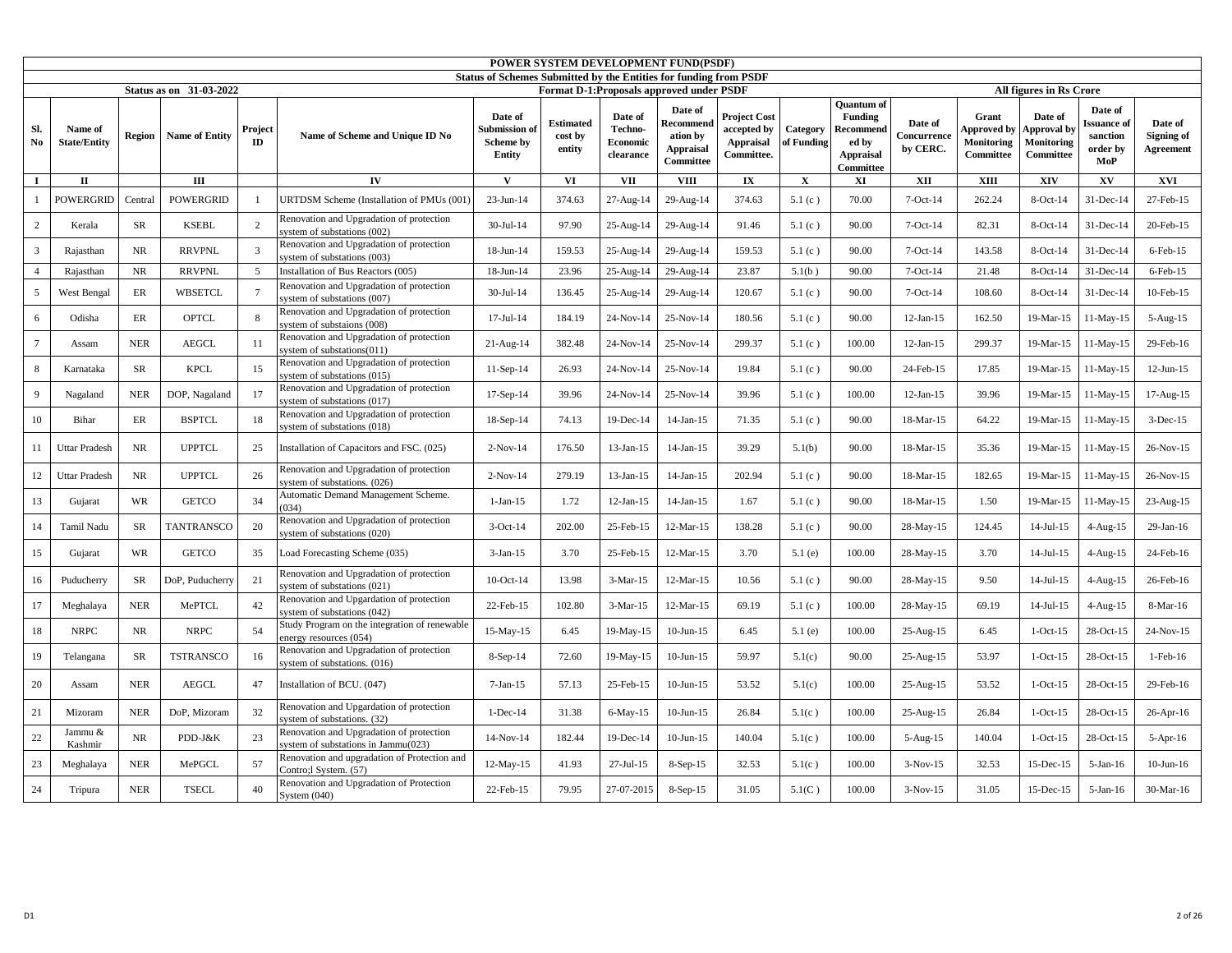|           |                                |            | <b>Status as on 31-03-2022</b> |               |                                                                                                                           |                                                 |                                |                                             | Format D-1: Proposals approved under PSDF                         |                                                                      |                        |                                                                              |                                    |                                                        | All figures in Rs Crore                           |                                                              |                                    |
|-----------|--------------------------------|------------|--------------------------------|---------------|---------------------------------------------------------------------------------------------------------------------------|-------------------------------------------------|--------------------------------|---------------------------------------------|-------------------------------------------------------------------|----------------------------------------------------------------------|------------------------|------------------------------------------------------------------------------|------------------------------------|--------------------------------------------------------|---------------------------------------------------|--------------------------------------------------------------|------------------------------------|
| Sl.<br>No | Name of<br><b>State/Entity</b> | Region     | <b>Name of Entity</b>          | Project<br>ID | Name of Scheme and Unique ID No                                                                                           | Date of<br>Submission of<br>Scheme by<br>Entity | Estimated<br>cost by<br>entity | Date of<br>Techno-<br>Economic<br>clearance | Date of<br>Recommend<br>ation by<br><b>Appraisal</b><br>Committee | <b>Project Cost</b><br>accepted by<br><b>Appraisal</b><br>Committee. | Category<br>of Funding | Ouantum of<br><b>Funding</b><br>Recommend<br>ed by<br>Appraisal<br>Committee | Date of<br>Concurrence<br>by CERC. | Grant<br><b>Approved by</b><br>Monitoring<br>Committee | Date of<br>Approval by<br>Monitoring<br>Committee | Date of<br><b>Issuance</b> of<br>sanction<br>order by<br>MoP | Date of<br>Signing of<br>Agreement |
| $\bf{I}$  | $\mathbf{I}$                   |            | Ш                              |               | IV                                                                                                                        | V                                               | <b>VI</b>                      | <b>VII</b>                                  | <b>VIII</b>                                                       | $\mathbf{I} \mathbf{X}$                                              | $\mathbf{x}$           | XI                                                                           | XII                                | <b>XIII</b>                                            | XIV                                               | XV                                                           | XVI                                |
| 25        | Himachal<br>Pradesh            | NR         | <b>HPSEBL</b>                  | 48            | Renovation and Upgradation of Protection<br>System $(048)$                                                                | 27-Mar-15                                       | 68.59                          | $3-Jul-15$                                  | $8-Sep-15$                                                        | 55.44                                                                | 5.1(C)                 | 100.00                                                                       | $3-Nov-15$                         | 55.44                                                  | 15-Dec-15                                         | $5-Jan-16$                                                   | $8-Jun-16$                         |
| 26        | <b>POWERGRID</b>               | ER         | <b>POWERGRID</b>               | 56            | Installation of STATCOMs in ER at Ranchi-<br>New, Rourkela, Kishanganj and Jeypore<br>substations of POWERGRID (056)      | $5-Jun-15$                                      | 1,059.50                       | $27$ -Jul-15                                | $8-Sep-15$                                                        | 700.31                                                               | 5.1(b)                 | 90.00                                                                        | $3-Nov-15$                         | 630.28                                                 | 15-Dec-15                                         | $5-Jan-16$                                                   | $29-Sep-16$                        |
| 27        | Jammu &<br>Kashmir             | NR.        | PDD-J&K                        | 24            | Renovation and Upgradation of protection<br>system of substations in Kashmir(024)                                         | 14-Nov-14                                       | 193.03                         | 19-Dec-14                                   | 14-01-2015<br>10-06-2015                                          | 146.12                                                               | 5.1(c)                 | 100.00                                                                       | 10-Feb-16                          | 146.12                                                 | 22-Feb-16                                         | 17-Mar-16                                                    | $22$ -Apr-16                       |
| 28        | Karnataka                      | SR         | <b>KPTCL</b>                   | 12            | Renovation and Upgradation of protection<br>system of substations (12)                                                    | 26-Aug-14                                       | 77.46                          | 28-Sep-15                                   | 17-Nov-15                                                         | 67.13                                                                | 5.1(C)                 | 90.00                                                                        | 16-Dec-15                          | 60.42                                                  | 22-Feb-16                                         | 17-Mar-16                                                    | $12-May-16$                        |
| 29        | Delhi                          | <b>NR</b>  | <b>DTL</b>                     | 49            | Renovation and Upgradation of Protection<br>System. $(049)$                                                               | 24-Mar-15                                       | 125.98                         | 16-Oct-15                                   | 17-Nov-15                                                         | 125.98                                                               | 5.1(c)                 | 90.00                                                                        | 10-Feb-16                          | 113.38                                                 | 22-Feb-16                                         | 17-Mar-16                                                    | $4-May-16$                         |
| 30        | Uttarakhand                    | <b>NR</b>  | <b>PTCUL</b>                   | 51            | Renovation and Upgradation of Protection<br>System.(051)                                                                  | $9-Apr-15$                                      | 127.11                         | 16-Oct-15                                   | 17-Nov-15                                                         | 125.05                                                               | 5.1(c)                 | 100.00                                                                       | 14-Jan-16                          | 125.05                                                 | 22-Feb-16                                         | 17-Mar-16                                                    | $8-Jun-16$                         |
| 31        | Punjab                         | NR         | <b>PSTCL</b>                   | 52            | Bus bar protection (052)                                                                                                  | 16-Mar-15                                       | 18.21                          | 28-Sep-15                                   | 17-Nov-15                                                         | 18.21                                                                | 5.1(c)                 | 90.00                                                                        | 14-Jan-16                          | 16.39                                                  | 22-Feb-16                                         | 17-Mar-16                                                    | $29$ -Dec-16                       |
| 32        | Madhya<br>Pradesh              | <b>WR</b>  | <b>MPPTCL</b>                  | 28            | Renovation and Upgradation of protection<br>system of substations (28)                                                    | 25-Nov-14                                       | 173                            | $4 - 11 - 2015$                             | $17-Nov-15$                                                       | 103                                                                  | 5.1(C)                 | 90.00                                                                        | 14-Jan-16                          | 92.70                                                  | 22-Feb-16                                         | 17-Mar-16                                                    | $22-Jun-16$                        |
| 33        | Madhya<br>Pradesh              | <b>WR</b>  | MP SLDC                        | 61            | Implementation of Integrated system for ABT<br>Open Access and MIS for MPSLDC (061)                                       | $1-Aug-15$                                      | $\overline{4}$                 | 28-Sep-15                                   | 17-Nov-15                                                         | $\overline{4}$                                                       | 5.1(c)                 | 90.00                                                                        | $14$ -Jan-16                       | 3.60                                                   | 22-Feb-16                                         | 17-Mar-16                                                    | $22$ -Jun-16                       |
| 34        | Gujarat                        | WR         | <b>GETCO</b>                   | 58            | Wind Generation forecasting for state of<br>Gujarat(58)                                                                   | $6$ -Jul-15                                     | 1.62                           | 28-Sep-15                                   | 17-Nov-15                                                         | 1.62                                                                 | 5.1(e)                 | 100.00                                                                       | $14$ -Jan-16                       | 1.62                                                   | 22-Feb-16                                         | 17-Mar-16                                                    | $5$ -Dec-16                        |
| 35        | <b>ERPC</b>                    | ER         | <b>ERPC</b>                    | 67            | Creation and Maintenance of web based<br>protection database management (067)                                             | 24-Sep-15                                       | 20                             | $4-Nov-15$                                  | 17-Nov-15                                                         | 20                                                                   | 5.1(e)                 | 100.00                                                                       | $14$ -Jan-16                       | 20.00                                                  | 22-Feb-16                                         | 17-Mar-16                                                    | 26-Apr-16                          |
| 36        | Chhattisgarh                   | WR         | <b>CSPTCL</b>                  | 39            | Renovation and Upgradation of protection<br>svstem. (039)                                                                 | $6$ -Jan-15                                     | 176.63                         | 16-Oct-15                                   | 8-Mar-16                                                          | 68.52                                                                | 5.1(c)                 | 90.00                                                                        | $12$ -Jul-16                       | 61.67                                                  | 19-Aug-16                                         | $5-Sep-16$                                                   | 12-Mar-19                          |
| 37        | Madhya<br>Pradesh              | WR         | <b>MPPGCL</b>                  | 62            | Installation of 125MVAR Bus Reactor at<br>SSTPP Khandwa substation of MPPGCL<br>(062)                                     | 24-Aug-15                                       | 18.85                          | $7-Jan-16$                                  | 8-Mar-16                                                          | 6.21                                                                 | 5.1(b)                 | 90.00                                                                        | $12-Jul-16$                        | 5.59                                                   | $19$ -Aug- $16$                                   | $5-Sep-16$                                                   | 29-Dec-16                          |
| 38        | Telangana                      | <b>SR</b>  | <b>TSTRANSCO</b>               | 59            | Installation of 5 nos. of 125MVAR at 400kV<br>Mahaboobnagar, Mamidipally, Malkaram,<br>Gajwel and Shankarpalli (059)      | $7-Jul-15$                                      | 53.63                          | $7-Jan-16$                                  | 8-Mar-16                                                          | 53.63                                                                | 5.1(b)                 | 90.00                                                                        | $12-Jul-16$                        | 48.27                                                  | 19-Aug-16                                         | $5-Sep-16$                                                   | $21-Nov-16$                        |
| 39        | Arunachal<br>Pradesh           | <b>NER</b> | <b>APPCL</b>                   | 44            | Renovation and Upgradation of Protection<br>System. $(044)$                                                               | 24-Feb-15                                       | 33.45                          | $8-Jan-16$                                  | $8-Mar-16$                                                        | 18.21                                                                | 5.1(c)                 | 100.00                                                                       | $12-Jul-16$                        | 18.21                                                  | 19-Aug-16                                         | $5-Sep-16$                                                   | 27-Sep-19                          |
| 40        | Manipur                        | <b>NER</b> | <b>MSPCL</b>                   | 55            | Renovation and Upgradation of Grid<br>Substation of MSPCL (055)                                                           | 10-Mar-15                                       | 33.50                          | 8-Jan-16                                    | 8-Mar-16                                                          | 33.5                                                                 | 5.1(c)                 | 100.00                                                                       | $12$ -Jul-16                       | 33.50                                                  | 19-Aug-16                                         | $5-Sep-16$                                                   | $9-Nov-17$                         |
| 41        | Madhya<br>Pradesh              | WR         | <b>MPPGCL</b>                  | 29            | Renovation and Upgradation of protection<br>system of substations.(029)                                                   | 25-Nov-14                                       | 88.5                           | $3-Jul-15$                                  | 8-Mar-16                                                          | 52.34                                                                | 5.1(c)                 | 90.00                                                                        | $12-Jul-16$                        | 47.11                                                  | 19-Aug-16                                         | $5-Sep-16$                                                   | $4-Oct-16$                         |
| 42        | Andhra Pradesl                 | <b>SR</b>  | <b>APGENCO</b>                 | 10            | Renovation and Upgradation of protection<br>system of substations (010)                                                   | $13$ -Aug- $14$                                 | 40.12                          | 16-Oct-15                                   | 8-Mar-16                                                          | 44.42                                                                | 5.1(c)                 | 90.00                                                                        | $12-Jul-16$                        | 39.98                                                  | 19-Aug-16                                         | $5-Sep-16$                                                   | 24-Nov-16                          |
| 43        | Andhra Pradesh                 | <b>SR</b>  | <b>APTRANSCO</b>               | 9             | Renovation and Upgradation of protection<br>system of substations(009)                                                    | 7-Aug-14                                        | 106.32                         | 16-Oct-15                                   | 8-Mar-16                                                          | 125.27                                                               | 5.1(c)                 | 90.00                                                                        | $12-Jul-16$                        | 112.74                                                 | 19-Aug-16                                         | $5-Sep-16$                                                   | $23-Nov-16$                        |
| 44        | West Bengal                    | ER         | <b>WBPDCL</b>                  | 72            | Renovation and Modernization of 220/132 kV<br>STPS switch yard and implementation of<br>Substaion Automation System.(072) | $23$ -Dec-15                                    | 28.5                           | 6-May-16                                    | $31-May-16$                                                       | 26.09                                                                | 5.1(c)                 | 90.00                                                                        | $5 - Aug-16$                       | 23.48                                                  | $19$ -Aug- $16$                                   | $5-Sep-16$                                                   | 29-Dec-16                          |
| 45        | Bihar                          | ER         | <b>BSPTCL</b>                  | 74            | Installation of Capacitor bank in 20 Nos of<br>Grid Sub Station (074)                                                     | $1-Sep-16$                                      | 24.96                          | $6$ -May-16                                 | 31-May-16                                                         | 20.98                                                                | 5.1(b)                 | 90.00                                                                        | $5-Aug-16$                         | 18.88                                                  | 19-Aug-16                                         | $5-Sep-16$                                                   | 14-Mar-18                          |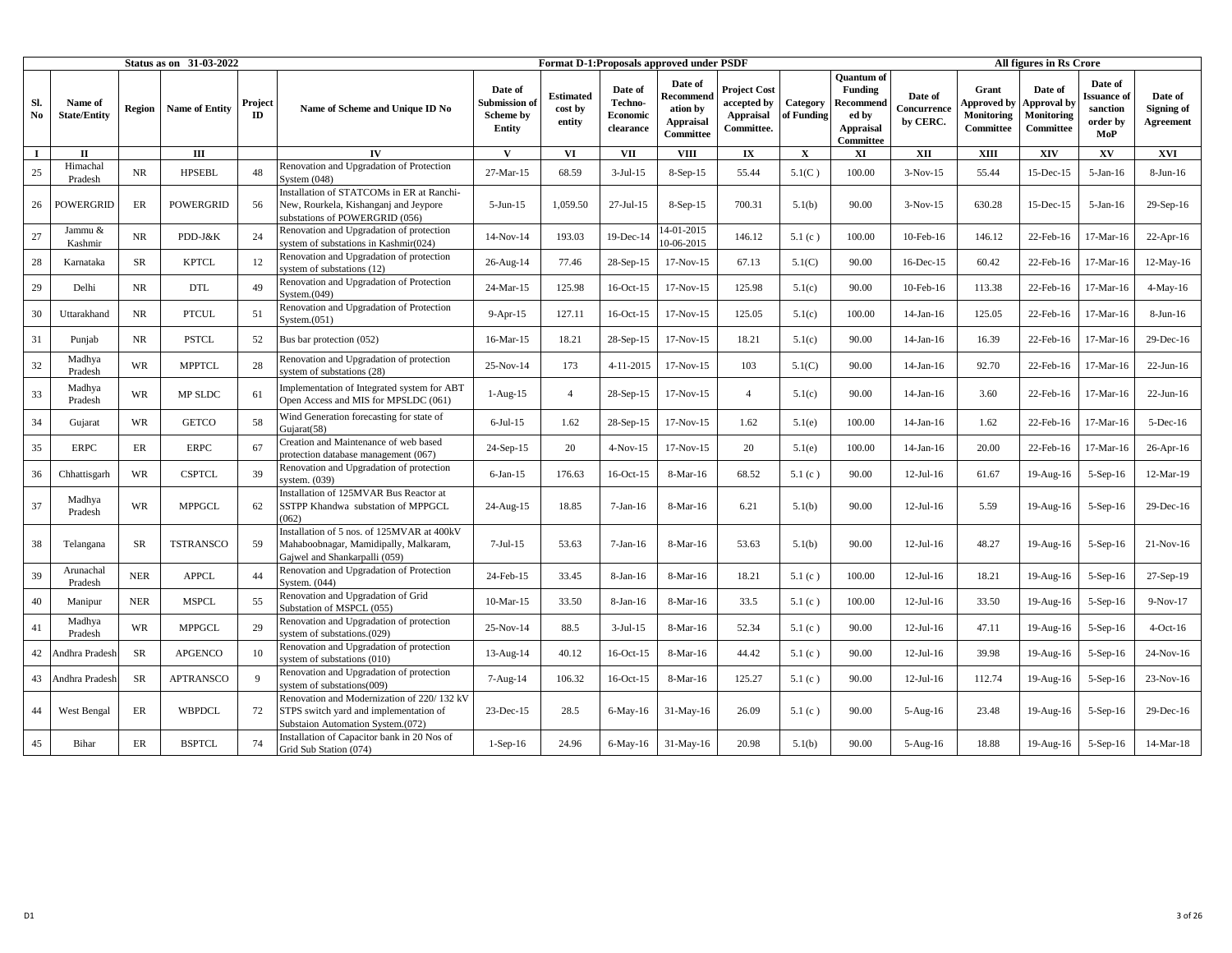|           |                                |            | Status as on 31-03-2022 |               |                                                                                                                                                                                                                         |                                                 |                                       |                                                    | Format D-1:Proposals approved under PSDF                          |                                                                      |                        |                                                                                     |                                    |                                                        | All figures in Rs Crore                                  |                                                              |                                    |
|-----------|--------------------------------|------------|-------------------------|---------------|-------------------------------------------------------------------------------------------------------------------------------------------------------------------------------------------------------------------------|-------------------------------------------------|---------------------------------------|----------------------------------------------------|-------------------------------------------------------------------|----------------------------------------------------------------------|------------------------|-------------------------------------------------------------------------------------|------------------------------------|--------------------------------------------------------|----------------------------------------------------------|--------------------------------------------------------------|------------------------------------|
| Sl.<br>No | Name of<br><b>State/Entity</b> | Region     | <b>Name of Entity</b>   | Project<br>ID | Name of Scheme and Unique ID No                                                                                                                                                                                         | Date of<br>Submission of<br>Scheme by<br>Entity | <b>Estimated</b><br>cost by<br>entity | Date of<br>Techno-<br><b>Economic</b><br>clearance | Date of<br>Recommend<br>ation by<br><b>Appraisal</b><br>Committee | <b>Project Cost</b><br>accepted by<br><b>Appraisal</b><br>Committee. | Category<br>of Funding | <b>Ouantum</b> of<br><b>Funding</b><br>Recommend<br>ed by<br>Appraisal<br>Committee | Date of<br>Concurrence<br>by CERC. | Grant<br><b>Approved by</b><br>Monitoring<br>Committee | Date of<br>Approval by<br><b>Monitoring</b><br>Committee | Date of<br><b>Issuance</b> of<br>sanction<br>order by<br>MoP | Date of<br>Signing of<br>Agreement |
| $\bf{I}$  | $\mathbf{I}$                   |            | Ш                       |               | IV                                                                                                                                                                                                                      | $\mathbf{V}$                                    | VI                                    | <b>VII</b>                                         | <b>VIII</b>                                                       | $\mathbf{I}\mathbf{X}$                                               | $\mathbf{x}$           | XI                                                                                  | XII                                | <b>XIII</b>                                            | XIV                                                      | XV                                                           | XVI                                |
| 46        | Haryana                        | NR         | <b>DHVBN</b>            | 77            | Renovation and modernisation of distribution<br>system of DHBVN, Haryana (077)                                                                                                                                          | $1-Aug-16$                                      | 1381.77                               | 6-May-16                                           | $31-May-16$                                                       | 364.27                                                               | 5.1(d)                 | 75.00                                                                               | 5-Aug-16                           | 273.20                                                 | 19-Aug-16                                                | $2-Jan-17$                                                   | 24-Nov-17                          |
| 47        | Punjab                         | NR         | <b>PSTCL</b>            | 70            | Provision of Second DC Source at 220KV &<br>132KV Grid Sub Station of PSTCL. (70)                                                                                                                                       | 8-Dec-15                                        | 15.31                                 | $1-Aug-16$                                         | $6-Sep-16$                                                        | 15.30                                                                | 5.1 $(c)$              | 90.00                                                                               | 24-Nov-16                          | 13.78                                                  | 24-Nov-16                                                | $2-Jan-17$                                                   | 23-Mar-17                          |
| 48        | <b>SRPC</b>                    | SR         | <b>SRPC</b>             | 78            | Study programme on the Integration of<br>Renewables Enery Resources (RES) into the<br>Grid. (78)                                                                                                                        | 19-Jan-16                                       | 6.45                                  | $1-Aug-16$                                         | $6-Sep-16$                                                        | 5.5                                                                  | 5.1(e)                 | 100.00                                                                              | 24-Nov-16                          | 5.50                                                   | 24-Nov-16                                                | $2-Jan-17$                                                   | 23-Jan-17                          |
| 49        | <b>SRPC</b>                    | <b>SR</b>  | <b>SRPC</b>             | 79            | Procurement Web based management software<br>and protection setting calculation tool. (79)                                                                                                                              | 15-Feb-16                                       | 28                                    | $1-Aug-16$                                         | $6-Sep-16$                                                        | 25.09                                                                | 5.1(e)                 | 100.00                                                                              | 24-Nov-16                          | 25.09                                                  | 24-Nov-16                                                | $2-Jan-17$                                                   | 15-Feb-17                          |
| 50        | Kerala                         | <b>SR</b>  | <b>KSEBL</b>            | 80            | <b>Implementation of Automatic Demand</b><br>Management Scheme (ADMS) at 322<br>Substations of KSEBL at 33kV level. (80)                                                                                                | 29-Feb-16                                       | 6.04                                  | $1-Aug-16$                                         | $6-Sep-16$                                                        | 5.30                                                                 | 5.1(c)                 | 90.00                                                                               | 24-Nov-16                          | 4.77                                                   | 24-Nov-16                                                | $2-Jan-17$                                                   | 21-Mar-17                          |
| 51        | <b>DVC</b>                     | ER         | DVC                     | 81            | Renovation and Upgradation of the protection<br>and control system of Ramgarh Sub Station.<br>(081)                                                                                                                     | $4-Apr-16$                                      | 39.87                                 | 14-Jun-16                                          | $6-Sep-16$                                                        | 28.85                                                                | 5.1(c)                 | 90.00                                                                               | 24-Nov-16                          | 25.96                                                  | 24-Nov-16                                                | $2-Jan-17$                                                   | $11-Apr-17$                        |
| 52        | Tamil Nadu                     | SR         | <b>TANTRANSCO</b>       | 85            | Establishment of Technical and IT<br>infrastructure for implementation of intra state<br>ABT in Tamilnadu. (085)                                                                                                        | $23-May-16$                                     | 168.10                                | $1-Aug-16$                                         | $6-Sep-16$                                                        | 13.31                                                                | 5.1(c)                 | 90.00                                                                               | 24-Nov-16                          | 11.98                                                  | 24-Nov-16                                                | $2-Jan-17$                                                   | 24-Nov-17                          |
| 53        | <b>POWERGRID</b>               | Central    | <b>POWERGRID</b>        | 94            | Funding of BNC Agra HVDC (94)                                                                                                                                                                                           | $21-Jun-16$                                     | 5778                                  | $5-Jul-16$                                         | $6-Sep-16$                                                        | 5778                                                                 | 4(3)(A)                | 50.00                                                                               | $24-Nov-16$                        | 2889.00                                                | 24-Nov-16                                                | 10-Mar-17                                                    | 23-May-17                          |
| 54        | <b>RECTPCL</b>                 | Central    | <b>RECTPCL</b>          | 111           | 11kV Rural Feeder Monitoring. (111)                                                                                                                                                                                     | 29-Aug-16                                       | 233.03                                | 26-Sep-16                                          | 28-Oct-16                                                         | 233.03                                                               | 5.1(e)                 | 100.00                                                                              | 24-Nov-16                          | 233.03                                                 | 24-Nov-16                                                | 10-Mar-17                                                    | 30-May-17                          |
| 55        | Kerala                         | $\rm SR$   | <b>KSEBL</b>            | 90            | Construction of Madakkathara - Areakode<br>400/220kV Multi-circuit Multi-voltage<br>transmission Line (95km) & Construction of<br>Kizhisseri-Nallalam 220/110kV Multi-Circuit<br>Multi Voltage transmission line. (090) | $31-May-16$                                     | 371.03                                | 5-Aug-16                                           | 28-Oct-16                                                         | 371.03                                                               | 5.1(c)                 | 90.00                                                                               | 16-Feb-17                          | 333.93                                                 | $10-Apr-17$                                              | 16-May-17                                                    | 23-Aug-17                          |
| 56        | Kerala                         | SR         | <b>KSEBL</b>            | 96            | Jp-rating Kakkayam - Nallalam 110kV line<br>45km) & Upgrading Nallalam- Chevayur-<br>Westhill-Koyilandy110kV Single Circuit line<br>in to Double Circuit line.(96)                                                      | $31-May-16$                                     | 89.03                                 | $5-Aug-16$                                         | $28-Oct-16$                                                       | 89.13                                                                | 5.1(d)                 | 75.00                                                                               | $5-May-17$                         | 66.85                                                  | $10-Apr-17$                                              | 16-May-17                                                    | 23-Aug-17                          |
| 57        | <b>DVC</b>                     | ER         | <b>DVC</b>              | 106           | Renovation and Modernization of control and<br>protection system and replecement of<br>equipment at Parulia, Durgapur, Kalyanewari,<br>Giridhi Jamsedpur, Barjora, Burnpur, Dhanbad<br>and Bundwan substation. (106)    | 8-Aug-16                                        | 191.31                                | $28-Sep-16$                                        | 28-Oct-16                                                         | 156.11                                                               | 5.1(c)                 | 90.00                                                                               | 16-Feb-17                          | 140.50                                                 | $10-Apr-17$                                              | 27-Nov-17                                                    | $21-Jun-17$                        |
| 58        | Tamil Nadu                     | SR         | <b>TANTRANSCO</b>       | 84            | Renovation and Modernisation of Protection<br>System of 400kV, 230kV & 110kV hydro<br>Generating Stations. (084)                                                                                                        | $18-May-16$                                     | 203.69                                | $5$ -Jul-16                                        | 28-Oct-16                                                         | 186.09                                                               | 5.1(c)                 | 90.00                                                                               | 16-Feb-17                          | 167.48                                                 | 10-Apr-17                                                | 16-May-17                                                    | 8-Jan-18                           |
| 59        | Telangana                      | ${\rm SR}$ | <b>TSGENCO</b>          | 14            | Renovation and Upgradation of protection<br>system of substations (014)                                                                                                                                                 | $1-Sep-14$                                      | 32.86                                 | $14-Sep-16$                                        | 28-Oct-16                                                         | 7.27                                                                 | 5.1(c)                 | 90.00                                                                               | 16-Feb-17                          | 6.54                                                   | 10-Apr-17                                                | 16-May-17                                                    | $11-Jul-17$                        |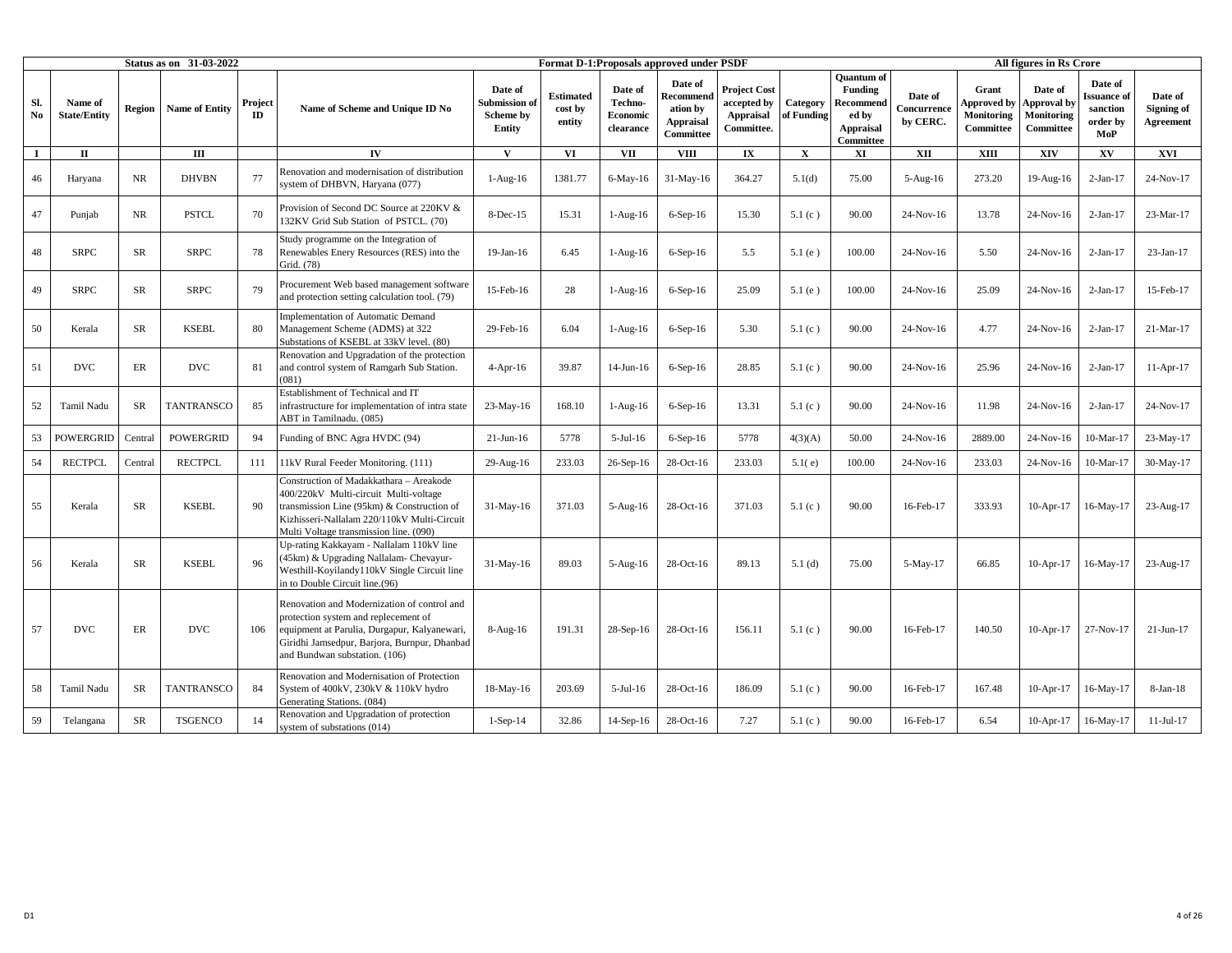|           |                                |            | Status as on 31-03-2022 |               |                                                                                                                                                                           |                                                       |                                       |                                             | Format D-1:Proposals approved under PSDF                          |                                                                      |                        |                                                                                            |                                    |                                                 | All figures in Rs Crore                                  |                                                      |                                    |
|-----------|--------------------------------|------------|-------------------------|---------------|---------------------------------------------------------------------------------------------------------------------------------------------------------------------------|-------------------------------------------------------|---------------------------------------|---------------------------------------------|-------------------------------------------------------------------|----------------------------------------------------------------------|------------------------|--------------------------------------------------------------------------------------------|------------------------------------|-------------------------------------------------|----------------------------------------------------------|------------------------------------------------------|------------------------------------|
| Sl.<br>No | Name of<br><b>State/Entity</b> | Region     | <b>Name of Entity</b>   | Project<br>ID | Name of Scheme and Unique ID No                                                                                                                                           | Date of<br>Submission o<br><b>Scheme by</b><br>Entity | <b>Estimated</b><br>cost by<br>entity | Date of<br>Techno-<br>Economic<br>clearance | Date of<br>Recommend<br>ation by<br><b>Appraisal</b><br>Committee | <b>Project Cost</b><br>accepted by<br><b>Appraisal</b><br>Committee. | Category<br>of Funding | <b>Ouantum</b> of<br><b>Funding</b><br>Recommend<br>ed by<br><b>Appraisal</b><br>Committee | Date of<br>Concurrence<br>by CERC. | Grant<br>Approved by<br>Monitoring<br>Committee | Date of<br><b>Approval</b> by<br>Monitoring<br>Committee | Date of<br>ssuance of<br>sanction<br>order by<br>MoP | Date of<br>Signing of<br>Agreement |
| $\bf{I}$  | П                              |            | Ш                       |               | $\mathbf{IV}$                                                                                                                                                             | V                                                     | VI                                    | <b>VII</b>                                  | <b>VIII</b>                                                       | $\mathbf{I}\mathbf{X}$                                               | $\mathbf X$            | XI                                                                                         | XII                                | <b>XIII</b>                                     | XIV                                                      | XV                                                   | XVI                                |
| 60        | <b>NERPC</b>                   | <b>NER</b> | <b>NERPC</b>            | 118           | Study programme on the Integration of<br>Renewables Energy Resources (RES) into the<br>Grid. (118)                                                                        | $30-Sep-16$                                           | 8                                     | 19-Oct-16                                   | 28-Oct-16                                                         | 6.5                                                                  | 5.1(e)                 | 100.00                                                                                     | 16-Feb-17                          | 6.50                                            | 10-Apr-17                                                | 16-May-17                                            | $1-Jun-17$                         |
| 61        | West Bengal                    | ER         | <b>WBPDCL</b>           | 97            | Implementation of Islanding scheme at Bandel<br>Thermal Power Station. (097)                                                                                              | $27-Jun-16$                                           | 1.64                                  | 28-Sep-16                                   | 28-Oct-16                                                         | 1.54                                                                 | 5.1(c)                 | 90.00                                                                                      | 5-May-17                           | 1.39                                            | $10-Apr-17$                                              | 16-May-17                                            | 10-Aug-17                          |
| 62        | Maharashtra                    | <b>WR</b>  | <b>MSETCL</b>           | 98            | Replacement of existing 0.15 ACSR wolf<br>conductor of 132kV Balapur-Patur-Malegoan<br>corridor by High Ampacity Conductor. (098)                                         | $1-Jul-16$                                            |                                       | 16-Feb-17                                   | 10-Mar-17                                                         |                                                                      | 5.1(d)                 |                                                                                            |                                    |                                                 | $10-Apr-17$                                              | 16-May-17                                            |                                    |
| 63        | Maharashtra                    | <b>WR</b>  | <b>MSETCL</b>           | 99            | Replacement of existing 0.2 ACSR wolf<br>conductor of 132kV Khapri-Besa (Nagpur<br>Ring Main Line) High Ampacity Conductor.<br>(099)                                      | $1-Jul-16$                                            | 51.25                                 | 16-Feb-17                                   | 10-Mar-17                                                         | 46.15                                                                |                        | 75.00                                                                                      | 5-May-17                           | 34.61                                           | $10-Apr-17$                                              | 16-May-17                                            | 19-Dec-17                          |
| 64        | Maharashtra                    | <b>WR</b>  | <b>MSETCL</b>           | 100           | Installation of Shunt Bus Reactors at 400KV<br>Solapur, 400 KV Kolhapur and 400kV Karad<br>substations. (100)                                                             | 18-Jul-16                                             |                                       | 16-Feb-17                                   | 10-Mar-17                                                         | 103.38                                                               | 5.1(b)                 |                                                                                            |                                    |                                                 | $10-Apr-17$                                              | 22-Dec-17                                            |                                    |
| 65        | Maharashtra                    | <b>WR</b>  | <b>MSETCL</b>           | 101           | Installation of Shunt Bus Reactors at 400KV<br>Akola, 400 KV Bhusawal-II and 400kV<br>Nanded substations. (101)                                                           | $18$ -Jul- $16$                                       | 129.33                                | 16-Feb-17                                   | 10-Mar-17                                                         | $\overline{0}$                                                       | 5.1(b)                 | 90.00                                                                                      |                                    | 93.04                                           | $10-Apr-17$                                              | 22-Dec-17                                            |                                    |
| 66        | Maharashtra                    | <b>WR</b>  | <b>MSETCL</b>           | 102           | Installation of Shunt Bus Reactors at 400KV<br>Koradi, 400 KV Khaparkheda and 400kV<br>Chandrapur-II substations. (102)                                                   | $18$ -Jul- $16$                                       |                                       | 16-Feb-17                                   | 10-Mar-17                                                         | $\overline{0}$                                                       | 5.1(b)                 |                                                                                            | $5-May-17$                         |                                                 | $10$ -Apr-17                                             | 22-Dec-17                                            | 25-Apr-18                          |
| 67        | Maharashtra                    | <b>WR</b>  | <b>MSETCL</b>           | 103           | Installation of Shunt Bus Reactors at 400KV<br>Lonikand-II, 400 KV Chakan and 400kV<br>Kudus substations. (103)                                                           | $18$ -Jul- $16$                                       |                                       | 16-Feb-17                                   | 10-Mar-17                                                         | $\overline{0}$                                                       | 5.1(b)                 |                                                                                            |                                    |                                                 | 10-Apr-17                                                | 22-Dec-17                                            |                                    |
| 68        | Uttar Pradesh                  | NR         | <b>UPPTCL</b>           | 89            | Replacement of existing ACSR conductor by<br>HTLS conductor for reliving congestion. (89)                                                                                 | 23-May-16                                             | 63.31                                 | 16-Feb-17                                   | 10-Mar-17                                                         | 63.31                                                                | 5.1(d)                 | 75.00                                                                                      | $5-May-17$                         | 47.48                                           | $10-Apr-17$                                              | 16-May-17                                            | 27-Jul-17                          |
| 69        | Chhattisgarh                   | WR         | <b>CSPTCL</b>           | 112           | <b>Implementation of Automatic Demand</b><br>Management Scheme (ADMS) in the<br>Chhattisfgarh State. (112)                                                                | 29-Aug-16                                             | 5.68                                  | 16-Feb-17                                   | 10-Mar-17                                                         | 5.03                                                                 | 5.1(c)                 | 90.00                                                                                      | 5-May-17                           | 4.53                                            | $10-Apr-17$                                              | 16-May-17                                            | $3-Sep-19$                         |
| 70        | Maharashtra                    | <b>WR</b>  | <b>MSETCL</b>           | 86            | Installation of Capacitor Banks at HV & EHV<br>level at various EHV subatations under Nashik<br>& Pune zones in MSETCL. (086)                                             | 20-May-16                                             | 19.49                                 | 19-Jan-17                                   | 17-Apr-17                                                         | 15.72                                                                | 5.1(b)                 | 90.00                                                                                      | 15-May-17                          | 14.15                                           | $01-May-17$                                              | 22-May-17                                            | $10$ -Oct- $17$                    |
| 71        | West Bengal                    | ER         | <b>WBSETCL</b>          | 88            | Installation of switchable reactor & shunt<br>capacitor for voltage improvement. (88)                                                                                     | $3-Feb-16$                                            | 48.45                                 | 8-Jan-16                                    | 17-Apr-17                                                         | 48.19                                                                | 5.1(b)                 | 90.00                                                                                      | 15-May-17                          | 43.37                                           | 01-May-17                                                | 22-May-17                                            | 10-Aug-17                          |
| 72        | West Bengal                    | ER         | WBSETCL                 | 87            | Renovation & Modernisation of Transmission<br>System for relieving congestion in intra state<br>transmission system by capacity enhancement<br>of existing network. (087) | 3-Feb-2016                                            | 72.65                                 | 31-Mar-17                                   | 17-Apr-17                                                         | 93.51                                                                | 5.1(d)                 | 75.00                                                                                      | 15-May-17                          | 70.13                                           | $01-May-17$                                              | 22-May-17                                            | 10-Aug-17                          |
| 73        | Manipur                        | <b>NER</b> | Manipur SLDC            | 93            | 33kV system Integration with SLDC system in<br>manipur. (093)                                                                                                             | 16-May-17                                             | 77.01                                 | 31-Mar-17                                   | 17-Apr-17                                                         | 13.37                                                                | 5.1(c)                 | 100.00                                                                                     | 15-May-17                          | 13.37                                           | 01-May-17                                                | 22-May-17                                            | $9-Nov-17$                         |
| 74        | Odisha                         | ER         | OHPCL                   | 109           | Renovation and Upgradation of protection and<br>control system of OHPC. (109)                                                                                             | 23-Aug-16                                             | 38.93                                 | 31-Mar-17                                   | 17-Apr-17                                                         | 24.83                                                                | 5.1(c)                 | 90.00                                                                                      | 15-May-17                          | 22.35                                           | 01-May-17                                                | 22-May-17                                            | 19-Sep-17                          |
| 75        | Rajasthan                      | <b>NR</b>  | <b>RRVPNL</b>           | 136           | Communication Backbone "Smart<br>Transmission Network & Asset Management<br>Systeem" Part-B (136)                                                                         | 20-Feb-17                                             | 586.87                                | 31-Mar-17                                   | 17-Apr-17                                                         | 569.77                                                               | 5.1(c)                 | 50.00                                                                                      | 15-May-17                          | 284.89                                          | $01-May-17$                                              | 22-May-17                                            | $10$ -Oct-17                       |
| 76        | Telangana                      | SR         | <b>TSTRANSCO</b>        | 119           | Relieving of Transmission Congestion of<br>existing Overloaded 220kV Lines in Hydrabad<br>city. (119)                                                                     | 31-Oct-16                                             | 107.40                                | 31-Mar-17                                   | 17-Apr-17                                                         | 78.84                                                                | 5.1(d)                 | 75.00                                                                                      | 15-May-17                          | 59.13                                           | $01-May-17$                                              | 22-May-17                                            | 27-Jun-17                          |
| 77        | Madhya<br>Pradesh              | <b>WR</b>  | <b>MPPGCL</b>           | 123           | Installation of: 50 MVAR Line Reactor at<br>400kV substation at Sarni, Dist. Betul. (123)                                                                                 | 14-Dec-16                                             | 7.45                                  | 31-Mar-17                                   | 17-Apr-17                                                         | 7.45                                                                 | 5.1(b)                 | 60.00                                                                                      | 15-May-17                          | 6.71                                            | $01$ -May-17                                             | 22-May-17                                            | 19-Jan-18                          |
| 78        | Andhra Pradesh                 | SR         | <b>APTRANSCO</b>        | 127           | Project on providing of Reliable<br>communication and Data acquisition system<br>upto 132kV SS. (127)                                                                     | 30-Jan-17                                             | 383.22                                | 31-Mar-17                                   | 17-Apr-17                                                         | 284.96                                                               | 5.1(c)                 | 50.00                                                                                      | 15-May-17                          | 142.48                                          | 01-May-17                                                | 23-May-17                                            | 24-Aug-17                          |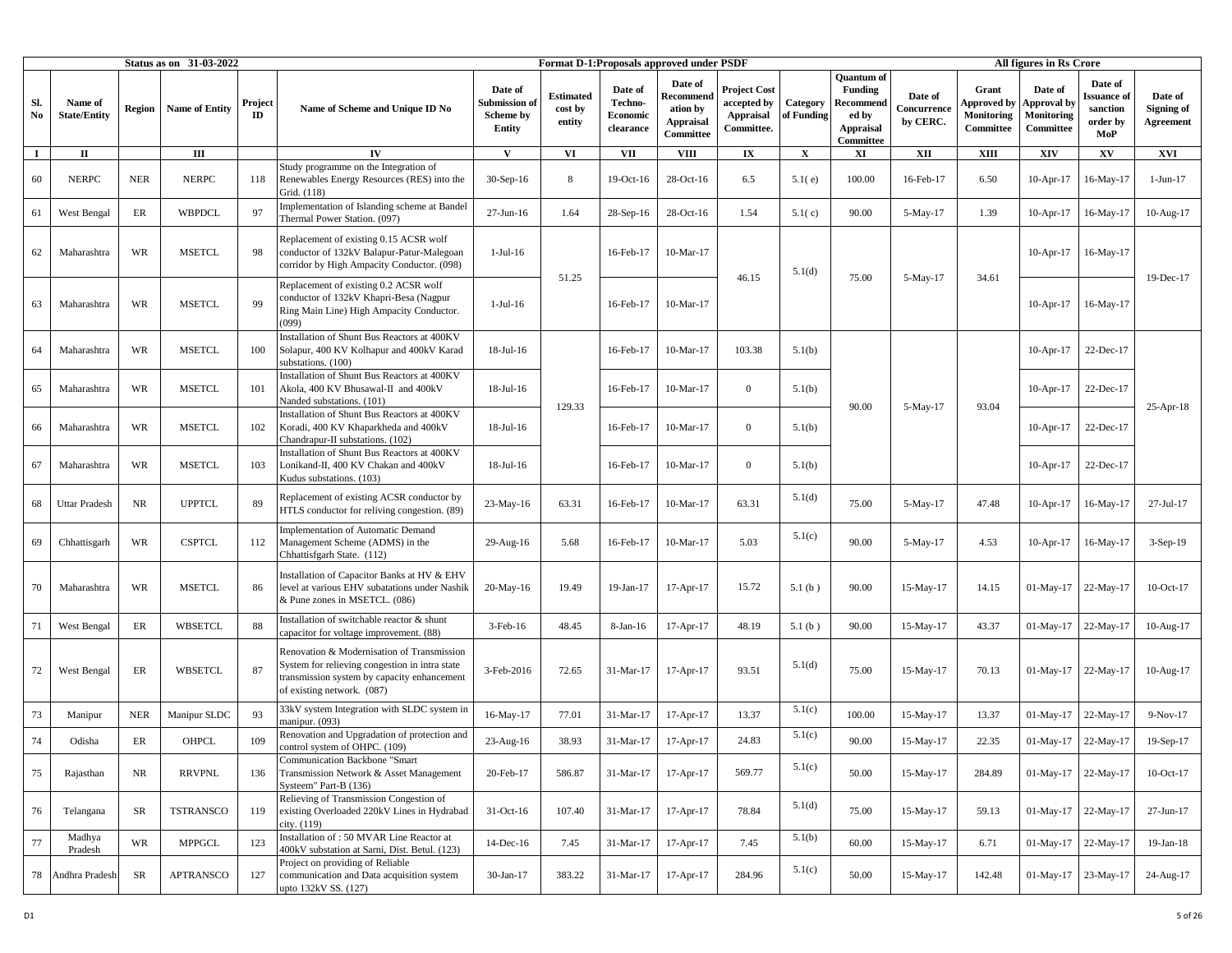|                               |                                |               | Status as on 31-03-2022 |               |                                                                                                                                                                |                                                               |                                       |                                             | Format D-1: Proposals approved under PSDF                         |                                                                      |                        |                                                                                     |                                    |                                                        | All figures in Rs Crore                                  |                                                      |                                           |
|-------------------------------|--------------------------------|---------------|-------------------------|---------------|----------------------------------------------------------------------------------------------------------------------------------------------------------------|---------------------------------------------------------------|---------------------------------------|---------------------------------------------|-------------------------------------------------------------------|----------------------------------------------------------------------|------------------------|-------------------------------------------------------------------------------------|------------------------------------|--------------------------------------------------------|----------------------------------------------------------|------------------------------------------------------|-------------------------------------------|
| Sl.<br>$\mathbf{N}\mathbf{o}$ | Name of<br><b>State/Entity</b> | <b>Region</b> | <b>Name of Entity</b>   | Project<br>ID | Name of Scheme and Unique ID No                                                                                                                                | Date of<br>Submission of<br><b>Scheme by</b><br><b>Entity</b> | <b>Estimated</b><br>cost by<br>entity | Date of<br>Techno-<br>Economic<br>clearance | Date of<br>Recommend<br>ation by<br><b>Appraisal</b><br>Committee | <b>Project Cost</b><br>accepted by<br><b>Appraisal</b><br>Committee. | Category<br>of Funding | <b>Quantum</b> of<br>Funding<br>Recommend<br>ed by<br><b>Appraisal</b><br>Committee | Date of<br>Concurrence<br>by CERC. | Grant<br><b>Approved</b> by<br>Monitoring<br>Committee | Date of<br><b>Approval</b> by<br>Monitoring<br>Committee | Date of<br>ssuance of<br>sanction<br>order by<br>MoP | Date of<br>Signing of<br><b>Agreement</b> |
| $\bf{I}$                      | $\mathbf{I}$                   |               | $\rm III$               |               | IV                                                                                                                                                             | $\mathbf{V}$                                                  | VI                                    | <b>VII</b>                                  | <b>VIII</b>                                                       | $\mathbf{I}\mathbf{X}$                                               | $\mathbf X$            | XI                                                                                  | XII                                | <b>XIII</b>                                            | XIV                                                      | XV                                                   | XVI                                       |
| 79                            | <b>POWERGRID</b>               | SR            | <b>POWERGRID</b>        | 75            | Installation of STATCOM in SR region at<br>Hydrabad, Udumalpet & Trichy substations of<br>Powergrid. (75)                                                      | $7-Jan-16$                                                    | 472.55                                | 5-May-16                                    | 17-Apr-17                                                         | 472.55                                                               | 5.1(b)                 | 80.00                                                                               | 15-May-17                          | 378.04                                                 | $01-May-17$                                              | 22-May-17                                            | $10$ -Oct-17                              |
| $80\,$                        | <b>BBMB</b>                    | NR            | <b>BBMB</b>             | 38            | Renovation and Upgradation of protection<br>system of substations. (038)<br>Implementation of OPGW based reliable                                              | $6$ -Jan-15                                                   | 28.48                                 | 8-Jan-16                                    | 08-Mar-16                                                         | 25.86                                                                | 5.1(c)                 | 90.00                                                                               | 15-May-17                          | 23.27                                                  | 25-Aug-17                                                | 15-Nov-17                                            | 19-Feb-18                                 |
| 81                            | Telangana                      | SR            | <b>TSTRANSCO</b>        | 137           | communication at 132 kv and above<br>substations. (137)                                                                                                        | 14-Mar-17                                                     | 185.23                                | $21-Jun-17$                                 | 04-Jul-17                                                         | 159.63                                                               | 5.1(c)                 | 50.00                                                                               | $4-Oct-17$                         | 79.82                                                  | 25-Aug-17                                                | 15-Nov-17                                            | $21-Mar-18$                               |
| 82                            | Rajasthan                      | NR.           | <b>RRVPNL</b>           | 153           | Real Time Data Acquisition System for<br>Monitoring & Control of Transmission Grid<br>under STNAMS (PART A-1) (153)                                            | 26-Apr-17                                                     | 191.72                                | 21-Jun-17                                   | $04-Jul-17$                                                       | 185.19                                                               | 5.1(c)                 | 50.00                                                                               | 4-Oct-17                           | 92.60                                                  | 25-Aug-17                                                | 15-Nov-17                                            | 23-Feb-18                                 |
| 83                            | Kerala                         | SR            | <b>KSEBL</b>            | 126           | Renovation & Up gradation of Various 220 kv<br>switchyard Equipment. (126)                                                                                     | 25-Jan-17                                                     | 61.37                                 | $21-Jun-17$                                 | 04-Jul-17                                                         | 22.42                                                                | 5.1(c)                 | 90.00                                                                               | 4-Oct-17                           | 20.18                                                  | 25-Aug-17                                                | 15-Nov-17                                            | 15-Feb-18                                 |
| 84                            | Odisha                         | ER            | <b>OPTCL</b>            | 128           | implementation of OPGW based reliable<br>communication at 132 kv and above<br>ubstations. (128)                                                                | 9-Feb-17                                                      | 80.62                                 | $21-Jun-17$                                 | 04-Jul-17                                                         | 51.22                                                                | 5.1(c)                 | 50.00                                                                               | $4-Oct-17$                         | 25.61                                                  | 25-Aug-17                                                | 15-Nov-17                                            | $3-Jan-18$                                |
| 85                            | Uttarakhand                    | NR            | <b>PTCUL</b>            | 129           | mplementation of OPGW based reliable<br>communication at 132 kv and above<br>substations. (129)                                                                | 10-Feb-17                                                     | 43.39                                 | $21-Jun-17$                                 | $04-Jul-17$                                                       | 37.46                                                                | 5.1(c)                 | 50.00                                                                               | $4$ -Oct-17                        | 18.73                                                  | 25-Aug-17                                                | 15-Nov-17                                            | 28-Nov-18                                 |
| 86                            | Kerala                         | SR            | <b>KSEBL</b>            | 141           | mplementation of OPGW based reliable<br>communication at 132 kv and above<br>ubstations. (141)                                                                 | 16-Mar-17                                                     | 212.45                                | 21-Jun-17                                   | 04-Jul-17                                                         | 147.52                                                               | 5.1(c)                 | 50.00                                                                               | 4-Oct-17                           | 73.76                                                  | 25-Aug-17                                                | 15-Nov-17                                            | $16$ -Apr- $19$                           |
| 87                            | Gujarat                        | <b>WR</b>     | <b>GETCO</b>            | 143           | mplementation of OPGW based reliable<br>communication at 132 kv and above<br>substations. (143)                                                                | 27-Mar-17                                                     | 576.64                                | 21-Jun-17                                   | $04-Jul-17$                                                       | 507.89                                                               | 5.1(c)                 | 50.00                                                                               | 4-Oct-17                           | 253.95                                                 | 25-Aug-17                                                | 15-Nov-17                                            | 12-Feb-18                                 |
| 88                            | Tamil Nadu                     | SR            | TANTRANSCO              | 151           | implementation of OPGW based reliable<br>communication at 132 kv and above<br>substations. (151)                                                               | 24-Apr-17                                                     | 374.42                                | $21-Jun-17$                                 | 04-Jul-17                                                         | 310.96                                                               | 5.1(c)                 | 50.00                                                                               | $4-Oct-17$                         | 155.48                                                 | 25-Aug-17                                                | 15-Nov-17                                            | $3-Jun-19$                                |
| 89                            | Manipur                        | <b>NER</b>    | <b>MSPCL</b>            | 152           | mplementation of OPGW based reliable<br>communication at 132 kv and above<br>substations. (152)                                                                | 26-Apr-17                                                     | 11.36                                 | $21-Jun-17$                                 | 04-Jul-17                                                         | 8.15                                                                 | 5.1(c)                 | 50.00                                                                               | 4-Oct-17                           | 4.08                                                   | 25-Aug-17                                                | 15-Nov-17                                            | $29$ -Jan-18                              |
| $90^{\circ}$                  | Jharkhand                      | ER            | <b>JUSNL</b>            | 161           | Renovation and Upgradation of protection<br>ystem of substations. (161)                                                                                        | $5-Jun-17$                                                    | 186.31                                | $21-Jun-17$                                 | 04-Jul-17                                                         | 153.48                                                               | 5.1(c)                 | 90.00                                                                               | $4$ -Oct-17                        | 138.13                                                 | 25-Aug-17                                                | 15-Nov-17                                            | $3-Jul-18$                                |
| 91                            | <b>ERPC</b>                    | ER            | ERPC                    | 122           | Study Programme on power trading at NORD<br>POOL Academy for Power System Engineers<br>of Eastern Region. (122)                                                | $5$ -Dec-16                                                   | 6.2                                   | $21-Jun-17$                                 | $4-Jul-17$                                                        | 5.46                                                                 | 5.1(e)                 | 100.00                                                                              | $14$ -Jun- $18$                    | 5.46                                                   | $2-May-18$                                               | $27$ -Jul-18                                         | $21-Sep-18$                               |
| 92                            | <b>ERPC</b>                    | ER            | <b>ERPC</b>             | 117           | Traning Program for Power system Engineers<br>of various constituents of Eastern Region.<br>(117)                                                              | 29-Sep-16                                                     | 1.01                                  | $21-Jun-17$                                 | $4-Jul-17$                                                        | 0.61                                                                 | 5.1(e)                 | 100.00                                                                              | $14$ -Jun- $18$                    | 0.61                                                   | $2-May-18$                                               | $27$ -Jul-18                                         | $21-Sep-18$                               |
| 93                            | Chhattisgarh                   | <b>WR</b>     | <b>CSPTCL</b>           | 125           | Reliable Communication and data Acquisition<br>System upto 132kV Substation in Chhattisgarh.<br>(125)                                                          | 25-Jan-17                                                     | 145.91                                | 29-Sep-17                                   | $5$ -Feb- $18$                                                    | 145.91                                                               | 5.1(c)                 | 50.00                                                                               | $14$ -Jun- $18$                    | 72.96                                                  | $2-May-18$                                               | $27-Jul-18$                                          | 18-Nov-20                                 |
| 94                            | West Bengal                    | ER            | <b>WBPDCL</b>           | 155           | Renovation and Modernization of switchyard<br>and related protection system of different<br>power stations (BTPS, BKTPS and KTPS) of<br>WBPDCL (155)           | 26-Apr-17                                                     | 110.50                                | 29-Sep-17                                   | 5-Feb-18                                                          | 50.18                                                                | 5.1(c)                 | 90.00                                                                               | 14-Jun-18                          | 45.16                                                  | $2-May-18$                                               | $27-Jul-18$                                          | $20$ -Dec-18                              |
| 95                            | Karnataka                      | SR            | <b>KPTCL</b>            | 149           | Reliable Communication and data Acquisition<br>System upto 132kV Substation in Karnataka.<br>(149)                                                             | $6-Apr-17$                                                    | 292.88                                | 29-Sep-17                                   | 5-Feb-18                                                          | 253.57                                                               | 5.1(c)                 | 50.00                                                                               | $14$ -Jun- $18$                    | 126.79                                                 | $2-May-18$                                               | $27-Jul-18$                                          | 25-Jan-19                                 |
| 96                            | Andhra Pradesh                 | <b>SR</b>     | <b>APTRANSCO</b>        | 147           | Project on Scheduling, accounting, Meeting<br>and Settlement of Transmission in Electricity<br>(SAMAST) IN Transmission Corporation of<br>Andhra Pradesh (147) | $6-Apr-17$                                                    | 52.72                                 | 15-Nov-17                                   | 5-Feb-18                                                          | 21.48                                                                | 5.1(c)                 | 90.00                                                                               | $14$ -Jun- $18$                    | 19.33                                                  | $2-May-18$                                               | $27-Jul-18$                                          | 28-Nov-18                                 |
| 97                            | Punjab                         | NR            | <b>PSTCL</b>            | 138           | Reliable Communication and Data Acquisition<br>System upto 132kV Substation in Punjab.<br>(138)                                                                | 14-Mar-17                                                     | 66.8                                  | $29-Sep-17$                                 | 5-Feb-18                                                          | 66.1                                                                 | 5.1(c)                 | 50.00                                                                               | $14$ -Jun- $18$                    | 33.05                                                  | $2-May-18$                                               | $27-Jul-18$                                          | 14-Nov-18                                 |
| 98                            | Himachal<br>Pradesh            | $\rm NR$      | <b>HPSEBL</b>           | 134           | Strengthening of Transmission System<br>incidentals to Inter-State- Transmission System<br>in the State of HP (134)                                            | 23-Feb-17                                                     | 106.17                                | 15-Nov-17                                   | 5-Feb-18                                                          | 24.38                                                                | 5.1(d)                 | 100.00                                                                              | $14$ -Jun- $18$                    | 24.38                                                  | $2-May-18$                                               | $27-Jul-18$                                          | 16-Apr-19                                 |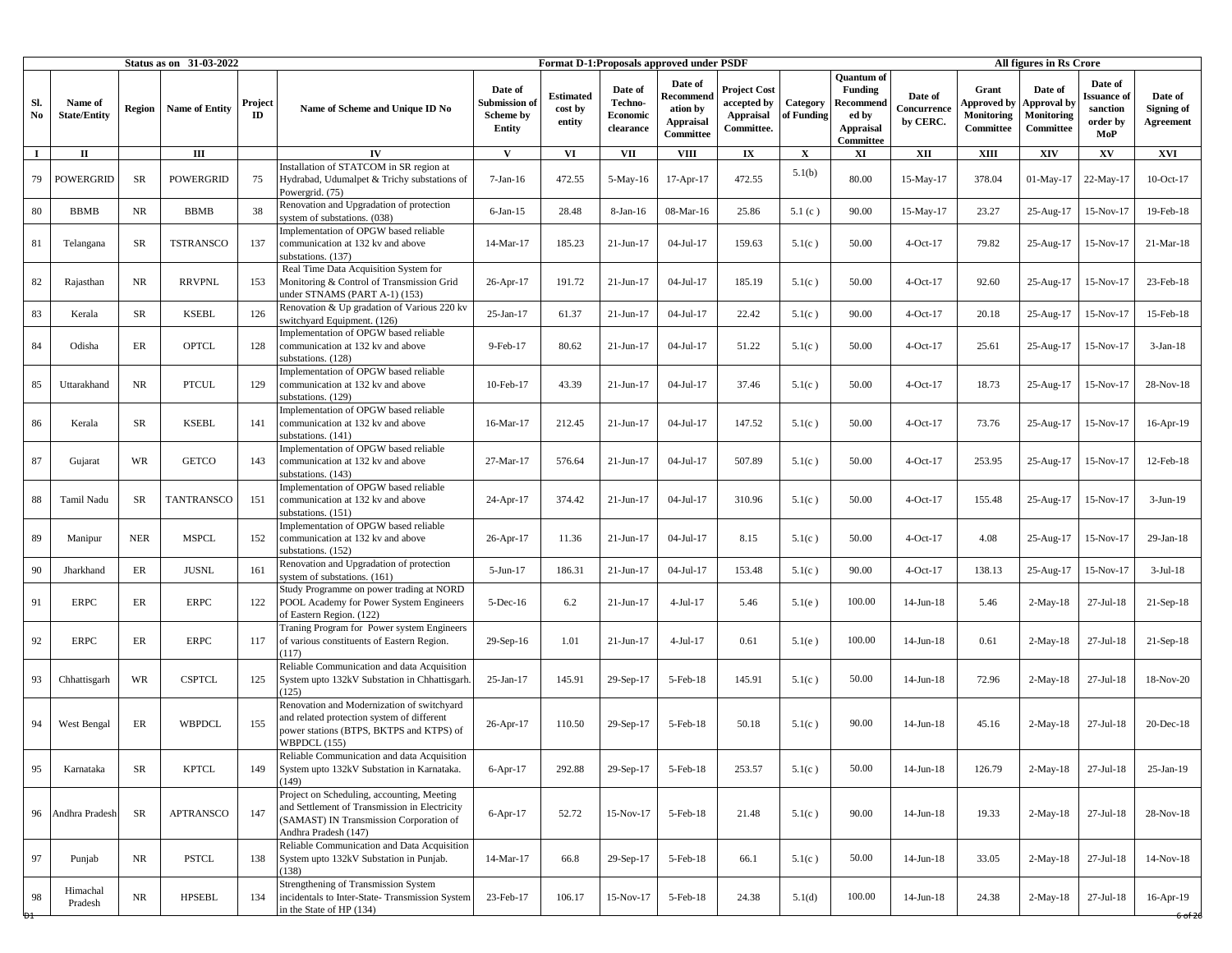|                               |                                |               | Status as on 31-03-2022   |               |                                                                                                                                                                                                                  |                                                |                                       |                                             | Format D-1:Proposals approved under PSDF                          |                                                               |                        |                                                                                     |                                    |                                                        | All figures in Rs Crore                                         |                                                       |                                    |
|-------------------------------|--------------------------------|---------------|---------------------------|---------------|------------------------------------------------------------------------------------------------------------------------------------------------------------------------------------------------------------------|------------------------------------------------|---------------------------------------|---------------------------------------------|-------------------------------------------------------------------|---------------------------------------------------------------|------------------------|-------------------------------------------------------------------------------------|------------------------------------|--------------------------------------------------------|-----------------------------------------------------------------|-------------------------------------------------------|------------------------------------|
| Sl.<br>$\mathbf{N}\mathbf{o}$ | Name of<br><b>State/Entity</b> | <b>Region</b> | <b>Name of Entity</b>     | Project<br>ID | Name of Scheme and Unique ID No                                                                                                                                                                                  | Date of<br>Submission o<br>Scheme by<br>Entity | <b>Estimated</b><br>cost by<br>entity | Date of<br>Techno-<br>Economic<br>clearance | Date of<br>Recommend<br>ation by<br><b>Appraisal</b><br>Committee | <b>Project Cost</b><br>accepted by<br>Appraisal<br>Committee. | Category<br>of Funding | <b>Quantum of</b><br>Funding<br>Recommend<br>ed by<br><b>Appraisal</b><br>Committee | Date of<br>Concurrence<br>by CERC. | Grant<br><b>Approved</b> by<br>Monitoring<br>Committee | Date of<br><b>Approval</b> by<br><b>Monitoring</b><br>Committee | Date of<br>lssuance of<br>sanction<br>order by<br>MoP | Date of<br>Signing of<br>Agreement |
| $\bf{I}$                      | П                              |               | Ш                         |               | $\mathbf{I}$                                                                                                                                                                                                     | $\mathbf{V}$                                   | VI                                    | VII                                         | <b>VIII</b>                                                       | $\mathbf{I} \mathbf{X}$                                       | $\mathbf X$            | XI                                                                                  | XII                                | XIII                                                   | <b>XIV</b>                                                      | XV                                                    | XVI                                |
| 99                            | Himachal<br>Pradesh            | <b>NR</b>     | <b>HPSEBL</b>             | 135           | Reliable Communication and data Acquisition<br>System upto 132kV Substation in Himachal<br>Pradesh (135)                                                                                                         | 23-Feb-17                                      | 10.77                                 | 29-Sep-17                                   | 5-Feb-18                                                          | 18.64                                                         | 5.1(c)                 | 50.00                                                                               | 14-Jun-18                          | 9.32                                                   | $2-May-18$                                                      | $27-Jul-18$                                           | 16-Apr-19                          |
| 100                           | Madhya<br>Pradesh              | <b>WR</b>     | <b>MPPTCL</b>             | 144           | Reliable Communication and data Acquisition<br>System upto 132kV Substation in Madhya<br>Pradesh. (144)                                                                                                          | $6-Apr-17$                                     | 506.51                                | 26-Feb-18                                   | 22-Mar-18                                                         | 413.79                                                        | 5.1(c)                 | 50.00                                                                               | $20 -$ Jul-18                      | 206.89                                                 | $2-May-18$                                                      | $27-Jul-18$                                           | 16-Mar-19                          |
| 101                           | Madhya<br>Pradesh              | <b>WR</b>     | <b>MPPGCL</b>             | 167           | Installation of 125MVAR Bus Reactor at<br>400kV Switchyard Sanjay Gandhi TPS, at<br>Substations at Birsinghpur under PSDF. (167)                                                                                 | 9-Jul-17                                       | 22.01                                 | 26-Feb-18                                   | 22-Mar-18                                                         | 14.52                                                         | 5.1(b)                 | 90.00                                                                               | 20-Jul-18                          | 13.07                                                  | $2-May-18$                                                      | 27-Jul-18                                             | $3-Oct-18$                         |
| 102                           | Madhya<br>Pradesh              | <b>WR</b>     | <b>MPPGCL</b>             | 174           | Installation of 125MVAR Bus Reactor at<br>400kV Switchyard at Shree Singaji TTP Stage-<br>I, Dist: Khandwa. (174)                                                                                                | $9-Aug-17$                                     |                                       | 26-Feb-18                                   | 22-Mar-18                                                         |                                                               |                        |                                                                                     |                                    |                                                        | $2-May-18$                                                      | $27 -$ Jul-18                                         |                                    |
| 103                           | Odisha                         | ER            | <b>OPTCL</b>              | 179           | Installation of 125 MVAR Bus Reactor along<br>with construction of associated by each at<br>400kV Grid S/S of Mendhasal, Meramundali &<br>New Duburi for VAR control & stabilisation of<br>system voltage. (179) | 28-Aug-17                                      | 31.94                                 | 16-Nov-17                                   | 22-Mar-18                                                         | 30.26                                                         | 5.1(b)                 | 90.00                                                                               | 20-Jul-18                          | 27.23                                                  | $2-May-18$                                                      | $27-Jul-18$                                           | $21-Sep-18$                        |
| 104                           | Puducherry                     | SR            | DoP, Puducherry           | 180           | Project on providing of Reliable<br>Communication & Data Acquisition system<br>upto 132kV SS. (180)                                                                                                              | 28-Aug-17                                      | 15.01                                 | 26-Feb-18                                   | 22-Mar-18                                                         | 7.37                                                          | 5.1(c)                 | 50.00                                                                               | $20$ -Jul-18                       | 3.69                                                   | $2-May-18$                                                      | $27-Jul-18$                                           | $3-Oct-19$                         |
| 105                           | <b>NERPC</b>                   | <b>NER</b>    | <b>NERPC</b>              | 201           | Protection Data base management System. The<br>project will be implemented in following<br>States: Arunachal Pradesh, Assam, Manipur,<br>Meghalaya, Mizoram, Nagaland & Tripura.<br>(201)                        | 8-Jan-18                                       | 26.74                                 | 26-Feb-18                                   | 22-Mar-18                                                         | 18.00                                                         | 5.1(e)                 | 100.00                                                                              | 20-Jul-18                          | 18.00                                                  | $2-May-18$                                                      | $27-Jul-18$                                           | $20$ -Aug- $18$                    |
| 106                           | Manipur                        | <b>NER</b>    | <b>MSPCL</b>              | 140           | <b>Implementation of Automatic Demand</b><br>Management Scheme (ADMS) Pilot Projects at<br>Three Power Substation in Manipur(140)                                                                                | 16-Mar-17                                      | 6.55                                  | $31-May-18$                                 | $25$ -Jun-18                                                      | 2.24                                                          | 5.1(c)                 | 100.00                                                                              | $6$ -Dec-18                        | 2.24                                                   | 7-Jan-19                                                        | 24-May-19                                             | 21-Oct-19                          |
| 107                           | Arunachal<br>Pradesh           | <b>NER</b>    | DoP, Arunachal<br>Pradesh | 146           | <b>Implementation of Automatic Demand</b><br>Management System (ADMS) to<br>integrate33/11kV System with Arunachal<br>Pradesh SLDC. (146)                                                                        | $6-Apr-17$                                     | 4.99                                  | $31-May-18$                                 | $25$ -Jun-18                                                      | 1.97                                                          | 5.1(c)                 | 100.00                                                                              | $6$ -Dec-18                        | 1.97                                                   | $7-Jan-19$                                                      | 24-May-19                                             | 11-Mar-20                          |
| 108                           | Nagaland                       | <b>NER</b>    | DOP, Nagaland             | 145           | 33/11kV System integration with SLDC<br>System (ADMS) in Nagaland . (145)                                                                                                                                        | $6-Apr-17$                                     | 5.09                                  | 31-May-18                                   | $25$ -Jun-18                                                      | 2.12                                                          | 5.1(c)                 | 100.00                                                                              | $6$ -Dec-18                        | 2.12                                                   | 7-Jan-19                                                        | 24-May-19                                             | $3-Oct-19$                         |
| 109                           | Mizoram                        | <b>NER</b>    | DOP,<br>Mizoram           | 148           | 33/11kV System integration with SLDC<br>System Automatic Demand Management<br>Scheme (ADMS) in Mizoram. (148)                                                                                                    | $6-Apr-17$                                     | 5.40                                  | 31-May-18                                   | $25$ -Jun-18                                                      | 1.97                                                          | 5.1(c)                 | 100.00                                                                              | $6$ -Dec-18                        | 1.97                                                   | $7-Jan-19$                                                      | 24-May-19                                             | 31-Dec-19                          |
| 110                           | Assam                          | <b>NER</b>    | <b>APDCL</b>              | 156           | 33/11kV System Integration with SLDC<br>System (ADMS) in Assam. (156)                                                                                                                                            | 8-May-17                                       | 5.00                                  | 31-May-18                                   | $25$ -Jun-18                                                      | 3.26                                                          | 5.1(c)                 | 100.00                                                                              | $6$ -Dec-18                        | 3.26                                                   | 7-Jan-19                                                        | 24-May-19                                             | 23-May-20                          |
| 111                           | Meghalaya                      | <b>NER</b>    | MePDCL                    | 166           | 33/11kV System integration with SLDC system<br>n (ADMS) Meghalaya. (166)                                                                                                                                         | $10-Jul-17$                                    | 2.07                                  | 31-May-18                                   | $25-Jun-18$                                                       | 2.07                                                          | 5.1(c)                 | 100.00                                                                              | $6$ -Dec- $18$                     | 2.07                                                   | $7-Jan-19$                                                      | 24-May-19                                             | $21$ -Aug- $19$                    |
| 112                           | Tripura                        | <b>NER</b>    | <b>TSECL</b>              | 226           | Implementation of Automatic Demand<br>Management System (ADMS) in SLDC,<br>Tripura. $(226)$                                                                                                                      | 25-May-18                                      | 2.32                                  | $31-May-18$                                 | $25$ -Jun-18                                                      | 2.32                                                          | 5.1(c)                 | 100.00                                                                              | 6-Dec-18                           | 2.32                                                   | $7-Jan-19$                                                      | 24-May-19                                             | 15-May-20                          |
| 113                           | Odisha                         | ER            | OPTCL                     | 196           | Implementation of Automatic Demand<br>Management System (ADMS) in SLDC,<br>Odisha. (196)                                                                                                                         | 22-Dec-17                                      | 3.26                                  | 31-May-18                                   | $25$ -Jun-18                                                      | 3.26                                                          | 5.1(c)                 | 90.00                                                                               | $6$ -Dec-18                        | 2.93                                                   | $7-Jan-19$                                                      | 24-May-19                                             | 18-Dec-19                          |
| 114                           | Jharkhand                      | ER            | <b>JUSNL</b>              | 177           | Reliable Communication & Data Acquistion<br>(177). System upto 132kV Substaions ER                                                                                                                               | 23-Aug-17                                      | 102.31                                | $31-May-18$                                 | $25$ -Jun-18                                                      | 44.72                                                         | 5.1(c)                 | 50.00                                                                               | $6$ -Dec-18                        | 22.36                                                  | $7-Jan-19$                                                      | 24-May-19                                             | 16-Mar-20                          |
| 115                           | Sikkim                         | ER            | <b>ENPD Sikkim</b>        | 173           | Drawing of optical ground wire (OPGW)<br>cables on existing 132kV & 66kV transmission<br>lines and integration of leftover substations<br>with State Load Despatch Centre, Sikkim.<br>173)                       | 9-Aug-17                                       | 25.36                                 | 31-May-18                                   | $25$ -Jun-18                                                      | 20.00                                                         | 5.1(c)                 | 50.00                                                                               | $6$ -Dec-18                        | 10.00                                                  | $7-Jan-19$                                                      | 24-May-19                                             | $4$ -Dec-19                        |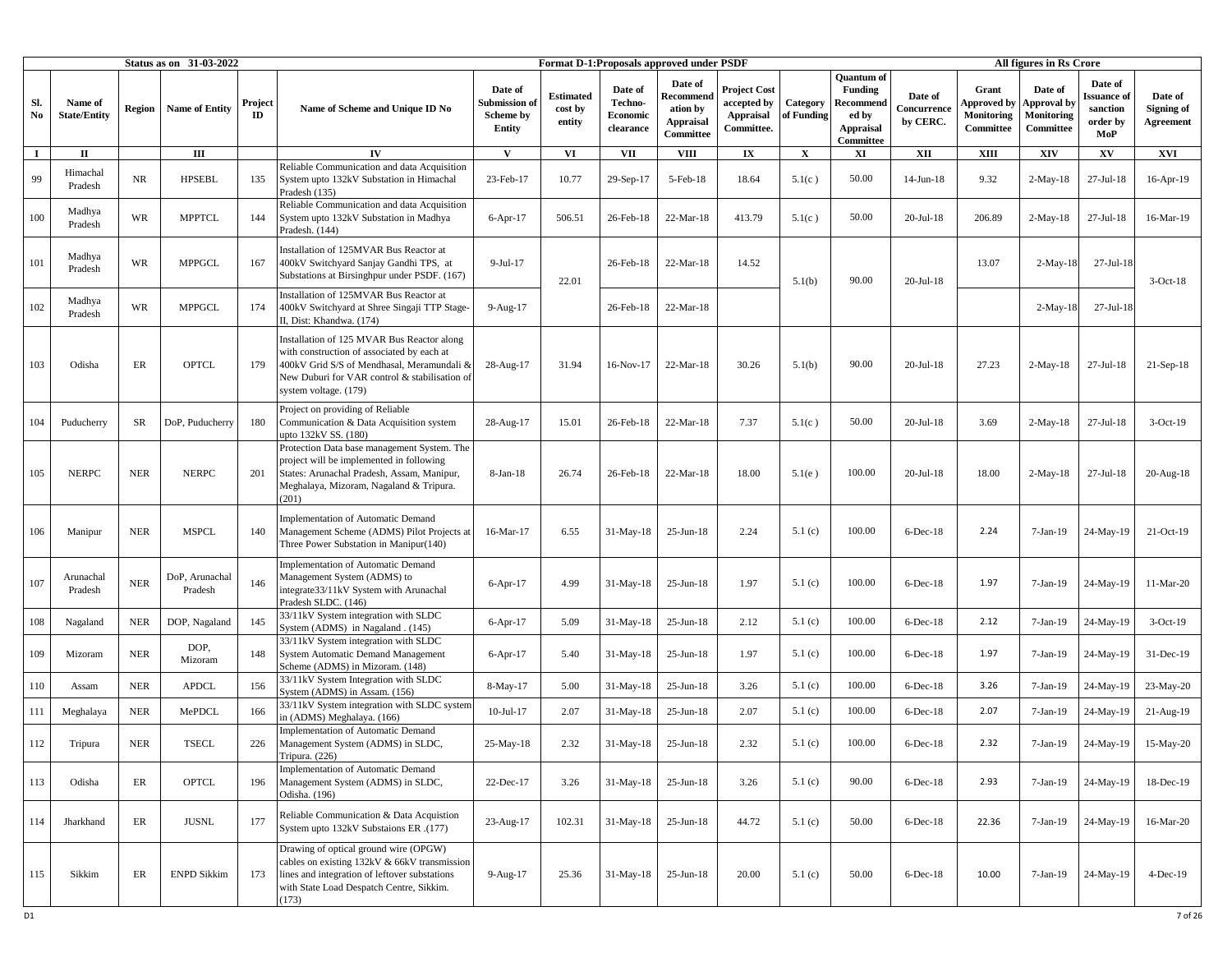|                               |                                |               | Status as on 31-03-2022 |               |                                                                                                                                                                                                                                              |                                                |                                       |                                             | Format D-1:Proposals approved under PSDF                          |                                                               |                        |                                                                                            |                                    |                                                        | All figures in Rs Crore                           |                                                              |                                    |
|-------------------------------|--------------------------------|---------------|-------------------------|---------------|----------------------------------------------------------------------------------------------------------------------------------------------------------------------------------------------------------------------------------------------|------------------------------------------------|---------------------------------------|---------------------------------------------|-------------------------------------------------------------------|---------------------------------------------------------------|------------------------|--------------------------------------------------------------------------------------------|------------------------------------|--------------------------------------------------------|---------------------------------------------------|--------------------------------------------------------------|------------------------------------|
| Sl.<br>$\mathbf{N}\mathbf{o}$ | Name of<br><b>State/Entity</b> | <b>Region</b> | <b>Name of Entity</b>   | Project<br>ID | Name of Scheme and Unique ID No                                                                                                                                                                                                              | Date of<br>Submission o<br>Scheme by<br>Entity | <b>Estimated</b><br>cost by<br>entity | Date of<br>Techno-<br>Economic<br>clearance | Date of<br>Recommend<br>ation by<br><b>Appraisal</b><br>Committee | <b>Project Cost</b><br>accepted by<br>Appraisal<br>Committee. | Category<br>of Funding | <b>Quantum</b> of<br>Funding<br><b>Recommend</b><br>ed by<br><b>Appraisal</b><br>Committee | Date of<br>Concurrence<br>by CERC. | Grant<br><b>Approved by</b><br>Monitoring<br>Committee | Date of<br>Approval by<br>Monitoring<br>Committee | Date of<br><b>Issuance</b> of<br>sanction<br>order by<br>MoP | Date of<br>Signing of<br>Agreement |
| $\bf{I}$                      | П                              |               | Ш                       |               | $\mathbf{I}$                                                                                                                                                                                                                                 | $\mathbf{V}$                                   | VI                                    | VII                                         | <b>VIII</b>                                                       | $\mathbf{I} \mathbf{X}$                                       | $\mathbf X$            | XI                                                                                         | XII                                | XIII                                                   | <b>XIV</b>                                        | XV                                                           | XVI                                |
| 116                           | Meghalaya                      | <b>NER</b>    | MePTCL                  | 186           | Installation of Numerical line differential<br>relays in the 132kV transmission lines. (Short<br>Lines). (186)                                                                                                                               | 30-Oct-17                                      | 4.51                                  | 30-Oct-18                                   | 15-Nov-18                                                         | 3.27                                                          | 5.1(b)                 | 100.00                                                                                     | 13-Mar-19                          | 3.27                                                   | $7-Jan-19$                                        | 24-May-19                                                    | 21-Aug-19                          |
| 117                           | West Bengal                    | ER            | WBSETCL                 | 210           | Imstalltion of Bus Reactors at different 400kV<br>Substation within the state of West Bengal for<br>reactive power management of the Grid. (210)                                                                                             | $12-Mar-18$                                    | 79.71                                 | 30-Oct-18                                   | 15-Nov-18                                                         | 79.71                                                         | 5.1(b)                 | 90.00                                                                                      | 13-Mar-19                          | 71.74                                                  | $7-Jan-19$                                        | 24-May-19                                                    | 24-Jun-19                          |
| 118                           | Haryana                        | <b>NR</b>     | <b>HVPN</b>             | 224           | Reliable Communiacation System for 132 kV<br>& above network in Haryana. (224)                                                                                                                                                               | 22-May-18                                      | 219.78                                | 30-Oct-18                                   | 15-Nov-18                                                         | 175.51                                                        | 5.1(c)                 | 50.00                                                                                      | 13-Mar-19                          | 87.75                                                  | 7-Jan-19                                          | 24-May-19                                                    | 16-Aug-19                          |
| 119                           | Rajasthan                      | <b>NR</b>     | <b>RRVPNL</b>           | 223           | Installation of 1x25 MVAR, 220kV Bus<br>Reactor each at 400kV GSS Akal, 220kV GSS<br>Suratgarh & 220kV GSS Bikaner. (223)                                                                                                                    | $22-May-18$                                    | 22.77                                 | 30-Oct-18                                   | 15-Nov-18                                                         | 17.58                                                         | 5.1(b)                 | 90.00                                                                                      | 13-Mar-19                          | 15.82                                                  | $7-Jan-19$                                        | 24-May-19                                                    | 16-Oct-19                          |
| 120                           | Punjab                         | <b>NR</b>     | <b>PSTCL</b>            | 158           | Provision of Bus Reactors at 400kV Grid<br>Substations of PSTCL. (158)                                                                                                                                                                       | 29-May-17                                      | 52.00                                 | 30-Oct-18                                   | 15-Nov-18                                                         | 33.92                                                         | 5.1(b)                 | 90.00                                                                                      | 13-Mar-19                          | 30.53                                                  | $7-Jan-19$                                        | 24-May-19                                                    | $2-Sep-19$                         |
|                               | 121 Andhra Pradesh             | <b>SR</b>     | <b>APTRANSCO</b>        | 239           | Project on commissioning of 125MVAR Bus<br>Reactors on 400kV SS Sattenapalli and 400kV<br>SS Chittoor in Transmission Corporation of<br>Andhra Pradesh. (Part-1) (239)                                                                       | $16$ -Jul- $18$                                | 18.78                                 | 30-Oct-18                                   | 15-Nov-18                                                         | 16.37                                                         | 5.1(b)                 | 90.00                                                                                      | 13-Mar-19                          | 14.73                                                  | $7-Jan-19$                                        | 24-May-19                                                    | 23-Aug-19                          |
| 122                           | Tamil Nadu                     | <b>SR</b>     | <b>TANTRANSCO</b>       | 188           | Supply, Erection, Testing & Commissioning of<br>2 Nos. of 400kV, 80 MVAR Bus reactor with<br>associated equipments for 400/230-110 kV AIS<br>SS at Kamudhi under total turnkey cintract<br>cintract in Madurai Region of Tamilnadu.<br>(188) | 30-Oct-17                                      | 17.27                                 | 30-Oct-18                                   | 15-Nov-18                                                         | 16.44                                                         | 5.1(b)                 | 90.00                                                                                      | 13-Mar-19                          | 14.80                                                  | $7-Jan-19$                                        | 24-May-19                                                    | $22-Jan-20$                        |
| 123                           | Tamil Nadu                     | SR            | <b>TANTRANSCO</b>       | 193           | Supply, Erection, Testing & Commissioning of<br>1 Nos. of 400kV, 125 MVAR Bus reactor with<br>associated equipments for 400/230-110 kV SS<br>at Kayathar under total turnkey contract in<br>Tiruneveli Region of Tamilnadu. (193)            | 6-Dec-17                                       | 9.58                                  | 30-Oct-18                                   | 15-Nov-18                                                         | 9.12                                                          | 5.1(b)                 | 90.00                                                                                      | 13-Mar-19                          | 8.21                                                   | $7-Jan-19$                                        | 24-May-19                                                    | $22-Jan-20$                        |
| 124                           | Tamil Nadu                     | <b>SR</b>     | TANTRANSCO              | 202           | Supply, Erection, Testing & Commissioning of<br>Nos. of 400kV, 125 MVAR Bus reactor with<br>associated equipments for 400kV SS at<br>Alamathy under total turnkey contract in<br>Chennai North Region of Tamilnadu. (202)                    | $9-Jan-18$                                     | 11.55                                 | 30-Oct-18                                   | 15-Nov-18                                                         | 9.96                                                          | 5.1(b)                 | 90.00                                                                                      | 13-Mar-19                          | 8.96                                                   | 7-Jan-19                                          | 24-May-19                                                    | $22$ -Jan-20                       |
| 125                           | Tamil Nadu                     | SR            | TANTRANSCO              | 205           | Supply, Erection, Testing & Commissioning of<br>1 Nos. of 400kV, 125 MVAR Bus reactor with<br>associated equipments for MPTS Stage III GIS<br>switchyard under total turnkey contract in<br>Erode Region of Tamilnadu. (205)                 | 29-Jan-18                                      | 12.73                                 | 30-Oct-18                                   | 15-Nov-18                                                         | 10.60                                                         | 5.1(b)                 | 90.00                                                                                      | 13-Mar-19                          | 9.54                                                   | $7-Jan-19$                                        | 24-May-19                                                    | $22-Jan-20$                        |
| 126                           | Odisha                         | ER            | OPTCL                   | 209           | Protection Upgradation and installation of<br>Substation Automatic System (SAS) for seven<br>nos of 220/132/33kV Substations (Balasore,<br>Bidanasi, Budhipadar, Katapali, Narendrapur,<br>New-Bolangir & Paradeep). (209)                   | $12-Mar-18$                                    | 41.10                                 | 30-Oct-18                                   | 15-Nov-18                                                         | 40.70                                                         | 5.1(c)                 | 90.00                                                                                      | 13-Mar-19                          | 36.63                                                  | $7-Jan-19$                                        | 24-May-19                                                    | 18-Dec-19                          |
| 127                           | West Bengal                    | ER            | <b>WBSETCL</b>          | 222           | Project for establishment of reliable<br>communication and data acquisition at<br>different substation at WBSETCL. (222)                                                                                                                     | 10-May-18                                      | 80.39                                 | 30-Oct-18                                   | 15-Nov-18                                                         | 62.39                                                         | 5.1(c)                 | 50.00                                                                                      | 13-Mar-19                          | 31.19                                                  | $7-Jan-19$                                        | 24-May-19                                                    | 24-Jun-19                          |
|                               | 128 Andhra Pradesh             | <b>SR</b>     | <b>APGENCO</b>          | 243           | Project on Installation of 1 No. 400kV<br>125MVAR Bus Reactor in existing 400kV<br>Switchyard at Dr. NTTPS. (243)                                                                                                                            | 20-Aug-18                                      | 12.95                                 | 30-Oct-18                                   | 15-Nov-18                                                         | 12.41                                                         | 5.1(b)                 | 90                                                                                         | NA                                 | 11.17                                                  | $7-Jan-19$                                        | 17-Dec-20                                                    | 5-Mar-21                           |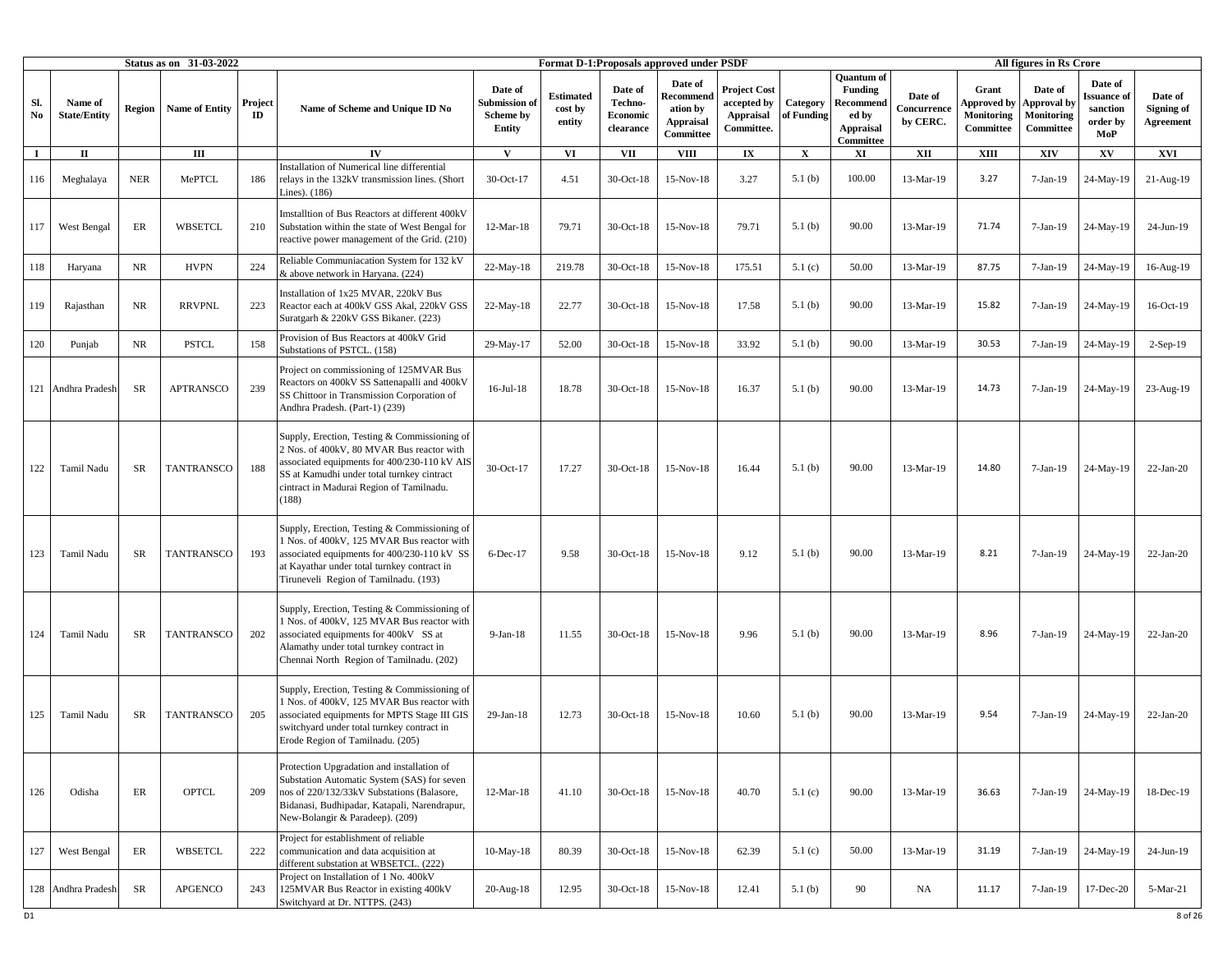|                               |                                |               | Status as on 31-03-2022 |               |                                                                                                                                                                                                                               |                                                        |                                       |                                             | <b>Format D-1:Proposals approved under PSDF</b>                   |                                                               |                        |                                                                                            |                                    |                                                               | All figures in Rs Crore                                         |                                                              |                                    |
|-------------------------------|--------------------------------|---------------|-------------------------|---------------|-------------------------------------------------------------------------------------------------------------------------------------------------------------------------------------------------------------------------------|--------------------------------------------------------|---------------------------------------|---------------------------------------------|-------------------------------------------------------------------|---------------------------------------------------------------|------------------------|--------------------------------------------------------------------------------------------|------------------------------------|---------------------------------------------------------------|-----------------------------------------------------------------|--------------------------------------------------------------|------------------------------------|
| Sl.<br>$\mathbf{N}\mathbf{o}$ | Name of<br><b>State/Entity</b> | <b>Region</b> | <b>Name of Entity</b>   | Project<br>ID | Name of Scheme and Unique ID No                                                                                                                                                                                               | Date of<br>Submission of<br><b>Scheme by</b><br>Entity | <b>Estimated</b><br>cost by<br>entity | Date of<br>Techno-<br>Economic<br>clearance | Date of<br>Recommend<br>ation by<br><b>Appraisal</b><br>Committee | Project Cost<br>accepted by<br><b>Appraisal</b><br>Committee. | Category<br>of Funding | <b>Ouantum</b> of<br><b>Funding</b><br>Recommend<br>ed by<br><b>Appraisal</b><br>Committee | Date of<br>Concurrence<br>by CERC. | Grant<br><b>Approved</b> by<br><b>Monitoring</b><br>Committee | Date of<br><b>Approval</b> by<br><b>Monitoring</b><br>Committee | Date of<br><b>Issuance</b> of<br>sanction<br>order by<br>MoP | Date of<br>Signing of<br>Agreement |
| $\mathbf I$                   | П                              |               | $\rm III$               |               | IV                                                                                                                                                                                                                            | V                                                      | VI                                    | <b>VII</b>                                  | <b>VIII</b>                                                       | $\mathbf{I}\mathbf{X}$                                        | $\mathbf X$            | XI                                                                                         | XII                                | XIII                                                          | XIV                                                             | $\mathbf{X}\mathbf{V}$                                       | <b>XVI</b>                         |
| 129                           | Karnataka                      | SR            | <b>KPTCL</b>            | 195           | implementation of Integated system for<br>Scheduling, Accounting, Metering and<br>Settlement of Transactions (SAMAST) system<br>n SLDC Karnataka. (195)                                                                       | 22-Dec-17                                              | 43.34                                 | 25-Mar-19                                   | 26-Jul-19                                                         | 10.00                                                         | 5.1(c)                 | 90                                                                                         | <b>NA</b>                          | 9.00                                                          | $31-Jan-20$                                                     | 20-Mar-20                                                    | $22-Jun-20$                        |
| 130                           | West Bengal                    | ER            | WBSETCL                 | 197           | Implementation of Integated system for<br>Scheduling, Accounting, Metering and<br>Settlement of Transactions (SAMAST) system<br>in West Bengal. (197)                                                                         | 22-Dec-17                                              | 25.96                                 | 25-Mar-19                                   | 26-Jul-19                                                         | 11.20                                                         | 5.1(c)                 | 90                                                                                         | <b>NA</b>                          | 10.08                                                         | 31-Jan-20                                                       | 20-Mar-20                                                    | $22$ -Jun-20                       |
| 131                           | Haryana                        | NR            | <b>HVPN</b>             | 212           | Implementation of SAMAST (scheduling,<br>Accounting, Meeting and Settement of<br>Transactions in Electricity) in Haryana. (212)                                                                                               | $21-Mar-18$                                            | 32.94                                 | 25-Mar-19                                   | 26-Jul-19                                                         | 17.91                                                         | 5.1(c)                 | 90                                                                                         | <b>NA</b>                          | 16.12                                                         | 31-Jan-20                                                       | 20-Mar-20                                                    | $16$ -Jun-20                       |
| 132                           | Punjab                         | <b>NR</b>     | <b>PSTCL</b>            | 255           | Projects of Implementations of SAMAST<br>(Scheduling, Accounting, Metering &<br>Settlement of Transactions in Electricity)<br>report in the State of Punjab. (255)                                                            | 19-Nov-18                                              | 32.64                                 | 25-Mar-19                                   | $26$ -Jul-19                                                      | 13.58                                                         | 5.1(c)                 | 90                                                                                         | NA                                 | 12.22                                                         | 31-Jan-20                                                       | 20-Mar-20                                                    | $22-Jun-20$                        |
| 133                           | Assam                          | <b>NER</b>    | <b>AEGCL</b>            | 231           | Implementation of Scheduling, Accounting,<br>Metering & Settlement of Transactions in<br>electricity (SAMAST) of Assam. (231)                                                                                                 | $31-May-18$                                            | 18.53                                 | 25-Mar-19                                   | 26-Jul-19                                                         | 10.25                                                         | 5.1(e)                 | 100                                                                                        | <b>NA</b>                          | 10.25                                                         | 31-Jan-20                                                       | 20-Mar-20                                                    | $30-Sep-20$                        |
| 134                           | Meghalaya                      | <b>NER</b>    | MePTCL                  | 232           | Implementation of Scheduling, Accounting,<br>Metering & Settlement of Transactions in<br>electricity (SAMAST) of Meghalaya. (232)                                                                                             | $31-May-18$                                            | 18.77                                 | 25-Mar-19                                   | 26-Jul-19                                                         | 8.48                                                          | 5.1(e)                 | 100.00                                                                                     | <b>NA</b>                          | 8.48                                                          | $31-Jan-20$                                                     | 20-Mar-20                                                    | $14-Sep-20$                        |
| 135                           | Himachal<br>Pradesh            | NR.           | <b>HPLDA</b>            | 248           | Implementation of recommendations of<br>SAMAST (Scheduling, Accounting, Metering,<br>and Settlement of Transactions in Electricity)<br>report in the State of Himachal Pradesh. (248)                                         | $8$ -Oct- $18$                                         | 15.45                                 | 25-Mar-19                                   | $26$ -Jul-19                                                      | 8.11                                                          | 5.1(e)                 | 100                                                                                        | <b>NA</b>                          | 8.11                                                          | $31-Jan-20$                                                     | 20-Mar-20                                                    | $22$ -Jun-20                       |
| 136                           | Manipur                        | <b>NER</b>    | <b>MSPCL</b>            | 204           | Installation of Reactive Power Solution on<br>33/11kV Substation in Manipur. (204)                                                                                                                                            | $12$ -Jan- $18$                                        | 56.81                                 | 28-May-19                                   | 26-Jul-19                                                         | 21.77                                                         | 5.1(e)                 | 100                                                                                        | <b>NA</b>                          | 21.77                                                         | 31-Jan-20                                                       | 20-Mar-20                                                    | 26-Jun-20                          |
| 137                           | <b>Uttar Pradesh</b>           | NR            | <b>DVVNL</b>            | 254           | Provision of 11kV Auto Switched capacitor<br>bank at various 33/11kV substation of Agra.<br>(254)                                                                                                                             | $9-Nov-18$                                             | 94.60                                 | 28-May-19                                   | 26-Jul-19                                                         | 20.66                                                         | 5.1(b)                 | 90                                                                                         | <b>NA</b>                          | 18.59                                                         | $31-Jan-20$                                                     | 20-Mar-20                                                    | $22$ -Jul-20                       |
| 138                           | <b>Uttar Pradesh</b>           | <b>NR</b>     | <b>PVVNL</b>            | 257           | Provision of 11kV Auto Switched capacitor<br>bank at various 33/11kV substation of Meerut.<br>(257)                                                                                                                           | $10$ -Dec-18                                           | 140.44                                | 28-May-19                                   | 26-Jul-19                                                         | 68.95                                                         | 5.1(b)                 | 90                                                                                         | <b>NA</b>                          | 62.05                                                         | 31-Jan-20                                                       | 20-Mar-20                                                    | $1-Sep-20$                         |
| 139                           | <b>Uttar Pradesh</b>           | <b>NR</b>     | <b>MVVNL</b>            | 264           | Provision of 11kV Auto Switched Capacitor<br>bank at various 33/11kV substatiion of<br>Lucknow. (264)                                                                                                                         | 26-Dec-18                                              | 202.49                                | 28-May-19                                   | $26$ -Jul-19                                                      | 52.70                                                         | 5.1(b)                 | 90                                                                                         | <b>NA</b>                          | 47.43                                                         | 31-Jan-20                                                       | 20-Mar-20                                                    | $14-Sep-20$                        |
| 140                           | Tamil Nadu                     | SR            | TANTRANSCO              | 198           | Supply, Erection, Testing & Commissioning of<br>2 Nos. of 400kV, 125 MVAR Bus reactor with<br>associated equipments for 400kV GIS SS at<br>Manali under total turnkey contract in Chennai<br>North Region of Tamilnadu. (198) | 22-Dec-17                                              | 18.77                                 | 28-May-19                                   | 26-Jul-19                                                         | 15.9                                                          | 5.1(b)                 | 90                                                                                         | NA                                 | 14.31                                                         | 31-Jan-20                                                       | 20-Mar-20                                                    | 28-Sep-20                          |
| 141                           | Meghalaya                      | <b>NER</b>    | MePTCL                  | 199           | Replacement of the 400kV, Bus Reator at<br>400/220/132kV Substations, Killing,<br>Meghalaya. (199)                                                                                                                            | 22-Dec-17                                              | 6.90                                  | 28-May-19                                   | 26-Jul-19                                                         | 6.86                                                          | 5.1(e)                 | 100.00                                                                                     | NA                                 | 6.86                                                          | $31-Jan-20$                                                     | 20-Mar-20                                                    | $14-Sep-20$                        |
| 142                           | Gujarat                        | WR            | <b>GETCO</b>            | 206           | Providing Wide Area Monitoring System<br>(WAMS) with PMU and comminication at 31<br>Locations. Analytics software from IIT<br>Mumbai. (206)                                                                                   | 7-Feb-18                                               | 36.98                                 | 28-May-19                                   | 26-Jul-19                                                         | 26.85                                                         | 5.1(c)                 | 90                                                                                         | NA                                 | 24.17                                                         | $31-Jan-20$                                                     | 20-Mar-20                                                    | $22$ -Jun-20                       |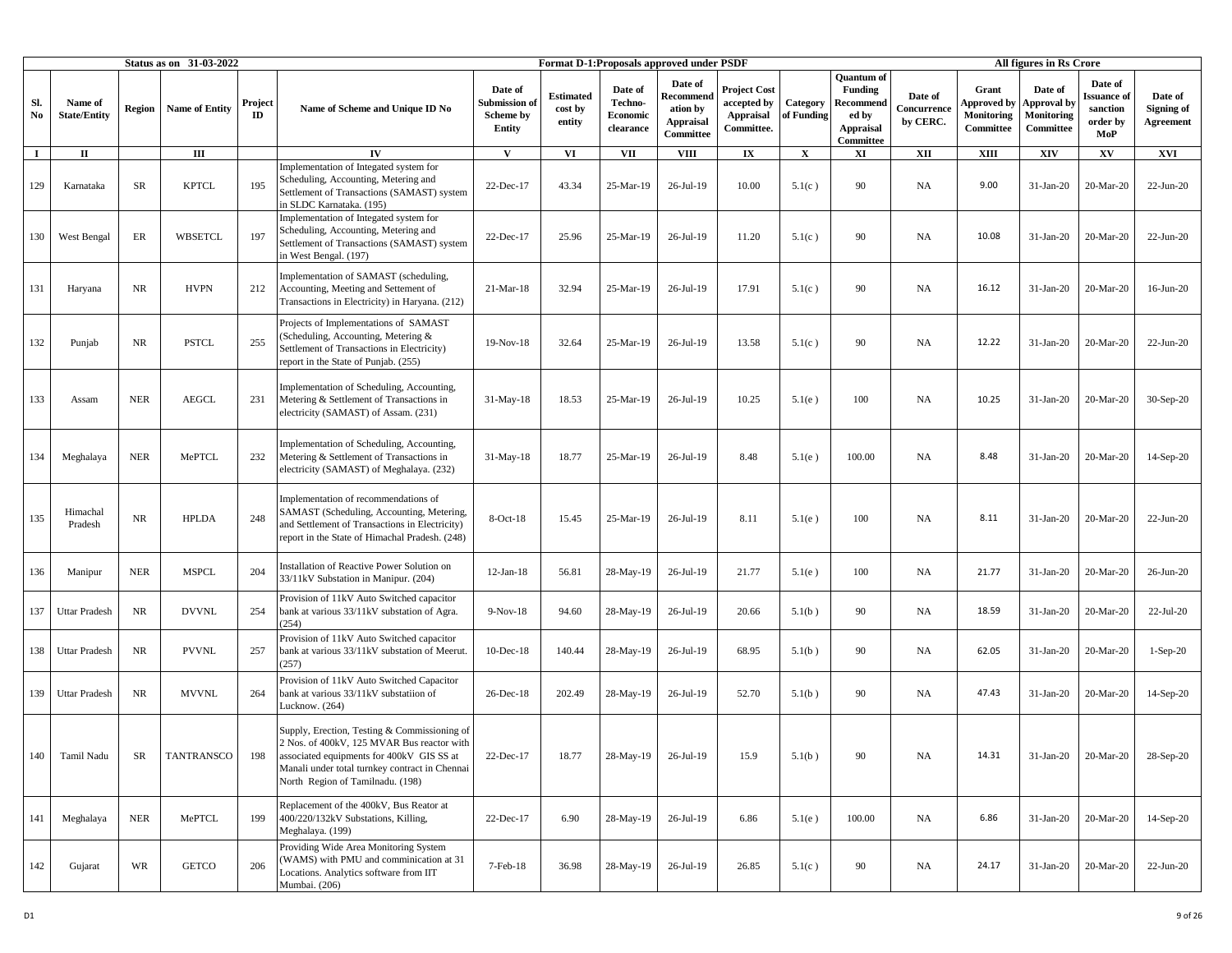|                               |                                |               | <b>Status as on 31-03-2022</b> |               |                                                                                                                                                                                                                                                          |                                                        |                                       |                                                    | Format D-1: Proposals approved under PSDF                         |                                                                      |                        |                                                                                            |                                    |                                                        | All figures in Rs Crore                                  |                                                      |                                           |
|-------------------------------|--------------------------------|---------------|--------------------------------|---------------|----------------------------------------------------------------------------------------------------------------------------------------------------------------------------------------------------------------------------------------------------------|--------------------------------------------------------|---------------------------------------|----------------------------------------------------|-------------------------------------------------------------------|----------------------------------------------------------------------|------------------------|--------------------------------------------------------------------------------------------|------------------------------------|--------------------------------------------------------|----------------------------------------------------------|------------------------------------------------------|-------------------------------------------|
| Sl.<br>$\mathbf{N}\mathbf{o}$ | Name of<br><b>State/Entity</b> | <b>Region</b> | <b>Name of Entity</b>          | Project<br>ID | Name of Scheme and Unique ID No                                                                                                                                                                                                                          | Date of<br>Submission of<br><b>Scheme by</b><br>Entity | <b>Estimated</b><br>cost by<br>entity | Date of<br>Techno-<br><b>Economic</b><br>clearance | Date of<br>Recommend<br>ation by<br><b>Appraisal</b><br>Committee | <b>Project Cost</b><br>accepted by<br><b>Appraisal</b><br>Committee. | Category<br>of Funding | <b>Quantum</b> of<br><b>Funding</b><br>Recommend<br>ed by<br><b>Appraisal</b><br>Committee | Date of<br>Concurrence<br>by CERC. | Grant<br><b>Approved</b> by<br>Monitoring<br>Committee | Date of<br><b>Approval</b> by<br>Monitoring<br>Committee | Date of<br>ssuance of<br>sanction<br>order by<br>MoP | Date of<br>Signing of<br><b>Agreement</b> |
| $\mathbf I$                   | П                              |               | Ш                              |               | $\mathbf{IV}$                                                                                                                                                                                                                                            | V                                                      | VI                                    | <b>VII</b>                                         | <b>VIII</b>                                                       | $\mathbf{I}\mathbf{X}$                                               | $\mathbf X$            | XI                                                                                         | XII                                | <b>XIII</b>                                            | XIV                                                      | XV                                                   | XVI                                       |
| 143                           | Madhya<br>Pradesh              | <b>WR</b>     | <b>MPPTCL</b>                  | 246           | Installation of Phasor Measurement Units<br>(PMUs) at strategic lications in Madhya<br>Pradesh and integration of the same with<br>Phasor Data Conecentrator (PDC) installed<br>under URTDSM project. (246)                                              | $24-Sep-18$                                            | 17.80                                 | 28-May-19                                          | 26-Jul-19                                                         | 17.8                                                                 | 5.1(c)                 | 90                                                                                         | NA                                 | 16.02                                                  | $31-Jan-20$                                              | 20-Mar-20                                            | 29-Jun-20                                 |
| 144                           | Madhya<br>Pradesh              | WR            | <b>MPPTCL</b>                  | 247           | Installation of ABT compliant meter having<br>facility of 5 minute integration on existing<br>nterface points on MPPTCL. (247)                                                                                                                           | 24-Sep-18                                              | 6.68                                  | 28-May-19                                          | 26-Jul-19                                                         | 3.66                                                                 | 5.1(c)                 | 90                                                                                         | <b>NA</b>                          | 3.29                                                   | 31-Jan-20                                                | 7-Sep-21                                             | $2-Dec-21$                                |
| 145                           | Rajasthan                      | <b>NR</b>     | <b>RRVPNL</b>                  | 252           | Renewable Energy Integration-Reactive<br>compensation Element/ Equipments for<br>Reactiv Power Management and Voltage<br>Control for Transmission Grid under Smart<br><b>Transmission Network and Asset Management</b><br>System (Part-A2-Sec-1) . (252) | 22-Oct-18                                              | 113.12                                | 28-May-19                                          | 26-Jul-19                                                         | 63.71                                                                | 5.1(b)                 | 90                                                                                         | NA                                 | 57.34                                                  | $31-Jan-20$                                              | 20-Mar-20                                            | $22$ -Jun-20                              |
| 146                           | Punjab                         | <b>NR</b>     | <b>PSTCL</b>                   | 211           | Design, Testing, Manufacture supply and<br>stringing of HTLS conductor along with<br>eplacement of ACSR Zebra/Panther to proide<br>efief to the over-loaded lines. (211)                                                                                 | 14-Mar-18                                              | 7.46                                  | 28-May-19                                          | 26-Jul-19                                                         | 7.46                                                                 | 5.1(d)                 | 75                                                                                         | NA                                 | 5.59                                                   | $31-Jan-20$                                              | 20-Mar-20                                            | 22-Jun-20                                 |
| 147                           | Nagaland                       | NER           | DOP, Nagaland                  | 229           | mplementation of Scheduling, Accounting,<br>Metering & Settlement of Transactions in<br>electricity (SAMAST) of Nagaland. (229)                                                                                                                          | $31-May-18$                                            | 18.72                                 | 21-Aug-20                                          | $11-Jan-21$                                                       | 10.80                                                                | 5.1(c)                 | 100.00                                                                                     | <b>NA</b>                          | 10.80                                                  | 8-Mar-21                                                 | 31-Mar-21                                            | 30-Jun-21                                 |
| 148                           | Tripura                        | <b>NER</b>    | <b>TSECL</b>                   | 233           | Implementation of Scheduling, Accounting,<br>Metering & Settlement of Transactions in<br>electricity (SAMAST) of Tripura. (233)                                                                                                                          | $4$ -Jun-18                                            | 15.12                                 | 21-Aug-20                                          | $11-Jan-21$                                                       | 11.62                                                                | 5.1(c)                 | 100.00                                                                                     | <b>NA</b>                          | 11.62                                                  | 8-Mar-21                                                 | 31-Mar-21                                            | 28-Jun-21                                 |
| 149                           | Arunachal<br>Pradesh           | <b>NER</b>    | DoP, Arunachal<br>Pradesh      | 228           | mplementation of Scheduling, Accounting,<br>Metering & Settlement of Transactions in<br>electricity (SAMAST) of Arunachal Pradesh.<br>228)                                                                                                               | $31-May-18$                                            | 13.43                                 | $21-Aug-20$                                        | $11-Jan-21$                                                       | 10.34                                                                | 5.1(c)                 | 100.00                                                                                     | <b>NA</b>                          | 10.34                                                  | 8-Mar-21                                                 | 31-Mar-21                                            | 30-Jun-21                                 |
| 150                           | Mizoram                        | <b>NER</b>    | DoP, Mizoram                   | 230           | mplementation of Scheduling, Accounting,<br>Metering & Settlement of Transactions in<br>electricity (SAMAST) of Mizoram. (230)                                                                                                                           | $31-May-18$                                            | 18.26                                 | $21-Aug-20$                                        | $11-Jan-21$                                                       | 11.39                                                                | 5.1(c)                 | 100.00                                                                                     | NA                                 | 11.39                                                  | 8-Mar-21                                                 | 31-Mar-21                                            | $30-Jun-21$                               |
| 151                           | Manipur                        | <b>NER</b>    | <b>MSPCL</b>                   | 218           | mplementation of Scheduling, Accounting,<br>Metering and settlement of Transaction in<br>Electricity (SAMAST) in Manipur. (218)                                                                                                                          | $23$ -Apr-18                                           | 24.60                                 | $21-Aug-20$                                        | $11-Jan-21$                                                       | 12.96                                                                | 5.1(c)                 | 100.00                                                                                     | NA                                 | 12.96                                                  | 8-Mar-21                                                 | 31-Mar-21                                            | 29-Jun-21                                 |
| 152                           | Kerala                         | SR            | <b>KSEBL</b>                   | 268           | implementation of SAMAST (Scheduling,<br>Accounting, Metering & Settlement of<br>Transactions in Electricity) report in the State<br>of Kerala. (268)                                                                                                    | $6$ -Jun-19                                            | 53.87                                 | $21-Aug-20$                                        | $11-Jan-21$                                                       | 17.56                                                                | 5.1(c)                 | 90.00                                                                                      | NA                                 | 15.80                                                  | 8-Mar-21                                                 | 10-May-21                                            | $23-Jul-21$                               |
| 153                           | Sikkim                         | ER            | <b>ENPD Sikkim</b>             | 172           | Renovation & Upgradation of Protection<br>System of ENPD, Sikkim. (172)                                                                                                                                                                                  | $9-Aug-17$                                             | 68.95                                 | $21-Aug-20$                                        | $11-Jan-21$                                                       | 60.97                                                                | 5.1(c)                 | 100.00                                                                                     | <b>NA</b>                          | 60.97                                                  | 8-Mar-21                                                 | 31-Mar-21                                            | $22-Jun-21$                               |
| 154                           | Karnataka                      | SR            | <b>KPCL</b>                    | 214           | Renovation & Modernization of switchyard<br>equipment & protection system of 220/400kV<br>substations of KPCL. (214)                                                                                                                                     | $10-Apr-18$                                            | 156.05                                | $21-Aug-20$                                        | $11-Jan-21$                                                       | 97.16                                                                | 5.1(c)                 | 90.00                                                                                      | <b>NA</b>                          | 87.44                                                  | 8-Mar-21                                                 | 31-Mar-21                                            | $16$ -Jun-21                              |
| 155                           | Rajasthan                      | NR            | <b>RRVPNL</b>                  | 176           | Up-rating and refurbishment of existing 132kV<br>lines using HTLS Conductor with associated<br>works in Jaipur EHV Network. (176)                                                                                                                        | 16-Aug-17                                              | 20.19                                 | 21-Aug-20                                          | $11-Jan-21$                                                       | 12.08                                                                | 5.1(d)                 | 75.00                                                                                      | <b>NA</b>                          | 9.06                                                   | 8-Mar-21                                                 | 31-Mar-21                                            | 30-Jun-21                                 |
| 156                           | Meghalaya                      | <b>NER</b>    | MePTCL                         | 187           | Re-conductoring of the 132kV S/C line from<br>Khliehrait to Raracherra by HTLS conductor<br>(Meghalaya Portion), (187)                                                                                                                                   | 30-Oct-17                                              | 55.70                                 | $21-Aug-20$                                        | $11-Jan-21$                                                       | 42.89                                                                | 5.1(d)                 | 100.00                                                                                     | <b>NA</b>                          | 42.89                                                  | 8-Mar-21                                                 | 31-Mar-21                                            | $30-Jun-21$                               |
| 157                           | Meghalaya                      | <b>NER</b>    | MePTCL                         | 250           | Re-Conductoring and strengthening of the<br>132kV D/C Line from Stage I to Stage III<br>Power station by HTLS conductor. (250)                                                                                                                           | 17-Oct-18                                              | 26.86                                 | $21$ -Aug- $20$                                    | $11-Jan-21$                                                       | 21.74                                                                | 5.1(d)                 | 100.00                                                                                     | <b>NA</b>                          | 21.74                                                  | 8-Mar-21                                                 | 31-Mar-21                                            | $30-Jun-21$                               |
| 158                           | <b>Uttar Pradesh</b>           | $\rm NR$      | PuVVNL                         | 258           | Provision of 11kV Auto Switched capacitor<br>bank at various 33/11kV substation of<br>Varanasi. (258)                                                                                                                                                    | $10$ -Dec- $18$                                        | 83.01                                 | $21-Aug-20$                                        | $11-Jan-21$                                                       | 83.00                                                                | 5.1(b)                 | 90.00                                                                                      | NA                                 | 74.70                                                  | 8-Mar-21                                                 | 31-Mar-21                                            | $4-Jun-21$<br>10 of 26                    |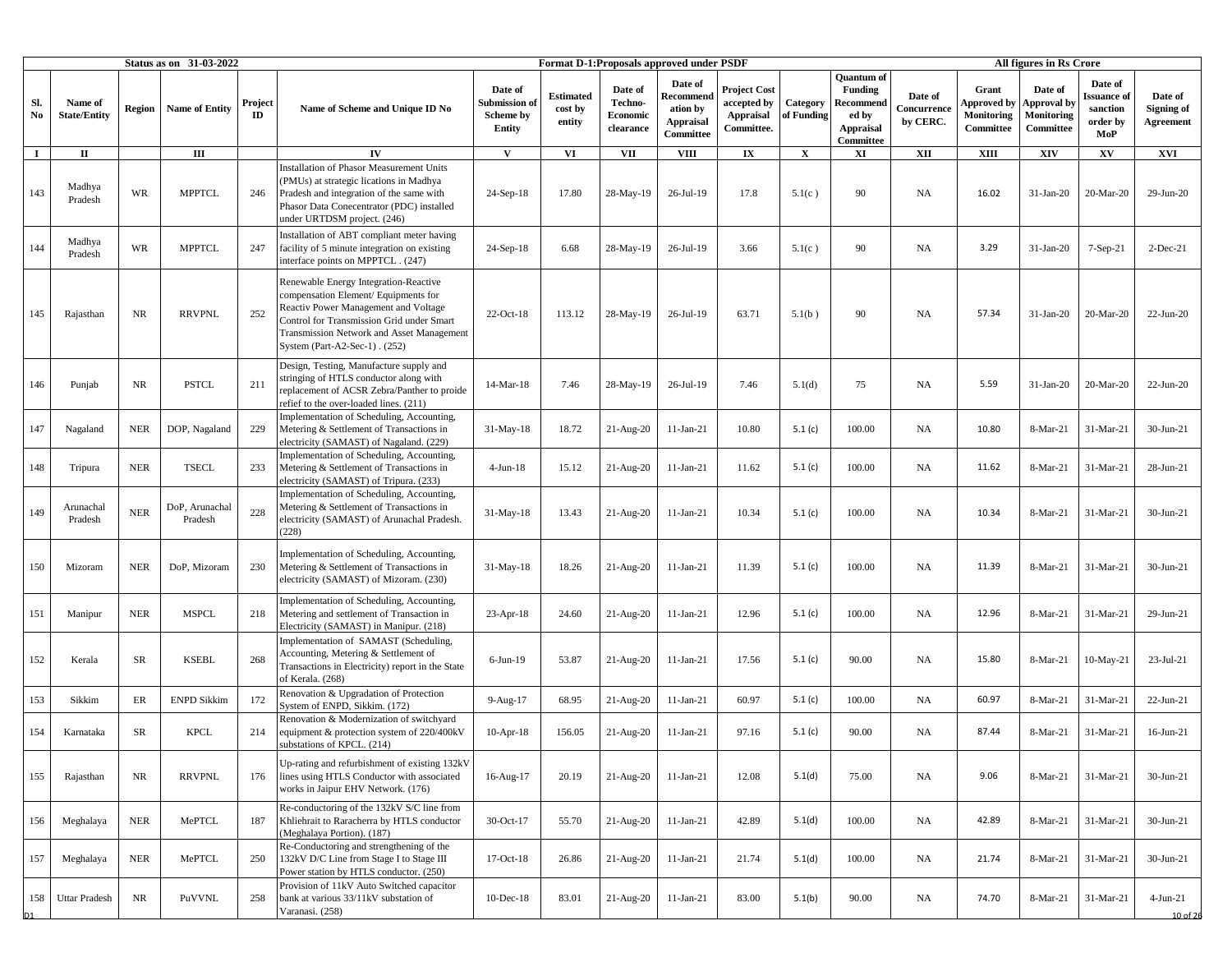|             |                                |           | <b>Status as on 31-03-2022</b> |               |                                                                                                                                                                                           |                                                |                                       |                                             | Format D-1: Proposals approved under PSDF                         |                                                               |                        |                                                                              |                                    |                                                               | All figures in Rs Crore                           |                                                              |                                    |
|-------------|--------------------------------|-----------|--------------------------------|---------------|-------------------------------------------------------------------------------------------------------------------------------------------------------------------------------------------|------------------------------------------------|---------------------------------------|---------------------------------------------|-------------------------------------------------------------------|---------------------------------------------------------------|------------------------|------------------------------------------------------------------------------|------------------------------------|---------------------------------------------------------------|---------------------------------------------------|--------------------------------------------------------------|------------------------------------|
| Sl.<br>No   | Name of<br><b>State/Entity</b> | Region    | <b>Name of Entity</b>          | Project<br>ID | Name of Scheme and Unique ID No                                                                                                                                                           | Date of<br>Submission o<br>Scheme by<br>Entity | <b>Estimated</b><br>cost by<br>entity | Date of<br>Techno-<br>Economic<br>clearance | Date of<br>Recommend<br>ation by<br><b>Appraisal</b><br>Committee | <b>Project Cost</b><br>accepted by<br>Appraisal<br>Committee. | Category<br>of Funding | <b>Ouantum</b> of<br>Funding<br>Recommend<br>ed by<br>Appraisal<br>Committee | Date of<br>Concurrence<br>by CERC. | Grant<br><b>Approved by</b><br><b>Monitoring</b><br>Committee | Date of<br>Approval by<br>Monitoring<br>Committee | Date of<br><b>Issuance</b> of<br>sanction<br>order by<br>MoP | Date of<br>Signing of<br>Agreement |
| $\mathbf I$ | $\Pi$                          |           | $\mathbf{H}$                   |               | IV                                                                                                                                                                                        | $\mathbf{V}$                                   | VI.                                   | <b>VII</b>                                  | <b>VIII</b>                                                       | $\mathbf{I} \mathbf{X}$                                       | $\mathbf{x}$           | XI                                                                           | <b>XII</b>                         | <b>XIII</b>                                                   | XIV                                               | XV                                                           | XVI                                |
| 159         | Telangana                      | <b>SR</b> | <b>TSTRANSCO</b>               | 299           | Installation of 12 Nos 400kV, 125 MVAR Bus<br>Reactors, 1 No 80 MVAR Bus Reactor and 1<br>No 63MVAR Switchable Line Reactor of<br>TSTRANSCO. (299)                                        | 20-Aug-20                                      | 334.34                                | 8-Dec-20                                    | $11-Jan-21$                                                       | 176.35                                                        | 5.1(b)                 | 90.00                                                                        | <b>NA</b>                          | 158.72                                                        | 8-Mar-21                                          | 31-Mar-21                                                    | $16$ -Jun- $21$                    |
| 160         | Uttarakhand                    | <b>NR</b> | <b>PTCUL</b>                   | 300           | Supply and Installation of 125MVAR Reactor<br>and its associated bay and related work at<br>400kV Substation Kashipur. (300)                                                              | 20-Aug-20                                      | 13.45                                 | 8-Dec-20                                    | $11-Jan-21$                                                       | 11.34                                                         | 5.1(b)                 | 100.00                                                                       | <b>NA</b>                          | 11.34                                                         | 8-Mar-21                                          | 31-Mar-21                                                    | 28-Jun-21                          |
| 161         | Odisha                         | ER        | <b>OPTCL</b>                   | 292           | Implementation of SAMAST (Scheduling,<br>Accounting, Metering & Settlement of<br>Transactions in Electricity) SLDC-Odisha<br>(292)                                                        | $12-Jun-20$                                    | 35.51                                 | 27-Sep-21                                   | 15-Dec-21                                                         | 17.14                                                         | 5.1(c)                 | 90%                                                                          | <b>NA</b>                          | 15.43                                                         | 27-Jan-22                                         | 24-Mar-22                                                    |                                    |
| 162         | <b>Uttar Pradesh</b>           | <b>NR</b> | <b>UPPTCL</b>                  | 115           | Implementation of Reliable Communication<br>and data acquisition system for OFC<br>connectivity up to 132kV sub Stations of Uttar<br>Pradesh Power Transmission Corporation Ltd.<br>(115) | $16-Sep-16$                                    | 224.40                                | 17-Nov-21                                   | 15-Dec-21                                                         | 215.91                                                        | 5.1(c)                 | 50%                                                                          | <b>NA</b>                          | 107.95                                                        | 27-Jan-22                                         | 24-Mar-22                                                    |                                    |
| 163         | <b>Uttar Pradesh</b>           | <b>NR</b> | <b>UPPTCL</b>                  | 288           | Implementation of SAMAST (Scheduling,<br>Accounting, Metering & Settlement of<br>Transactions in Electricity) in Uttar Pradesh.<br>(288)                                                  | $27-Ian-20$                                    | 76.30                                 | 17-Nov-21                                   | 15-Dec-21                                                         | 35.23                                                         | 5.1(c)                 | 90%                                                                          | <b>NA</b>                          | 31.71                                                         | 27-Jan-22                                         | 24-Mar-22                                                    |                                    |
| 164         | Telangana                      | <b>SR</b> | <b>TSTRANSCO</b>               | 185           | Implementation of SAMAST (scheduling,<br>Accounting, Meeting and Settement of<br>Transactions in Electricity) in Telangana. (185)                                                         | $11-Oct-17$                                    | 27.45                                 | $17-Nov-21$                                 | 15-Dec-21                                                         | 13.87                                                         | 5.1(c)                 | 90%                                                                          | <b>NA</b>                          | 12.48                                                         | 27-Jan-22                                         | 24-Mar-22                                                    |                                    |
| 165         | Punjab                         | NR        | <b>PSTCL</b>                   | 285           | Design, testing, Manufacture supply ans<br>stringing of HTLS conductor along with<br>replacement of ACSR Zebra to provide relief<br>to the over-loaded line. (285)                        | 16-Sep-19                                      | 9.40                                  | 18-Jan-22                                   | $20-Ian-22$                                                       | 4.63                                                          | 5.1(d)                 | 75%                                                                          | <b>NA</b>                          | 3.47                                                          | 27-Jan-22                                         | 24-Mar-22                                                    |                                    |
| 166         | Punjab                         | NR        | <b>PSTCL</b>                   | 295           | Provision of second phase of second DC<br>Source at 220kV &132 kV grid ss of PSTCL<br>(295)                                                                                               | $22-Jun-20$                                    | 11.67                                 | 18-Jan-22                                   | $20-Ian-22$                                                       | 6.57                                                          | 5.1(c)                 | 90%                                                                          | <b>NA</b>                          | 5.91                                                          | 27-Jan-22                                         | 24-Mar-22                                                    |                                    |
| 167         | Punjab                         | <b>NR</b> | <b>PSTCL</b>                   | 301           | Design, Testing, Manufacture supply and<br>stringing of HTLS conductor along with<br>replacement of ACSR Zebra/Panther to proide<br>relief to the over-loaded lines. (301)                | 25-Sep-20                                      | 46.20                                 | 18-Jan-22                                   | $20-Ian-22$                                                       | 32.29                                                         | 5.1(d)                 | 75%                                                                          | <b>NA</b>                          | 24.22                                                         | 27-Jan-22                                         | 24-Mar-22                                                    |                                    |
|             |                                |           |                                |               | <b>Total</b>                                                                                                                                                                              |                                                | 22.158.39                             |                                             |                                                                   | 17.670.33                                                     |                        |                                                                              |                                    | 12.046.82                                                     |                                                   |                                                              |                                    |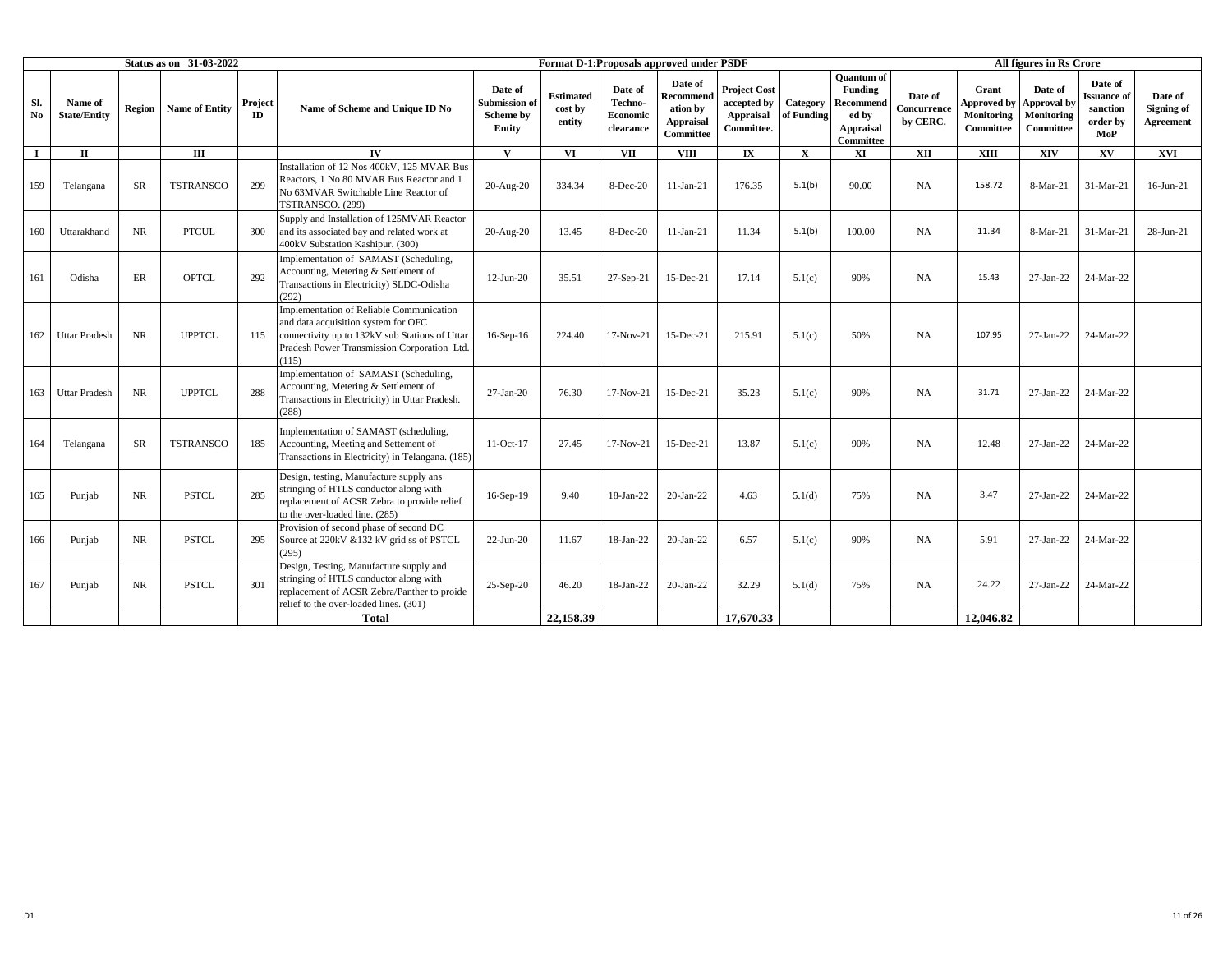|                |                                |           |                       |              |                                                                                                                                                                                                                                  |                                                 |                                |                                             |                                                                 | POWER SYSTEM DEVELOPMENT FUND (PSDF)<br>Status of Schemes Submitted by the Entities for funding from PSDF |                        |                                                                                   |                                    |                                                        |                                                  |                                                                                 |                         |                                                                                                                                                                                                                                                                                                                     |
|----------------|--------------------------------|-----------|-----------------------|--------------|----------------------------------------------------------------------------------------------------------------------------------------------------------------------------------------------------------------------------------|-------------------------------------------------|--------------------------------|---------------------------------------------|-----------------------------------------------------------------|-----------------------------------------------------------------------------------------------------------|------------------------|-----------------------------------------------------------------------------------|------------------------------------|--------------------------------------------------------|--------------------------------------------------|---------------------------------------------------------------------------------|-------------------------|---------------------------------------------------------------------------------------------------------------------------------------------------------------------------------------------------------------------------------------------------------------------------------------------------------------------|
| SI.<br>No      | Name of<br><b>State/Entity</b> | Region    | <b>Name of Entity</b> | Project<br>m | Status as on 31-03-2022<br>Name of Scheme and Unique ID No                                                                                                                                                                       | Date of<br>submission of<br>Scheme by<br>Entity | Estimated<br>cost by<br>entity | Date of<br>Techno-<br>Economic<br>clearance | Date of<br>ecommen<br>ation by<br><b>Appraisal</b><br>Committee | Format D1/1 - Proposals de-sanctioned<br><b>Project Cost</b><br>accepted by<br>Appraisal<br>Committee.    | Category<br>of Funding | Ouantum o<br><b>Funding</b><br>Recommend<br>d by<br><b>Appraisal</b><br>Committee | Date of<br>Concurrence<br>by CERC. | Grant<br><b>Approved</b> by<br>Monitoring<br>Committee | Date of<br>pproval by<br>Monitoring<br>Committee | All figures in Rs Crore<br>Date of<br>ssuance of<br>sanction<br>order by<br>MoP | Date of de-<br>sanction | <b>Reason for de-sanction</b>                                                                                                                                                                                                                                                                                       |
| $\mathbf{I}$   | $\mathbf{I}$                   |           | Ш                     |              | IV                                                                                                                                                                                                                               | v                                               | VI                             | VII                                         | <b>VIII</b>                                                     | IX                                                                                                        | X                      | XI                                                                                | XII                                | XIII                                                   | XIV                                              | XV                                                                              | XVI                     | he Contract Award was placed by the                                                                                                                                                                                                                                                                                 |
|                | <b>Uttar Pradesh</b>           | $\rm NR$  | <b>UPPTCL</b>         | 27           | Reconductoring of existing line by HTLS<br>conductor for relieving congestion. (027)                                                                                                                                             | $2-Nov-14$                                      | 80                             | 28-Sep-15                                   | 17-Nov-15                                                       | 80                                                                                                        | 5.1(d)                 | 75.00                                                                             | $14$ -Jan- $16$                    | 60.00                                                  | 22-Feb-16                                        | 17-Mar-16                                                                       | 24-3-2022               | Project Entity before sanctioning of the<br>project by MOP.                                                                                                                                                                                                                                                         |
| $\overline{2}$ | Bihar                          | ER        | <b>BSPTCL</b>         | 73           | Renovation and Upgradation of the protection<br>and control system of 12nos 132/33 Grid Sub<br>Station. (73)                                                                                                                     | 9-Jan-16                                        | 63.55                          | 14-Jun-16                                   | $6-Sep-16$                                                      | 54.69                                                                                                     | 5.1(c)                 | 90.00                                                                             | 24-Nov-16                          | 49.22                                                  | 24-Nov-16                                        | $2-Ian-17$                                                                      | 24-Mar-22               | The Contract Award was placed by the<br>Project Entity before sanctioning of the<br>project by MOP.                                                                                                                                                                                                                 |
|                | Gujarat                        | WR        | <b>GETCO</b>          | 43           | 220kV Super conducting fault current limiter<br>(SCFCL) project (043)                                                                                                                                                            | 24-Feb-15                                       | 48.13                          | 17-May-16                                   | $6-Sep-16$                                                      | 32.37                                                                                                     | 5.1(c)                 | 90.00                                                                             | 24-Nov-16                          | 29.13                                                  | 24-Nov-16                                        | $2-Ian-17$                                                                      | 24-Mar-22               | The project is withdrawn by the Project<br>entity due to poor tender response.<br>10% grant returned along with interest.                                                                                                                                                                                           |
| $\Delta$       | Maharashtra                    | WR        | <b>MSETCL</b>         | 104          | 5 Nos. RTUs for 132 kv Substations in<br>Maharashtra (104)                                                                                                                                                                       | 18-Jul-16                                       | 32.04                          | 16-Feb-17                                   | 10-Mar-17                                                       | 25.65                                                                                                     | 5.1(c)                 | 30.00                                                                             | 5-May-17                           | 7.70                                                   | 10-Apr-17                                        | 16-May-17                                                                       | 16-4-2021               | The entity has not signed the tripartite<br>greement within the stipulated time.                                                                                                                                                                                                                                    |
| 5              | Maharashtra                    | WR        | <b>MSETCL</b>         | 114          | 10 Nos. of Data Concentrators in MSETCL<br>networks. (114)                                                                                                                                                                       | 19-Aug-16                                       | 13.12                          | 16-Feb-17                                   | 10-Mar-17                                                       | 10.41                                                                                                     | 5.1(c)                 | 90.00                                                                             | 5-May-17                           | 9.37                                                   | $10-Apr-17$                                      | 16-May-17                                                                       | 24-3-2022               | The project is de-sanctioned as the Project<br>entity (MSETCL) failed to place the contract<br>award for the project even after 4 years of<br>sanctioning of the Project.<br>Vide mail date 7-6-2021 and 18-6-2021<br>MSETCL requested for withdrawal of<br>project and confirmed to return the<br>nitial10% grant. |
| 6              | Gujarat                        | WR        | PGVCL                 | 121          | Installation of capacitor banks for reactive<br>power compensation system on 11kV feeders.<br>(121)                                                                                                                              | $10-Nov-16$                                     | 82.85                          | 19-Jan-17                                   | 17-Apr-17                                                       | 63.32                                                                                                     | 5.1(b)                 | 90.00                                                                             | 15-May-17                          | 56.99                                                  | 01-May-17                                        | 22-May-17                                                                       | 24-Mar-22               | \s per the 14th PMG decision, these<br>projects are cancelled Ireturned due to<br>changes in scope/Qty variation beyond the<br>eligible limit. The entity decided to submit<br>the New DPRs for this project.                                                                                                       |
|                | Gujarat                        | WR        | <b>MGVCL</b>          | 50           | Installation of capacitor banks for reactive<br>power compensation system on 11kV feeders.<br>(50)                                                                                                                               | 5-Mar-15                                        | 37.15                          | 8-Jan-16                                    | 17-Apr-17                                                       | 28.39                                                                                                     | 5.1(b)                 | 90.00                                                                             | 15-May-17                          | 25.55                                                  | 01-May-17                                        | 22-May-17                                                                       | 24-Mar-22               | As per the 14th PMG decision, these<br>projects are cancelled Ireturned due to<br>changes in scope/Qty variation beyond the<br>eligible limit. The entity decided to submit<br>the New DPRs for this project.                                                                                                       |
|                | Gujarat                        | WR        | <b>UGVCL</b>          | 53           | Installation of capacitor banks for reactive<br>power compensation system on 11kV feeders.<br>(53)                                                                                                                               | 9-Mar-15                                        | 37.51                          | 8-Jan-16                                    | 17-Apr-17                                                       | 15.63                                                                                                     | 5.1(b)                 | 90.00                                                                             | 15-May-17                          | 14.07                                                  | 01-May-17                                        | 27-Nov-17                                                                       | 24-Mar-22               | As per the 14th PMG decision, these<br>projects are cancelled Ireturned due to<br>changes in scope/Qty variation beyond the<br>eligible limit. The entity decided to submit<br>the New DPRs for this project.                                                                                                       |
|                | Gujarat                        | WR        | <b>DGVCL</b>          | 71           | Installation of capacitor banks for reactive<br>power compensation system on 11kV feeders.<br>71)                                                                                                                                | $10$ -Dec- $15$                                 | 21.73                          | 8-Jan-16                                    | 17-Apr-17                                                       | 15.77                                                                                                     | 5.1(b)                 | 90.00                                                                             | 15-May-17                          | 14.19                                                  | 01-May-17                                        | 22-May-17                                                                       | 24-Mar-22               | As per the 14th PMG decision, these<br>projects are cancelled Ireturned due to<br>changes in scope/Qty variation beyond the<br>eligible limit. The entity decided to submit<br>the New DPRs for this project.                                                                                                       |
| 10             | Maharashtra                    | <b>WR</b> | <b>MSETCL</b>         | 113          | mplementation of ADMS scheme on 33/11kV<br>feeders in Maharashtra. (113)                                                                                                                                                         | 19-Aug-16                                       | 43.73                          | 31-Mar-17                                   | 17-Apr-17                                                       | 32.58                                                                                                     | 5.1(c)                 | 90.00                                                                             | 15-May-17                          | 29.32                                                  | 01-May-17                                        | 22-May-17                                                                       | 24-Mar-22               |                                                                                                                                                                                                                                                                                                                     |
| 11             | Rajasthan                      | NR        | <b>RRVPNL</b>         | 110          | <b>Smart Transmission Operation Management</b><br>System (STOMS) " in Rajasthan Power<br>System. (110)                                                                                                                           | 29-Aug-16                                       | 29.95                          | 31-Mar-17                                   | 17-Apr-17                                                       | 13.18                                                                                                     | 5.1(c)                 | 90.00                                                                             | 15-May-17                          | 11.86                                                  | 01-May-17                                        | 19-May-17                                                                       | 24-Mar-22               | The ContractAward was placed by the<br>Project Entity before sanctioning of the<br>project by MOP for PSDF grant.<br>10% grant returned along with interest.                                                                                                                                                        |
| 12             | <b>NRPC</b>                    | NR        | <b>NRPC</b>           | 203          | Creation and Maintenance of Web based<br>Protection Database Management and PC based<br>Protection Setting Calculation Tool for<br>Northern Region Power System Network. (203)                                                   | $12-Jan-18$                                     | 35.00                          | 26-Feb-18                                   | 22-Mar-18                                                       | 28.00                                                                                                     | 5.1(e)                 | 100.00                                                                            | $20$ -Jul-18                       | 28.00                                                  | $2-May-18$                                       | 27-Jul-18                                                                       | 24-Mar-22               | The proposal is withdrawn by the entity<br>due to the poor response to the tender.                                                                                                                                                                                                                                  |
| 13             | Maharashtra                    | WR        | <b>MSETCL</b>         | 238          | mplementation & Supply of Numerical Line<br>differential as Main-I Protection with inbuilt<br>distance Relays towards Retrofit of existing<br>protection schemes on 400kV lines at various<br>400kV substations in MSETCL. (238) | $3-Jul-18$                                      | 4.07                           | 30-Oct-18                                   | 15-Nov-18                                                       | 4.07                                                                                                      | 5.1(b)                 | 90.00                                                                             | 13-Mar-19                          | 3.66                                                   | 7-Jan-19                                         | 24-May-19                                                                       | $16$ -Apr-21            | The entity has not signed the tripartite<br>agreement within the stipulated time.                                                                                                                                                                                                                                   |
| 14             | Bihar                          | ER        | <b>BSPTCL</b>         | 208          | mplementation of Schedulling, Accounting,<br>Metering and settlement of Transcation in<br>Electricity (SAMAST)in SLDC Bihar.(208)                                                                                                | 27-Feb-18                                       | 93.76                          | 25-Mar-19                                   | 26-Jul-19                                                       | 7.61                                                                                                      | 5.1(c)                 | 90                                                                                | NA                                 | 6.85                                                   | $31-Ian-20$                                      | 20-Mar-20                                                                       | $16$ -Apr-21            | Contracts were awarded for the subject<br>project by the entity before sanctioning of<br>the project by completent authority                                                                                                                                                                                        |
|                |                                |           |                       |              | <b>Total</b>                                                                                                                                                                                                                     |                                                 | 622.59                         |                                             |                                                                 | 411.67                                                                                                    |                        |                                                                                   |                                    | 345.91                                                 |                                                  |                                                                                 |                         |                                                                                                                                                                                                                                                                                                                     |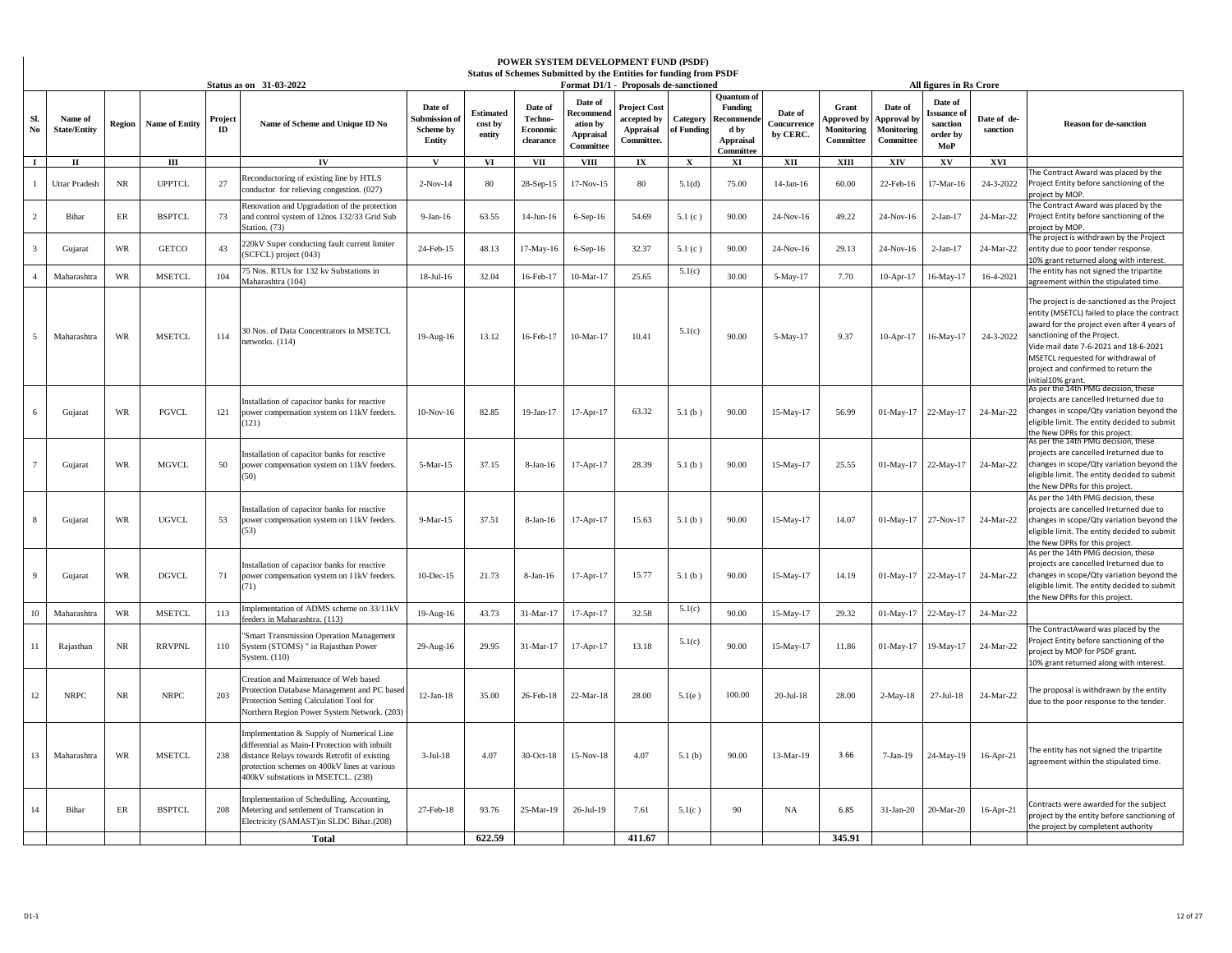|                                                                                                                                                                                                                                                                                                                                                                                                                                                         | <b>POWER SYSTEM DEVELOPMENT FUND (PSDF)</b>                              |  |                                |                                                                                                           |              |                                                                                                             |             |              |        |                         |     |
|---------------------------------------------------------------------------------------------------------------------------------------------------------------------------------------------------------------------------------------------------------------------------------------------------------------------------------------------------------------------------------------------------------------------------------------------------------|--------------------------------------------------------------------------|--|--------------------------------|-----------------------------------------------------------------------------------------------------------|--------------|-------------------------------------------------------------------------------------------------------------|-------------|--------------|--------|-------------------------|-----|
|                                                                                                                                                                                                                                                                                                                                                                                                                                                         | <b>Status of Schemes Submitted by the Entities for funding from PSDF</b> |  |                                |                                                                                                           |              |                                                                                                             |             |              |        |                         |     |
|                                                                                                                                                                                                                                                                                                                                                                                                                                                         |                                                                          |  | <b>Status as on 31-03-2022</b> | Format D2: Proposals recommended for Approval by the Appraisal Committee                                  |              |                                                                                                             |             |              |        | All figures in Rs Crore |     |
| <b>Estimated</b><br><b>Project Cost</b><br>. Category<br>Date of<br>Date of<br>Date of<br><b>Submission</b><br>Techno-<br>accepted by<br>Recommendation<br>cost by<br>of<br>Name of<br>Name of<br><b>Sl. No.</b><br>Name of Scheme and Unique ID No<br>by Appraisal<br>Economic<br>Appraisal<br>Region<br>of Scheme by<br>entity (Rs.<br><b>Entity</b><br><b>State/Entity</b><br><b>Entity</b><br><b>Committee</b><br>Committee.<br>Crore)<br>clearance |                                                                          |  |                                |                                                                                                           |              | <b>Quantum of Funding</b><br>recommended by<br><b>Funding.</b> Appraisal Committee<br>$(in \mathcal{V}_0).$ |             |              |        |                         |     |
| <b>MSEDCL</b><br><b>WR</b><br>Maharashtra                                                                                                                                                                                                                                                                                                                                                                                                               |                                                                          |  |                                | Reactive Power Management by Installing Capacitor Bank<br>at 33/22/11 KV Substation in Maharashtra. (217) | $16$ -Mar-17 | 381.57                                                                                                      | $27-Sep-21$ | $15$ -Dec-21 | 132.62 | 5.1(b)                  | 90% |
|                                                                                                                                                                                                                                                                                                                                                                                                                                                         |                                                                          |  |                                | <b>Total</b>                                                                                              |              | 381.57                                                                                                      |             |              | 132.62 |                         |     |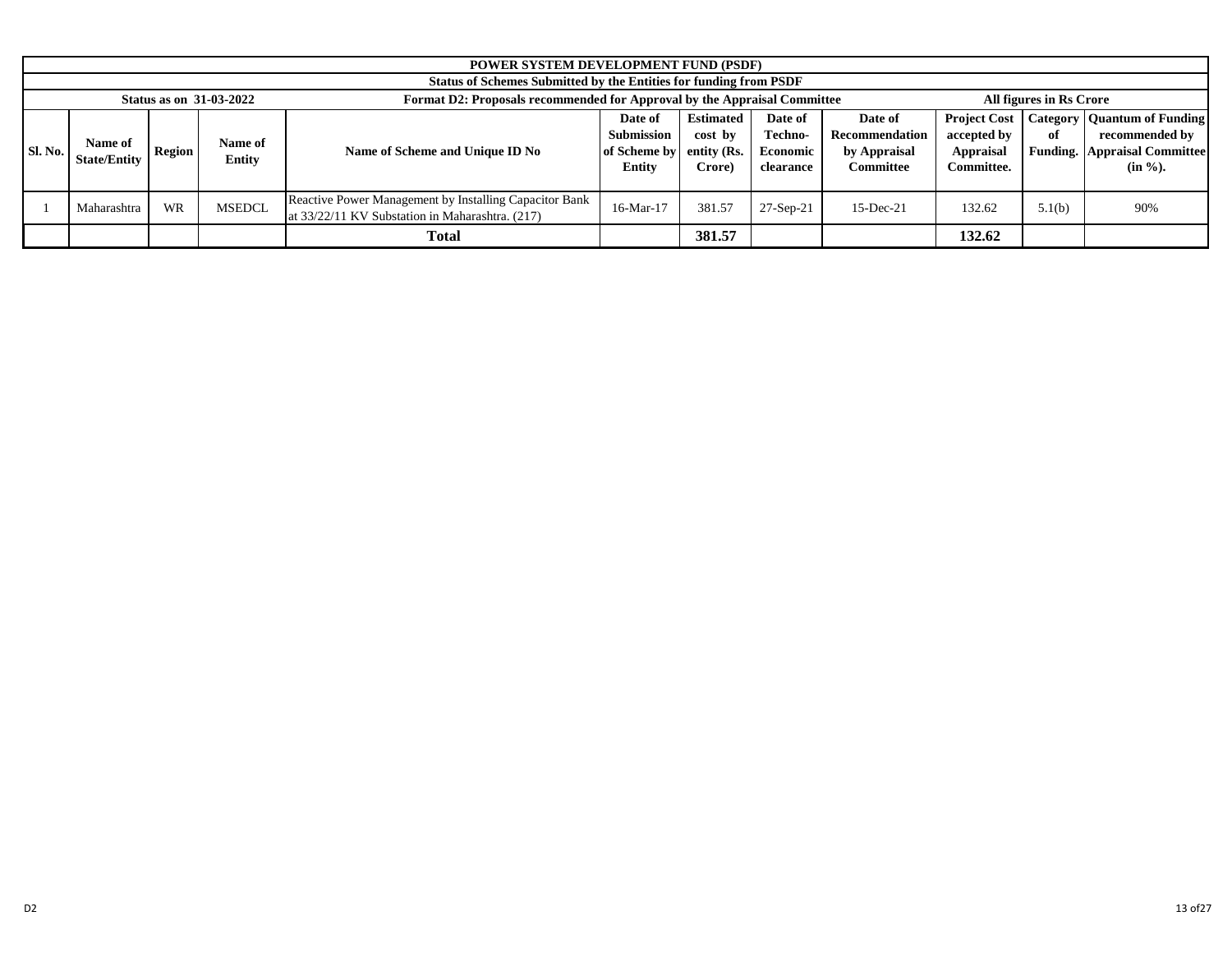|        | POWER SYSTEM DEVELOPMENT FUND(PSDF)                                                                                                                                                                 |           |               |                                                                                                  |                                                                   |        |                                                                   |  |  |  |  |
|--------|-----------------------------------------------------------------------------------------------------------------------------------------------------------------------------------------------------|-----------|---------------|--------------------------------------------------------------------------------------------------|-------------------------------------------------------------------|--------|-------------------------------------------------------------------|--|--|--|--|
|        | Status of Schemes Submitted by the Entities for funding from PSDF                                                                                                                                   |           |               |                                                                                                  |                                                                   |        |                                                                   |  |  |  |  |
|        | <b>Status as on 31-03-2022</b><br>All figures in Rs Crore                                                                                                                                           |           |               |                                                                                                  |                                                                   |        |                                                                   |  |  |  |  |
|        |                                                                                                                                                                                                     |           |               | Format D3 - Proposals Under examination (Installation of capacitors)                             |                                                                   |        |                                                                   |  |  |  |  |
| Sl. No | <b>Estimated cost</b><br>Name of<br>Date of<br>Name of<br>Region<br>Name of Scheme and unique ID<br>by entity (Rs.<br><b>Status</b><br><b>Submission</b><br><b>State/Entity</b><br>Entity<br>Crore) |           |               |                                                                                                  |                                                                   |        |                                                                   |  |  |  |  |
|        | Madhya<br>Pradesh                                                                                                                                                                                   | WR        |               | MPMKVVCL Installation of Capacitor Banks in Madhya Pradesh. (296)                                | $27 - Jun-20$                                                     | 201.65 | Inputs received on 26.08.2021. Inputs examined next TESG meeting. |  |  |  |  |
|        | Rajasthan                                                                                                                                                                                           | <b>NR</b> | <b>RRVPNL</b> | Installation / Re-shuffling of 33KV, 5.43 MVAR Capacitor Bank at<br>various GSS of RRVPNL. (320) | Proposal Examined by TESG in its 60th meeting held on 16.03.2022. |        |                                                                   |  |  |  |  |
|        |                                                                                                                                                                                                     |           |               | <b>Total</b>                                                                                     |                                                                   | 201.65 |                                                                   |  |  |  |  |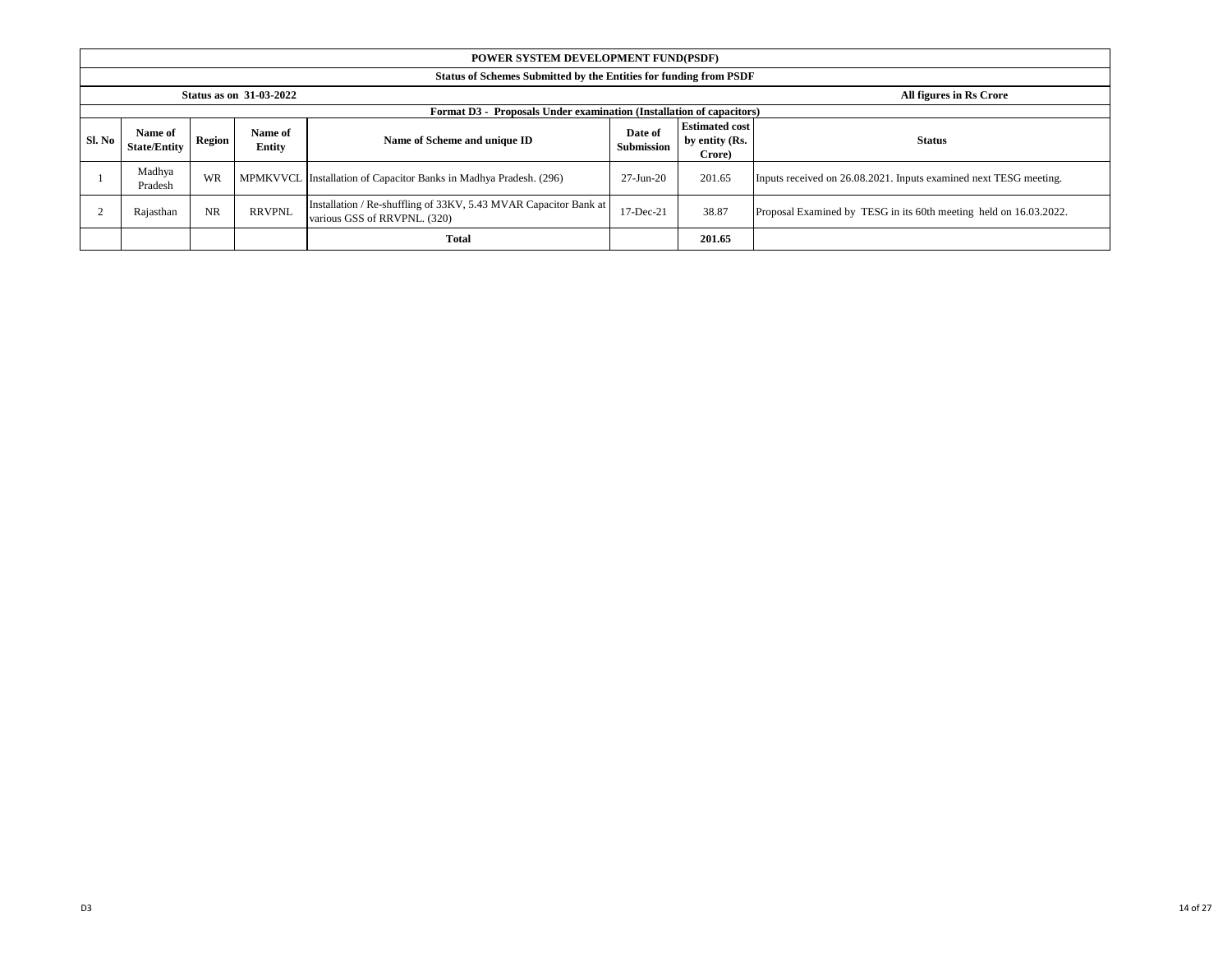|                | POWER SYSTEM DEVELOPMENT FUND(PSDF)                               |            |                                |                                                                                                                                                 |                       |                                                   |                                                                                                                                                                                                        |  |  |  |  |
|----------------|-------------------------------------------------------------------|------------|--------------------------------|-------------------------------------------------------------------------------------------------------------------------------------------------|-----------------------|---------------------------------------------------|--------------------------------------------------------------------------------------------------------------------------------------------------------------------------------------------------------|--|--|--|--|
|                | Status of Schemes Submitted by the Entities for funding from PSDF |            |                                |                                                                                                                                                 |                       |                                                   |                                                                                                                                                                                                        |  |  |  |  |
|                |                                                                   |            | <b>Status as on 31-03-2022</b> |                                                                                                                                                 |                       |                                                   | All figures in Rs Crore                                                                                                                                                                                |  |  |  |  |
|                |                                                                   |            |                                | Format D4/1- Proposals under Examination (Old Proposlas)                                                                                        |                       |                                                   |                                                                                                                                                                                                        |  |  |  |  |
| Sl.<br>No.     | Name of<br><b>State/Entity</b>                                    | Region     | Name of<br><b>Entity</b>       | Name of Scheme and unique ID                                                                                                                    | Date of<br>Submission | <b>Estimated cost</b><br>by entity (Rs.<br>Crore) | <b>Status</b>                                                                                                                                                                                          |  |  |  |  |
| 1              | Meghalaya                                                         | <b>NER</b> | MePGCL                         | Reliable Communication & Data Acquistion System upto<br>132kV. (165)                                                                            | 27-Jun-17             | 19.73                                             | Inputs received to 18.02.2022. Inputs examined next TESG meeting.                                                                                                                                      |  |  |  |  |
| 2              | Jharkhand                                                         | ER         | <b>JUSNL</b>                   | Implementation of SAMAST (Scheduling, Accounting,<br>Metering and Settlement of Transaction of Electricity) at<br>JUSNL. (266)                  | 10-May-19             | 215.89                                            | Proposal Examined by TESG in its 56th meeting held on 07.07.2021 shall be<br>further examined after submission of the relevant inputs by the entity.                                                   |  |  |  |  |
| 3              | Telangana                                                         | <b>SR</b>  | <b>TSTRANSCO</b>               | Replecement of Obsolete version of relays with new<br>Numerical Relays with SCADA system in KTPA-V Stage.<br>(281)                              | 5-Aug-19              | 7.35                                              | Inputs received to 08.02.2022. Inputs examined next TESG meeting.                                                                                                                                      |  |  |  |  |
| $\overline{4}$ | Odisha                                                            | ER         | <b>OPTCL</b>                   | Implementation of OPGW communication scheme for balance<br>line sections of OPTCL. (282)                                                        | 5-Aug-19              | 35.75                                             | Proposal Examined by TESG in its 52nd meeting held on 15.03.2020. Inputs<br>awaited from the entity.                                                                                                   |  |  |  |  |
| 5              | Madhya<br>Pradesh                                                 | <b>WR</b>  | <b>MPPTCL</b>                  | Implementation of Smart Transmission EMS Solution fro<br>MPPTCL. (284)                                                                          | 21-Aug-19             | 6.70                                              | Proposal Examined by TESG in its 52nd meeting held on 15.03.2020. Inputs<br>awaited from the entity.                                                                                                   |  |  |  |  |
| 6              | Manipur                                                           | <b>NER</b> | <b>MSPCL</b>                   | Installation of Numerical line differential relays in the 132kV<br>transmission lines under PSDF. (286)                                         | $3-Dec-19$            | 0.69                                              | Inputs received to 08.10.2021. Inputs examined next TESG meeting.                                                                                                                                      |  |  |  |  |
| 7              | Meghalaya                                                         | <b>NER</b> | MePTCL                         | Up-gardation & integration of Remote Terminal Units (RTUs)<br>for improvement of telemetry status of various sub-stations in<br>Meghalaya (289) | $4-Jun-20$            | 2.55                                              | 56th TESG was of the opinion that the proposal may be further discussed with<br>the entity separately to arrive at a decision for whether to consider the<br>Proposal for funding through PSDF or not. |  |  |  |  |
| 8              | Meghalaya                                                         | <b>NER</b> | MePTCL                         | Additional DPR for Renovation & Up-gradation of the<br>protection and control systems of MePTCL (290)                                           | $4-Jun-20$            | 45.42                                             | Proposal Examined by TESG in its 53rd meeting held on 21.08.2020.<br>Inputs received on 31.03.2021, shall be examined TESG in next meeting.                                                            |  |  |  |  |
| 9              | Chhattisgarh                                                      | WR         | <b>CSPTCL</b>                  | Implementation of SAMAST (Scheduling, Accounting,<br>Metering & Settlement of Transactions in Electricity) SLDC-<br>Chhattisgarh (291)          | $4-Jun-20$            | 18.00                                             | Proposal Examined by TESG in its 59th meeting held on 18.01.2022. Inputs<br>awaited.                                                                                                                   |  |  |  |  |
| 10             | Jharkhand                                                         | ER         | <b>JUSNL</b>                   | Implementation of Smart grid Technologies, Wide Area<br>Monitoring System (WAMS) at JUSNL. (293)                                                | $12-Jun-20$           | 51.80                                             | 56th TESG decided to further examine the proposal after submission of the<br>inputs by Entity.                                                                                                         |  |  |  |  |
| 11             | Rajasthan                                                         | NR         | <b>RRVPNL</b>                  | Installation of 31 nos Bus protection schemes for installation<br>on 220 kv ss of RRVPN (294)                                                   | $22-Jun-20$           | 11.79                                             | Inputs received to 10.02.2022. Inputs examined next TESG meeting.                                                                                                                                      |  |  |  |  |
| 12             | Gujarat                                                           | <b>WR</b>  | <b>GETCO</b>                   | Upgradation of 375 MW Utran CCPP II of GSECL, Gujarat<br>for Minimum Technical Load (MTL) and fast Ramp Rate<br>(FRR). (302)                    | 25-Sep-20             | 19.00                                             | Proposal Examined by TESG in its 55th meeting held on 14.06.2021. Inputs<br>awaited.                                                                                                                   |  |  |  |  |
| 13             | Meghalaya                                                         | <b>NER</b> | MePTCL                         | Remote Monitoring and Time Synchronisation of Numerical<br>Protection Relays. (303)                                                             | 25-Sep-20             | 31.49                                             | Proposal Examined by TESG in its 55th meeting held on 14.06.2021. Inputs<br>awaited.                                                                                                                   |  |  |  |  |
| 14             | Jharkhand                                                         | ER         | <b>JUSNL</b>                   | Reconductoring of existing 132 kV Line by HTLS conductor<br>at JUSNL in Jharkhand State. (304)                                                  | 15-Oct-20             | 49.64                                             | Proposal Examined by TESG in its 55th meeting held on 14.06.2021. Inputs<br>awaited.                                                                                                                   |  |  |  |  |
| 15             | Jharkhand                                                         | ER         | <b>JUSNL</b>                   | Implementation of utility Statcom Technology at JUSNL grid.<br>(305)                                                                            | 15-Oct-20             | 250.00                                            | Proposal Examined by TESG in its 55th meeting held on 14.06.2021. Inputs<br>awaited.                                                                                                                   |  |  |  |  |
| 16             | Gujarat                                                           | WR         | <b>GETCO</b>                   | New Energy Accounting & Scheduling Software at SLDC,<br>Gujarat under SAMAST regulation. (306)                                                  | 19-Jan-21             | 47.34                                             | Proposal Examined by TESG in its 57th meeting held on 27.09.2021. Inputs<br>awaited.                                                                                                                   |  |  |  |  |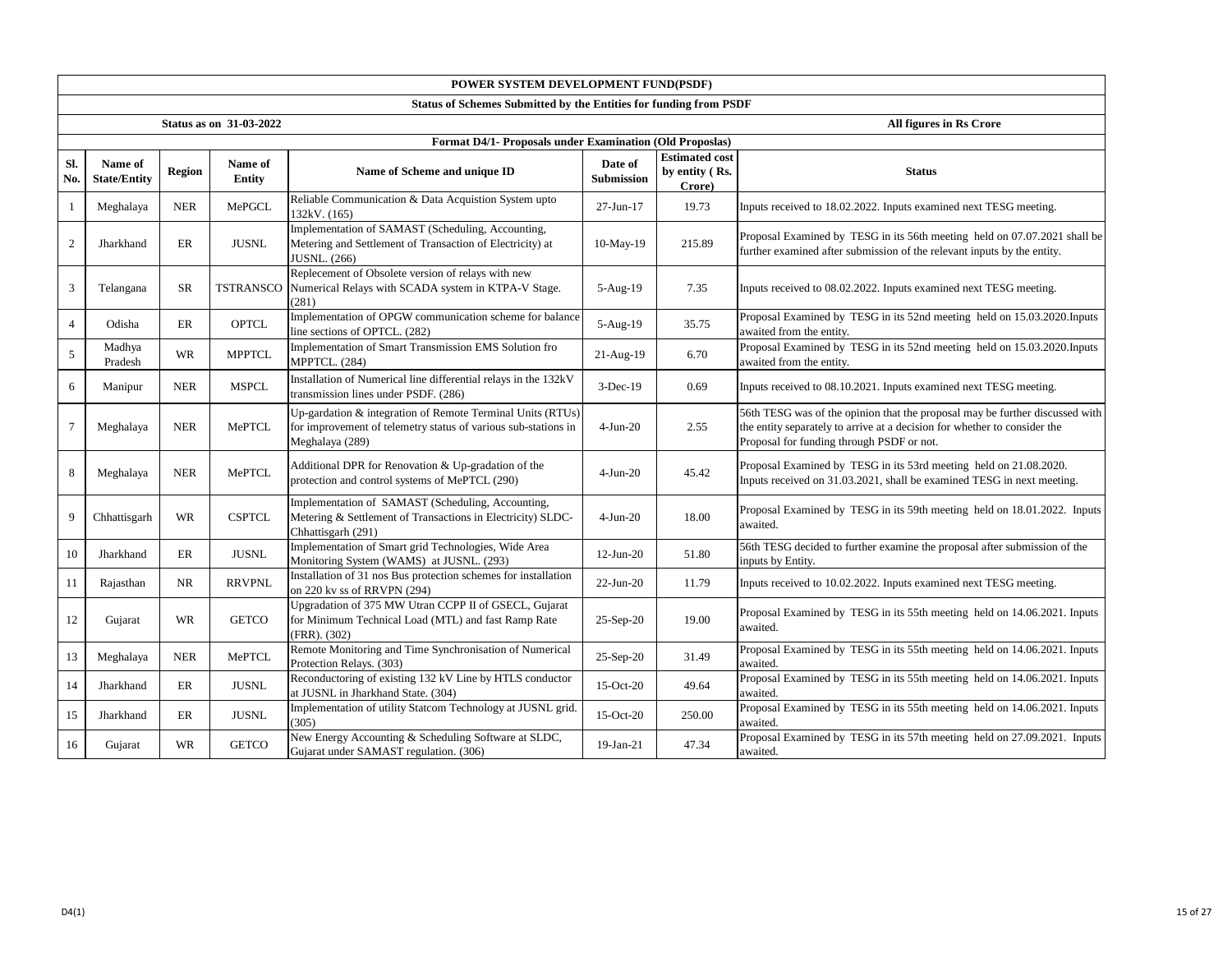|            |                                                           |            |                   | POWER SYSTEM DEVELOPMENT FUND(PSDF)                                                                                                                                                                                                                                        |                              |                                                   |                                                                                       |  |  |  |  |
|------------|-----------------------------------------------------------|------------|-------------------|----------------------------------------------------------------------------------------------------------------------------------------------------------------------------------------------------------------------------------------------------------------------------|------------------------------|---------------------------------------------------|---------------------------------------------------------------------------------------|--|--|--|--|
|            |                                                           |            |                   | Status of Schemes Submitted by the Entities for funding from PSDF                                                                                                                                                                                                          |                              |                                                   |                                                                                       |  |  |  |  |
|            | <b>Status as on 31-03-2022</b><br>All figures in Rs Crore |            |                   |                                                                                                                                                                                                                                                                            |                              |                                                   |                                                                                       |  |  |  |  |
|            |                                                           |            |                   | Format D4/1- Proposals under Examination (Old Proposlas)                                                                                                                                                                                                                   |                              |                                                   |                                                                                       |  |  |  |  |
| Sl.<br>No. | Name of<br><b>State/Entity</b>                            | Region     | Name of<br>Entity | Name of Scheme and unique ID                                                                                                                                                                                                                                               | Date of<br><b>Submission</b> | <b>Estimated cost</b><br>by entity (Rs.<br>Crore) | <b>Status</b>                                                                         |  |  |  |  |
| 17         | Mizoram                                                   | <b>NER</b> | Mizoram           | Installation of line Differential Relay for improvement of<br>protection system. (307)                                                                                                                                                                                     | $4$ -Feb- $21$               | 0.20                                              | Proposal Examined by TESG in its 57th meeting held on 27.09.2021. Inputs<br>awaited.  |  |  |  |  |
| 18         | Andhra<br>Pradesh                                         | <b>SR</b>  | <b>APTRANSCO</b>  | Reliable Communication system up to 132kV SS (Phase-II).<br>(308)                                                                                                                                                                                                          | 12-Feb-21                    | 68.11                                             | Inputs received to 31.03.2022. Inputs examined next TESG meeting.                     |  |  |  |  |
| 19         | Nagaland                                                  | <b>NER</b> | Nagaland          | Implementation of Reliable Communication (OPGW). (312)                                                                                                                                                                                                                     | 24-May-21                    | 65.87                                             | Inputs received to 08.02.2022. Inputs examined next TESG meeting.                     |  |  |  |  |
| 20         | Telangana                                                 | <b>SR</b>  |                   | Proposal for strengthening of 220kV Nagarjunasagar-<br>Chalalurthy SC line by replacing existing ACSR Zebra<br>TSTRANSCO Conductor with HTLS Conductor to avoid overloading of<br>220kV Nagarjunasagar- Chalalurthy line during full<br>generation at Nagarjunsagar. (315) | $5-Jul-21$                   | 11.00                                             | Proposal Examined by TESG in its 57th meeting held on 27.09.2021. Inputs<br>awaited.  |  |  |  |  |
| 21         | Nagaland                                                  | <b>NER</b> | Nagaland          | Upgradation of Control & Protection System and<br>Repleacement of different substation Equipments in 66kV<br>viltage class Substations in the state of Nagaland. (313)                                                                                                     | 24-May-21                    | 13.09                                             | Shall be examined in next TESG inline with the 17th Monitoring Committee<br>desicion. |  |  |  |  |
| 22         | Rajasthan                                                 | NR         | <b>RRVPNL</b>     | Installation of 52 Nos. Nitrogen Injection Fire Prevention and<br>Extinguishing at various Substations of RVPN. (316)                                                                                                                                                      | $5-Sep-21$                   | 12.19                                             | Proposal Examined by TESG in its 60th meeting held on 16.03.2022.                     |  |  |  |  |
| 23         | Andhra<br>Pradesh                                         | <b>SR</b>  | <b>APTRANSCO</b>  | Renovation & Upgradation of Protection and Control System<br>of EHT Substations in APTRANSCO (317)                                                                                                                                                                         | 29-Sep-21                    | 109.82                                            | Proposal Examined by TESG in its 60th meeting held on 16.03.2022.                     |  |  |  |  |
| 24         | Bihar                                                     | ER         | <b>BSPTCL</b>     | Implementation of Sub-Station Automation System (SAS) for<br>existing 13 no of 220/132/33 KV substation of BSPTCL.<br>(318)                                                                                                                                                | 26-Oct-21                    | 190.03                                            | Proposal Examined by TESG in its 60th meeting held on 16.03.2022.                     |  |  |  |  |
| 25         | Telangana                                                 | <b>SR</b>  | <b>TSTRANSCO</b>  | Renovation & Upgradation of Protection system and<br>Replacement of different Substations equipments in<br>TSTRANSCO Substations of 400kV & 220kV. (319)                                                                                                                   | $9-Dec-21$                   | 67.54                                             | Proposal Examined by TESG in its 60th meeting held on 16.03.2022.                     |  |  |  |  |
| 26         | Telangana                                                 | <b>SR</b>  | <b>TSTRANSCO</b>  | Automation of 22 nos EHT Substations in TSTRANSCO.<br>(321)                                                                                                                                                                                                                | 27-Dec-21                    | 121.25                                            | Proposal Examined by TESG in its 60th meeting held on 16.03.2022.                     |  |  |  |  |
|            |                                                           |            |                   | <b>Total</b>                                                                                                                                                                                                                                                               |                              | 1472.24                                           |                                                                                       |  |  |  |  |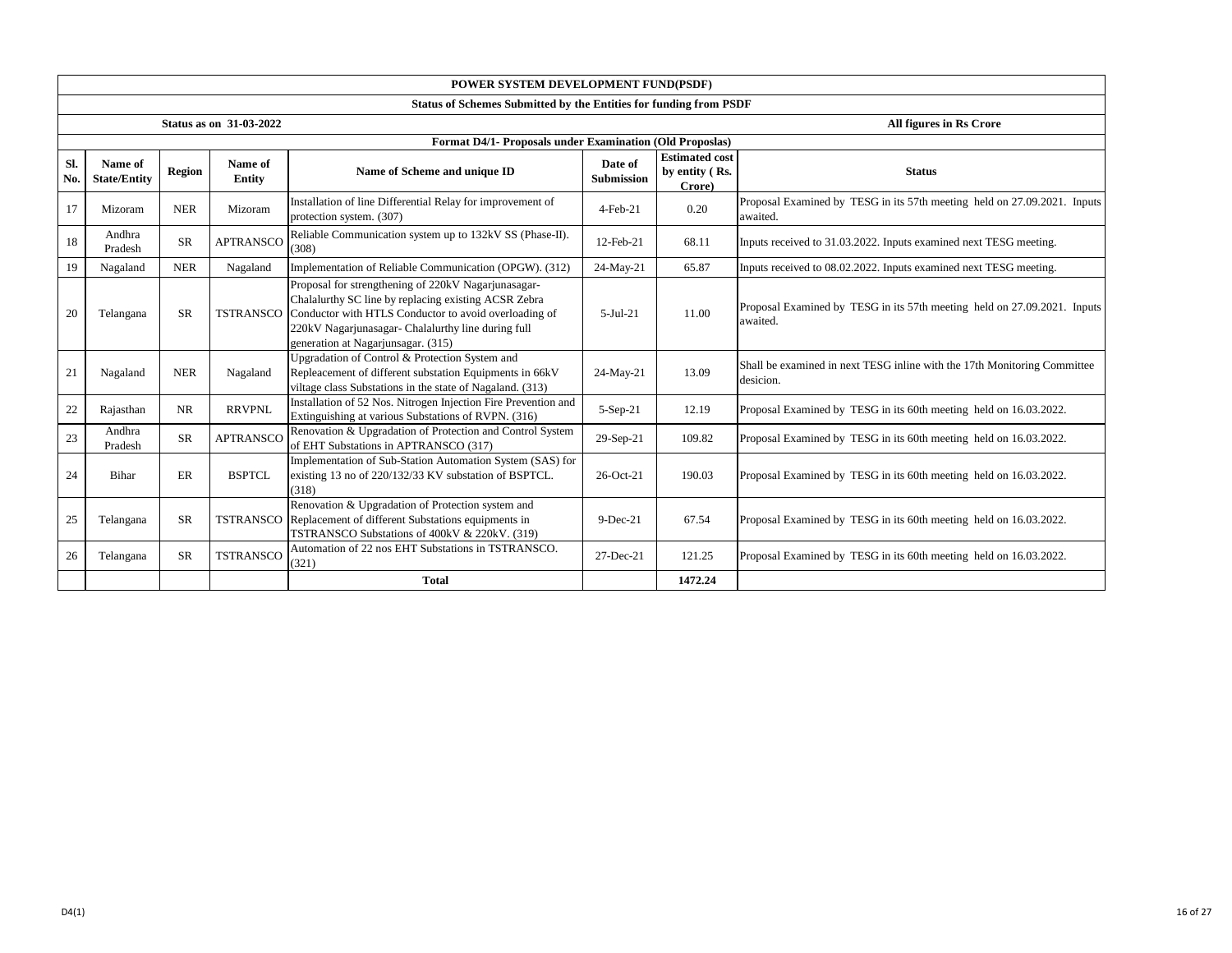|         | POWER SYSTEM DEVELOPMENT FUND(PSDF)                       |            |                          |                                                                                                                                                                                                                    |                              |                                                      |                                        |  |  |
|---------|-----------------------------------------------------------|------------|--------------------------|--------------------------------------------------------------------------------------------------------------------------------------------------------------------------------------------------------------------|------------------------------|------------------------------------------------------|----------------------------------------|--|--|
|         |                                                           |            |                          | <b>Status of Schemes Submitted by the Entities for funding from PSDF</b>                                                                                                                                           |                              |                                                      |                                        |  |  |
|         | <b>Status as on 31-03-2022</b><br>All figures in Rs Crore |            |                          |                                                                                                                                                                                                                    |                              |                                                      |                                        |  |  |
|         |                                                           |            |                          | Format D4/2-Proposal under Examination (New Proposals received recently)                                                                                                                                           |                              |                                                      |                                        |  |  |
| Sl. No. | Name of<br><b>State/Entity</b>                            | Region     | Name of<br><b>Entity</b> | Name of Scheme and unique ID                                                                                                                                                                                       | Date of<br><b>Submission</b> | <b>Estimated</b><br>cost by<br>entity (Rs.<br>Crore) | <b>Status</b>                          |  |  |
|         | Manipur                                                   | <b>NER</b> | <b>MSPCL</b>             | Implementation of ADMS Solution on 33/11kV Substation in<br>Manipur. (322)                                                                                                                                         | 18-Jan-22                    | 88.08                                                |                                        |  |  |
| 2       | Telangana                                                 | <b>SR</b>  | <b>TSNPDCL</b>           | Project of Reactive Power Management by installation and<br>commissioning of Capacitor Bank Substation. (323)                                                                                                      | $21-Jan-22$                  | 79.32                                                |                                        |  |  |
| 3       | Gujarat                                                   | <b>WR</b>  | <b>GETCO</b>             | Replacement of 9 Nos. of static (RADSS) Bus bar protection<br>scheme at 220 KV class substations of GETCO. (324)                                                                                                   | 10-Feb-22                    | 6.18                                                 |                                        |  |  |
| 4       | Rajasthan                                                 | <b>NR</b>  | <b>RRVPNL</b>            | Purchase and installation of Numerical relays (Distance,<br>Defferential & Back-up) & TOD Meters for Re-furbishment of<br>existing installed Control & Relays and penels at various<br>substations of RRVPNL.(325) | $9-Mar-22$                   | 18.38                                                | Shall be examined in next TESG meeting |  |  |
| 5       | Telangana                                                 | <b>SR</b>  | <b>TSSPDCL</b>           | Installation and Commissioning of 207 Nos. shunt capacitor<br>banks at various 33/11kV sub-stations of Southern Power<br>Distribution Company of Telangana Ltd. (TSSPDCL) (326)                                    | 21-Mar-22                    | 22.15                                                |                                        |  |  |
| 6.      | Mizoram                                                   | <b>NER</b> | DoP, Mizoram             | Reliable Communication for 132kV substations and above in<br>Mizoram. (327)                                                                                                                                        | 21-Mar-22                    | 40.03                                                |                                        |  |  |
|         |                                                           |            |                          |                                                                                                                                                                                                                    |                              | 254.14                                               |                                        |  |  |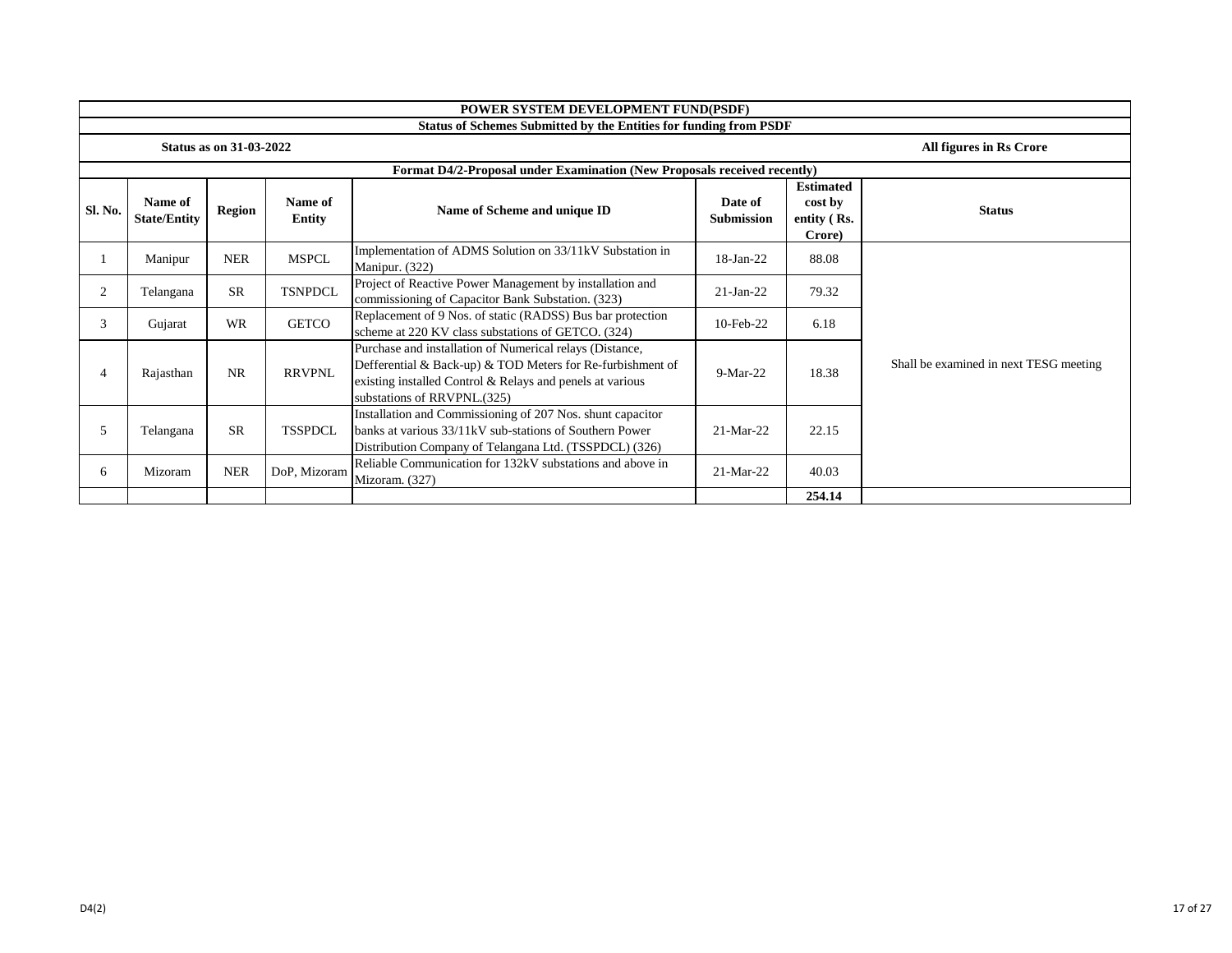|                 | <b>Power System Development Fund (PSDF)</b> |               |                                |                                                                                                                                                                                         |                                     |                                 |                                                                                                                                                                                                                                                                                                                                           |  |  |  |  |
|-----------------|---------------------------------------------|---------------|--------------------------------|-----------------------------------------------------------------------------------------------------------------------------------------------------------------------------------------|-------------------------------------|---------------------------------|-------------------------------------------------------------------------------------------------------------------------------------------------------------------------------------------------------------------------------------------------------------------------------------------------------------------------------------------|--|--|--|--|
|                 |                                             |               |                                | Format D5: Proposals not eligible for funding from PSDF                                                                                                                                 |                                     |                                 |                                                                                                                                                                                                                                                                                                                                           |  |  |  |  |
|                 |                                             |               | <b>Status as on 31-03-2022</b> |                                                                                                                                                                                         | <b>Date of Submission Estimated</b> |                                 | All figures in Rs Crore                                                                                                                                                                                                                                                                                                                   |  |  |  |  |
| Sl. No.         | Name of State/<br><b>Central</b>            | <b>Region</b> | <b>Name of Entity</b>          | Name of Scheme and unique ID                                                                                                                                                            | of Scheme by<br>Entity              | cost by entity Remarks<br>(Rs.) |                                                                                                                                                                                                                                                                                                                                           |  |  |  |  |
| -1              | Rajasthan                                   | <b>NR</b>     | <b>RRVPNL</b>                  | New 220 KV GIS substation at Chambal(04)                                                                                                                                                | 18-Jun-14                           | 234.22                          | Entity withdrawn this proposal and revised proposal for renovation and<br>upgradation of the protection system                                                                                                                                                                                                                            |  |  |  |  |
| 2               | Rajasthan                                   | NR            | <b>RRVPNL</b>                  | New 220 KV GIS substation at Jawahar nagar(06)                                                                                                                                          | 18-Jun-14                           | 193.77                          | Proposal for creation of new sub stations do not fulfill the criteria prescribed in<br>the guidelines for funding from PSDF.                                                                                                                                                                                                              |  |  |  |  |
| 3               | <b>Uttar Pradesh</b>                        | NR            | <b>UPPTCL</b>                  | Installation of Capacitors and FSC; Renovation and<br>Modernisation of substations for relieving congestion; renovation<br>and modernisation of protection system of substations. (019) | $22-Sep-14$                         | 2741.01                         | Proposal for creation of new sub stations do not fulfill the criteria prescribed in<br>the guidelines for funding from PSDF                                                                                                                                                                                                               |  |  |  |  |
| $\overline{4}$  | <b>NTPC</b>                                 | Central       | NTPC(022)                      | Bus Splitting of Kahalgaon substation (022)                                                                                                                                             | $7-Nov-14$                          | 98.95                           | The requirement of bus splitting could be there at many of the stations in the<br>country. Therefore, the committee opined that such proposals might be taken up<br>by the entities from their own resources.                                                                                                                             |  |  |  |  |
| 5               | Gujarat                                     | <b>WR</b>     | <b>GETCO</b>                   | Energy Accounting and Scheduling Software(036)                                                                                                                                          | $1-Jan-15$                          | 8.81                            | The proposals already under execution and part payment also made. After<br>deliberation in the appraisal committee, the issue was taken up in the                                                                                                                                                                                         |  |  |  |  |
| 6               | Gujarat                                     | <b>WR</b>     | <b>GETCO</b>                   | Wide Area Monitoring System(037)                                                                                                                                                        | $4-Jan-15$                          | 13.17                           | Monitoring Committee. As decided in the Monitoring Committee, for the<br>proposals to be funded from PSDF, the LOAs should be placed only after<br>approval of the proposal by the Monitoring Committee.                                                                                                                                  |  |  |  |  |
| $7\phantom{.0}$ | Madhya Pradesh                              | <b>WR</b>     | <b>MPPTCL</b>                  | Implementation of Transmission SCADA system in Madhya<br>Pradesh (45)                                                                                                                   | 9-Mar-15                            | 81                              | The proposal was under execution. Deliberated in Appraisal committee meeting                                                                                                                                                                                                                                                              |  |  |  |  |
| 8               | Madhya Pradesh                              | <b>WR</b>     | <b>MPPTCL</b>                  | Automatic Demand Management Scheme(46)                                                                                                                                                  | 9-Mar-15                            | 10                              | held on 08/09/2015 and proposals are not considered eligible for funding.                                                                                                                                                                                                                                                                 |  |  |  |  |
| 9               | Punjab                                      | NR            | <b>PSPCL</b>                   | Renovation and Upgardation of protection system of substations.<br>(030)                                                                                                                | 24-Nov-14                           | 582.37                          | proposal examined by the sub group on 6.5.2015. Vide letter dated 21.5.2015,<br>entity asked to submit the DPR as per the format along with study report of<br>NRPC and SLDC regarding congestion and likey relief in congestion after<br>implementation of the proposal. No inputs furnished by the entity. proposal<br>deemed returned. |  |  |  |  |
| 10              | West Bengal                                 | ER            | <b>WBSETCL</b>                 | Renovation and Upgradation of substation equipment for akensti<br>congestion. $(041)$                                                                                                   | 22-Feb-15                           | 1211.43                         | proposal examined by the sub group on 6.5.2015. Vide aken dated 21.5.2015,<br>entity asked to submit the DPR as per the format alongwith study report of ERPC<br>and SLDC regarding congestion and likey relief in congestion after<br>implementation of the proposal.                                                                    |  |  |  |  |
| 11              | Madhya Pradesh                              | WR            | <b>MPPTCL</b>                  | Replacement of Earth Wire with OPGW (031)                                                                                                                                               | 25-Nov-14                           | 320.00                          | Examined by the techno-economic subgroup on 3.7.2015, entity asked to submit<br>composite revised DPR for the state. proposal was withdrawn.                                                                                                                                                                                              |  |  |  |  |
| 12              | Haryana                                     | NR            | <b>HVPNL</b>                   | 220 kV GIS substations sec-58, Faridabad on turnkey basis with<br>installed capacity of $220/66$ kV, $2x160$ MVA +66/11<br>kV,2x25/31.5 &11/0.4 kV, 2x200 kVA Power T/Fs (066)          | $21-Sep-15$                         | 85.23                           | Delibrated by the Appraisal committee on 08-03-2016. Construction of new sub<br>stations being the business as usual, proposal not considered for funding.                                                                                                                                                                                |  |  |  |  |
| 13              | Mizoram                                     | <b>NER</b>    | DOP, Mizoran                   | For strengthening of Communication network to ensure grid<br>security in Mizoram (069)                                                                                                  | $24-Nov-15$                         | 30.32                           | The proposal was deliberated by the appraisal committee. It was observed that a<br>comprehensive communication proposal was being implemented by<br>POWERGRID upto 33kV level for NER. Mizoram could take up the the matter<br>with CEA and POWERGRID for consideration of the additional requirement.                                    |  |  |  |  |
| 14              | Odisha                                      | ER            | <b>OPTCL</b>                   | providing reliable, efficient voice and data communication at<br>33kV s/s of Odisha (082)                                                                                               | $30-Apr-16$                         | 336.00                          | The proposals for communication system being plannned seperately at all india<br>level in an integrated manner. At this stage not copnsidered for funding.                                                                                                                                                                                |  |  |  |  |
| 15              | Punjab                                      | <b>NR</b>     | <b>PSTCL</b>                   | installation of Islanding scheme (013)                                                                                                                                                  | 27-Aug-14                           | 4.5                             | No inputs provided by the entity therefore proposal deemed returned.                                                                                                                                                                                                                                                                      |  |  |  |  |
| 16              | Gujarat                                     | <b>WR</b>     | <b>GETCO</b>                   | Establishment of interoperability among process bus compatible<br>IEDs of Different OEMs (063)                                                                                          | $4$ -Apr-15                         | 0.8                             | proposal withdrawn by the entity                                                                                                                                                                                                                                                                                                          |  |  |  |  |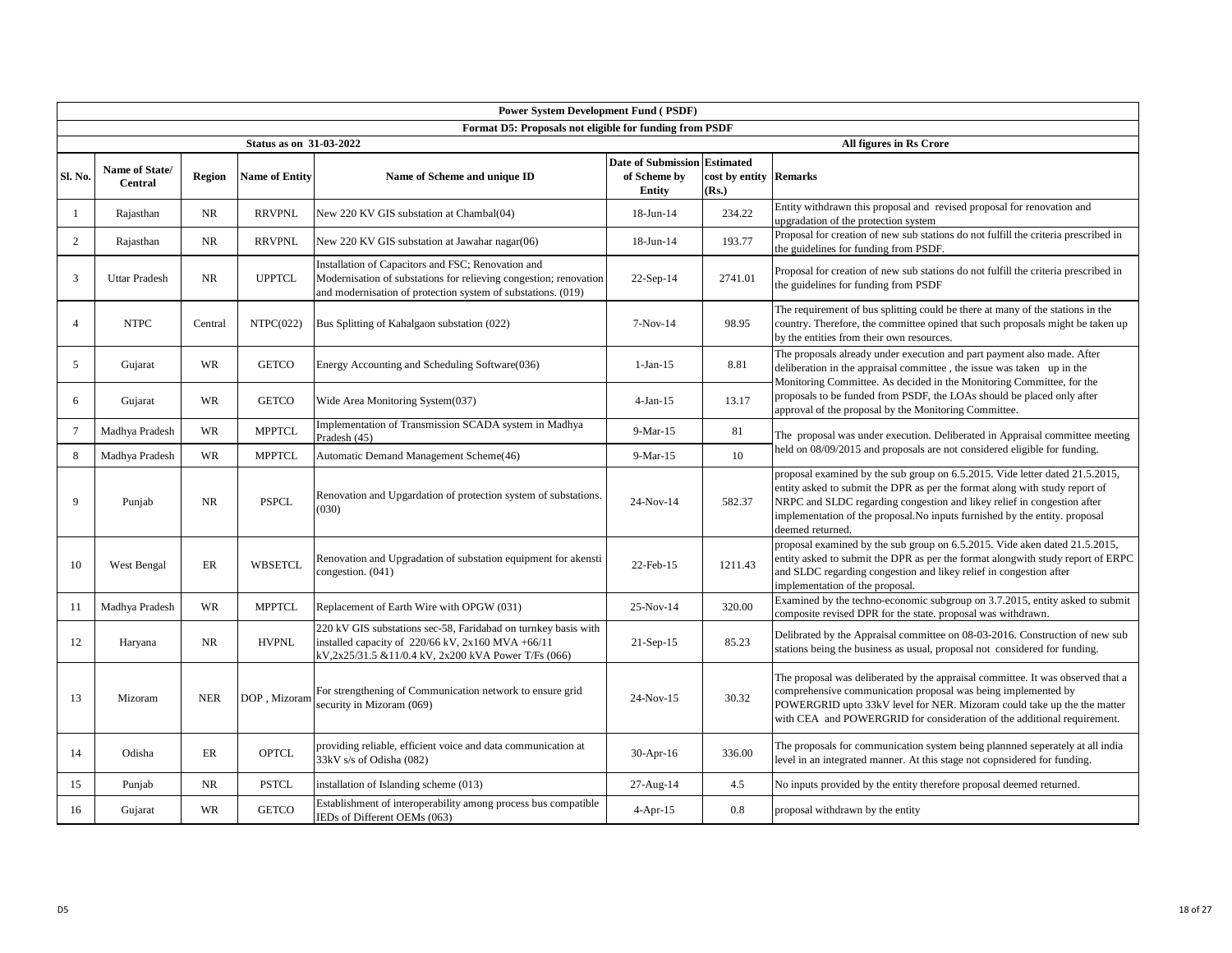|         |                                  |               |                         | <b>Power System Development Fund (PSDF)</b>                                                                                                                                                                                                                                     |                                                            |                                                     |                                                                                                                                                                                                                                                                                                                                                     |
|---------|----------------------------------|---------------|-------------------------|---------------------------------------------------------------------------------------------------------------------------------------------------------------------------------------------------------------------------------------------------------------------------------|------------------------------------------------------------|-----------------------------------------------------|-----------------------------------------------------------------------------------------------------------------------------------------------------------------------------------------------------------------------------------------------------------------------------------------------------------------------------------------------------|
|         |                                  |               |                         | Format D5: Proposals not eligible for funding from PSDF                                                                                                                                                                                                                         |                                                            |                                                     |                                                                                                                                                                                                                                                                                                                                                     |
|         |                                  |               | Status as on 31-03-2022 |                                                                                                                                                                                                                                                                                 |                                                            |                                                     | All figures in Rs Crore                                                                                                                                                                                                                                                                                                                             |
| Sl. No. | Name of State/<br><b>Central</b> | <b>Region</b> | <b>Name of Entity</b>   | Name of Scheme and unique ID                                                                                                                                                                                                                                                    | <b>Date of Submission</b><br>of Scheme by<br><b>Entity</b> | <b>Estimated</b><br>cost by entity Remarks<br>(Rs.) |                                                                                                                                                                                                                                                                                                                                                     |
| 17      | <b>DVC</b>                       | ER            | <b>DVC</b>              | Renovation and Upgradation of control and protection system<br>and replecement of substation Equipment of<br>220KV/132KV/33KV Parulia. (091)                                                                                                                                    | $31-May-16$                                                | 44.67                                               | DVC had submitted multiple proposals for different substations. Was asked to<br>submit a consolidated proposal.                                                                                                                                                                                                                                     |
| 18      | Gujarat                          | <b>WR</b>     | <b>GETCO</b>            | Numerical Bus Bar Protection schemes at various 400/200kV<br>class Substation (083)                                                                                                                                                                                             | 16-May-16                                                  | 11.47                                               | Order of the proposal has been already placed. Therefore the proposal is not<br>eligible for funding.                                                                                                                                                                                                                                               |
| 19      | Haryana                          | <b>NR</b>     | <b>HVPNL</b>            | Capacity building and upgrading infraatructure HPTI madanpur<br>and setting up of the State of art Transfer Oil Testing laboratory<br>at HPTI (064)                                                                                                                             | $21-Sep-15$                                                | 13.59                                               | HVPN has submitted a proposal of for capacity building and upgrading<br>infrastructure HPTI Madanpur Training Institute and setting up of the State of art<br>Transfer Oil Testing laboratory at HPTI. The activities included in the proposal<br>are under not admissible for PSDF funding. The proposal may be deemed as<br>returned              |
| 20      | Kerala                           | <b>SR</b>     | <b>KSEBL</b>            | Renovation and Upgradation of Protection System of 220kV<br>switchward of Sabarigiri HEP (108)                                                                                                                                                                                  | 23-Aug-16                                                  | 0.96                                                | Entity withdrawn this proposal.                                                                                                                                                                                                                                                                                                                     |
| 21      | Andhra Pradesh                   | SR            | <b>APTRANSCO</b>        | Procurement of 3rd Emergency Restoration System (ERS) in the<br>state of Andhra Pradesh (132)                                                                                                                                                                                   | 21-Feb-17                                                  | 17.51                                               | Appraisal Committee was of the view that procurement of ERS by the entities<br>was business as usual. It was decided the athr proposal shall not be cinsidered for<br>PSDF funding and may be deemed as returned.                                                                                                                                   |
| 22      | Meghalaya                        | <b>NER</b>    | MePGCL                  | Renovation Modernisation and Upgradation of 2x30MW Umain<br>Stage III Hydrolectic Power Plant in Meghalaya. (142)                                                                                                                                                               | 23-Mar-17                                                  | 348.11                                              | The proposal is not covered under PSDF guidelines.                                                                                                                                                                                                                                                                                                  |
| 23      | Rajasthan                        | <b>NR</b>     | <b>RRVPNL</b>           | "Smart Transmission Network and Asset Management system<br>(STNAMS) in Rajayashtan Power System." (107)                                                                                                                                                                         | $22$ -Aug-16                                               | 534.19                                              | Entity withdrawn this proposal and New proposal No $153 & 154$                                                                                                                                                                                                                                                                                      |
| 24      | <b>POWERGRID</b>                 | <b>NR</b>     | <b>POWERGRID</b>        | Provision of Statcom at Nalagarh & Lucknow in Northern<br>Region (76)                                                                                                                                                                                                           | $7-Jan-16$                                                 | 367.7                                               | The proposal for installation of STATCOM in Northern region has already been<br>awarded before approval of PSDF funding. Therefore, in line with the decision of<br>the Monitoring Committee, the proposal is deemed as returned.                                                                                                                   |
| 25      | Telangana                        | SR            | <b>TSSPDCL</b>          | PSDF for Installation of Smart Meter in TSSPDCL. (157)                                                                                                                                                                                                                          | 15-May-17                                                  | 1266.57                                             | Installation of meters is not covered under the objectives of PSDF. Therefore, the<br>proposal is not found eligible for funding form PSDF. The proposal may be<br>deemed as returned                                                                                                                                                               |
| 26      | Tripura                          | <b>NER</b>    | <b>TSECL</b>            | Renovation, Modernization and up-gradation of 3 *5 MW<br>Gomati Hydro Electric Project of Tripura. (163)                                                                                                                                                                        | 26-Jun-17                                                  | 100.01                                              | Renovation, Modernization and up-gradation of 3 *5 MW Gomati Hydro<br>Electric Project, is not covered under the objectives of PSDF. The proposal is<br>deemed as returned                                                                                                                                                                          |
| 27      | <b>ERPC</b>                      | ER            | <b>ERPC</b>             | Study programme on the Integration of Renewables Enery<br>Resources (RES) into the Grid. (116)                                                                                                                                                                                  | 29-Sep-16                                                  | 5.2                                                 | Proposal withdrawn by the entity                                                                                                                                                                                                                                                                                                                    |
| 28      | <b>NIWE</b>                      | SR            | <b>NIWE</b>             | Extending of forecast service to the 7 states in India using<br>NIWE/Vortex forecast system. (95)                                                                                                                                                                               | $22-Jun-16$                                                | 5.17                                                | The proposal was long pending (since June, 16). NIWE was advised to sign an<br>MOU with some of the state entities. A revised Proposal submitted by GETCO in<br>association with NIWE. The proposal of NIWE is deemed as withdrawn.                                                                                                                 |
| 29      | Haryana                          | NR            | <b>DHBVN</b>            | Scheme of DHBVN for Renovation and Modernization of<br>distribution system approved for PSDF funding (Smart Grid<br>Project Gurugram Sector 1 To 57) (150)                                                                                                                      | $11-Apr-17$                                                | 1608                                                | Deliberated in Monitoring committee meeting held on 02-05-2018. Looking into<br>the present fund status and declining inflow, It was decided that the proposal of<br>DHBVN cannot be funded from PSDF.                                                                                                                                              |
| 30      | <b>Uttar Pradesh</b>             | <b>NR</b>     | PVVNL (UP)              | Provision of 11kV Auto Switched Capacitor Bank at various<br>33/11 kV substation of Meerat. (159)                                                                                                                                                                               | $2-Jun-17$                                                 | 538                                                 | Proposal demed as returned in accordance with Letter Dated 23.11.2017 from<br>the entity.                                                                                                                                                                                                                                                           |
| 31      | Maharashtra                      | WR            | <b>MESTCL</b>           | Replecement of existing 0.5 ACSR Moose Conductor along with<br>insulators and hardwares by Twin HTLS conductor equipment to<br>0.5 ACSR Moose conductor and allied hardwares and insulators<br>fo 400kV Kalwa - Padghe Ckt. I and Ckt. II under EHV O&M<br>Circle, Kalwa. (194) | 8-Dec-17                                                   | 198.89                                              | The proposal not considered eligible for PSDF funding. As decided by Appaisal<br>Committee in the meeting held on 25th June, 2018, the proposal is deemed as<br>returned. The proposal not considered eligible for PSDF funding. As decided by<br>Appaisal Committee in the meeting held on 25th June, 2018, the proposal is<br>deemed as returned. |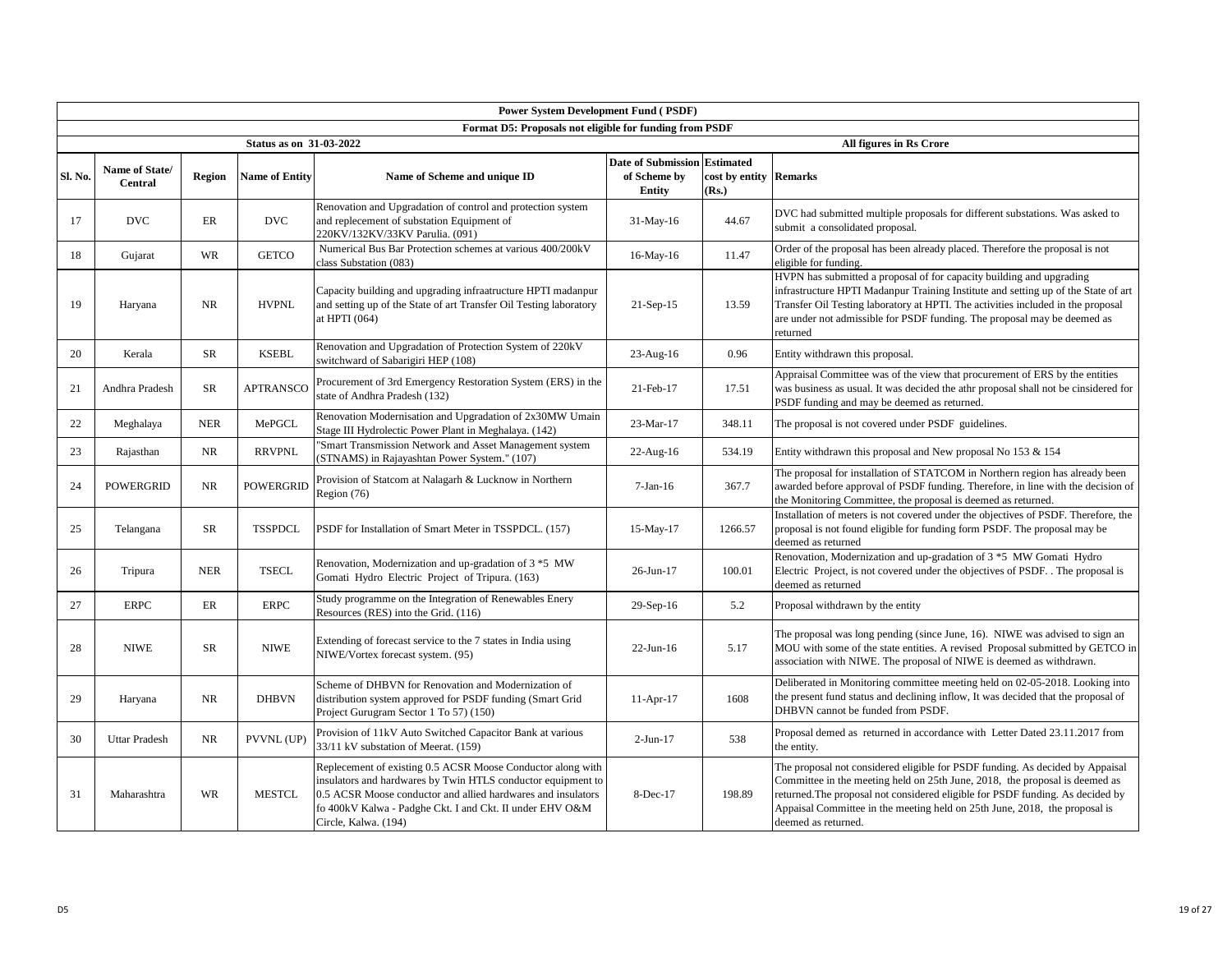|         | <b>Power System Development Fund (PSDF)</b> |            |                         |                                                                                                                                                                                                                                                                                                                                                                                                                                           |                                                                      |                                 |                                                                                                                                                                                                                                                                                                                                         |  |  |  |  |  |
|---------|---------------------------------------------|------------|-------------------------|-------------------------------------------------------------------------------------------------------------------------------------------------------------------------------------------------------------------------------------------------------------------------------------------------------------------------------------------------------------------------------------------------------------------------------------------|----------------------------------------------------------------------|---------------------------------|-----------------------------------------------------------------------------------------------------------------------------------------------------------------------------------------------------------------------------------------------------------------------------------------------------------------------------------------|--|--|--|--|--|
|         |                                             |            |                         | Format D5: Proposals not eligible for funding from PSDF                                                                                                                                                                                                                                                                                                                                                                                   |                                                                      |                                 |                                                                                                                                                                                                                                                                                                                                         |  |  |  |  |  |
|         |                                             |            | Status as on 31-03-2022 |                                                                                                                                                                                                                                                                                                                                                                                                                                           |                                                                      |                                 | All figures in Rs Crore                                                                                                                                                                                                                                                                                                                 |  |  |  |  |  |
| Sl. No. | Name of State/<br><b>Central</b>            | Region     | <b>Name of Entity</b>   | Name of Scheme and unique ID                                                                                                                                                                                                                                                                                                                                                                                                              | <b>Date of Submission Estimated</b><br>of Scheme by<br><b>Entity</b> | cost by entity Remarks<br>(Rs.) |                                                                                                                                                                                                                                                                                                                                         |  |  |  |  |  |
| 32      | <b>DVC</b>                                  | ER         | <b>DVC</b>              | Renovation & Upgradation of Control & Protection systems and<br>replacement of substation equipment of Ramkanali, Kumardubi,<br>Purulia, Mosaboni, Putki, Patjerdih, Barhi, Koderma, ASP,<br>Kalipahari and Gola S/S. (200)                                                                                                                                                                                                               | $3-Jan-18$                                                           | 211.29                          | The proposal not considered eligible for PSDF funding. As decided by Appaisal<br>Committee in the meeting held on 25th June, 2018, the proposal is deemed as<br>returned.                                                                                                                                                               |  |  |  |  |  |
| 33      | Delhi                                       | <b>NR</b>  | <b>DTL</b>              | Upgradetion and Strengthening of Delhi Transmission System<br>Phase-I. (213)                                                                                                                                                                                                                                                                                                                                                              | 28-Mar-18                                                            | 125.00                          | The proposal not considered eligible for PSDF funding. As decided by Appaisal<br>Committee in the meeting held on 25th June, 2018, the proposal is deemed as<br>returned. The entity may submit fresh proposals for $-$ (i) Renovation and<br>upgradation of substation, and<br>(ii) Strengthening of existing lines, as separate DPRs. |  |  |  |  |  |
| 34      | Maharashtra                                 | <b>WR</b>  | <b>MSPGCL</b>           | Submission of Proposal for financial assistance from PSDF for<br>the schemes approved by MSPGCL:<br>Scheme 1: Repleasecement of DIGIPID 1500 governing system<br>waith new governor (TSLG) for all (4X70MW) units of Stage-1.<br>Scheme 2: Up-gradation of governing system at Koyna Dam<br>Power House (KDPH) Koynagar for 2X18 MW units.<br>Scheme 3: Up-gradation for the Governing system at Stage-III<br>for $4X80MW$ units. $(215)$ | $10-Apr-18$                                                          | 18.56                           | The proposal not considered eligible for PSDF funding. As decided by Appaisal<br>Committee in the meeting held on 25th June, 2018, the proposal is deemed as<br>returned.                                                                                                                                                               |  |  |  |  |  |
| 35      | Nagaland                                    | <b>NER</b> | DOP, Nagaland           | Insatallation of Automatic Reactive power Solution at 66/33kV,<br>66/11kV & 33/11kV Substations. (133)                                                                                                                                                                                                                                                                                                                                    | 23-Feb-17                                                            | 27.47                           | As decided by Appaisal Committee in the meeting held on 15th Nov, 2018, the<br>proposal is deemed as returned.                                                                                                                                                                                                                          |  |  |  |  |  |
| 36      | Punjab                                      | NR         | PSTCL (60)              | Installation of 35 nos.,66kV 10.86MVAR HT shunt capacitor at<br>various 220kV substations(60)                                                                                                                                                                                                                                                                                                                                             | $24$ -Jun-15                                                         | 8.35                            | As decided by Appaisal Committee in the meeting held on 15th Nov, 2018, the<br>proposal is deemed as returned.                                                                                                                                                                                                                          |  |  |  |  |  |
| 37      | Telangana                                   | SR         | <b>TSTRANSCC</b>        | Installation & Commissioning of Capacitors Banks at EHT<br>Substations in TSTRANSCO(092)                                                                                                                                                                                                                                                                                                                                                  | $2-Jun-16$                                                           | 4.79                            | As decided by Appaisal Committee in the meeting held on 15th Nov, 2018, the<br>proposal is deemed as returned.                                                                                                                                                                                                                          |  |  |  |  |  |
| 38      | Telangana                                   | SR         | <b>TSSPDCL</b>          | Installation and Commissioning of 247 Nos. shunt capacitor<br>banks at various 33/11kV sub-stations of Southern Power<br>Distribution Company of Telangana Ltd. (TSSPDCL) (131)                                                                                                                                                                                                                                                           | 14-Feb-17                                                            | 28.13                           | As decided by Appaisal Committee in the meeting held on 15th Nov, 2018, the<br>proposal is deemed as returned.                                                                                                                                                                                                                          |  |  |  |  |  |
| 39      | Uttar Pradesh                               | NR         | <b>MVVNL</b> (068)      | Installation of 11kV Auto switched capacitor bank at various<br>33/11kV substation(68)                                                                                                                                                                                                                                                                                                                                                    | 17-Oct-15                                                            | 294.25                          | As decided by Appaisal Committee in the meeting held on 15th Nov, 2018, the<br>proposal is deemed as returned.                                                                                                                                                                                                                          |  |  |  |  |  |
| 40      | Uttar Pradesh                               | NR         | MVVNL (UP)              | Provision of 11kV Auto Switched capacitor bank at various<br>33/11kV substation. (171)                                                                                                                                                                                                                                                                                                                                                    | 26-Jul-17                                                            | 158.17                          | As decided by Appaisal Committee in the meeting held on 15th Nov, 2018, the<br>proposal is deemed as returned.                                                                                                                                                                                                                          |  |  |  |  |  |
| 41      | <b>Uttar Pradesh</b>                        | NR         | DVVNL (UP)              | Provision of 11kV Auto Switched Capacitor Bank at various<br>33/11 kV substation. (120)                                                                                                                                                                                                                                                                                                                                                   | $10-Nov-16$                                                          | 374.97                          | As decided by Appaisal Committee in the meeting held on 15th Nov, 2018, the<br>proposal is deemed as returned.                                                                                                                                                                                                                          |  |  |  |  |  |
| 42      | <b>Uttar Pradesh</b>                        | <b>NR</b>  | PuVVNL (UP              | Provision of 11kV Auto Switched Capacitor Bank at various<br>33/11 kV substation of Varanasi. (160)                                                                                                                                                                                                                                                                                                                                       | $5-Jun-17$                                                           | 536.50                          | As decided by Appaisal Committee in the meeting held on 15th Nov, 2018, the<br>proposal is deemed as returned.                                                                                                                                                                                                                          |  |  |  |  |  |
| 43      | <b>Uttar Pradesh</b>                        | NR         | PVVNL (UP)              | Provision of 11kV Auto Switched Capacitor Bank at various<br>33/11 kV substation of Meerat. (168)                                                                                                                                                                                                                                                                                                                                         | 20-Jul-17                                                            | 179.40                          | As decided by Appaisal Committee in the meeting held on 15th Nov, 2018, the<br>proposal is deemed as returned.                                                                                                                                                                                                                          |  |  |  |  |  |
| 44      | <b>Uttar Pradesh</b>                        | NR         | DVVNL (UP)              | Provision of 11kV Auto Switched Capacitor Bank at various<br>33/11 kV substation . (169)                                                                                                                                                                                                                                                                                                                                                  | $21-Jul-17$                                                          | 161.20                          | As decided by Appaisal Committee in the meeting held on 15th Nov, 2018, the<br>proposal is deemed as returned.                                                                                                                                                                                                                          |  |  |  |  |  |
| 45      | <b>Uttar Pradesh</b>                        | NR         | PuVVNL (UP              | Provision of 11KV Auto Switched capacitor bank at various<br>33/11 KV Substation.(170)                                                                                                                                                                                                                                                                                                                                                    | $21-Jul-17$                                                          | 237.90                          | As decided by Appaisal Committee in the meeting held on 15th Nov, 2018, the<br>proposal is deemed as returned.                                                                                                                                                                                                                          |  |  |  |  |  |
| 46      | PDD J&K                                     | NR         | PDD J&K(033             | Capacitors at 132/33 kV substations, existing and upcoming<br>(033)                                                                                                                                                                                                                                                                                                                                                                       | 18-Dec-14                                                            | 223.88                          | As decided by Appaisal Committee in the meeting held on 15th Nov, 2018, the<br>proposal is deemed as returned.                                                                                                                                                                                                                          |  |  |  |  |  |
| 47      | Haryana                                     | NR         | HVPNL(65)               | To improve the voltage profile in the Grid by compensating<br>reactive power. (065)                                                                                                                                                                                                                                                                                                                                                       | $21-Sep-15$                                                          | 37.25                           | As decided by Appaisal Committee in the meeting held on 15th Nov, 2018, the<br>proposal is deemed as returned.                                                                                                                                                                                                                          |  |  |  |  |  |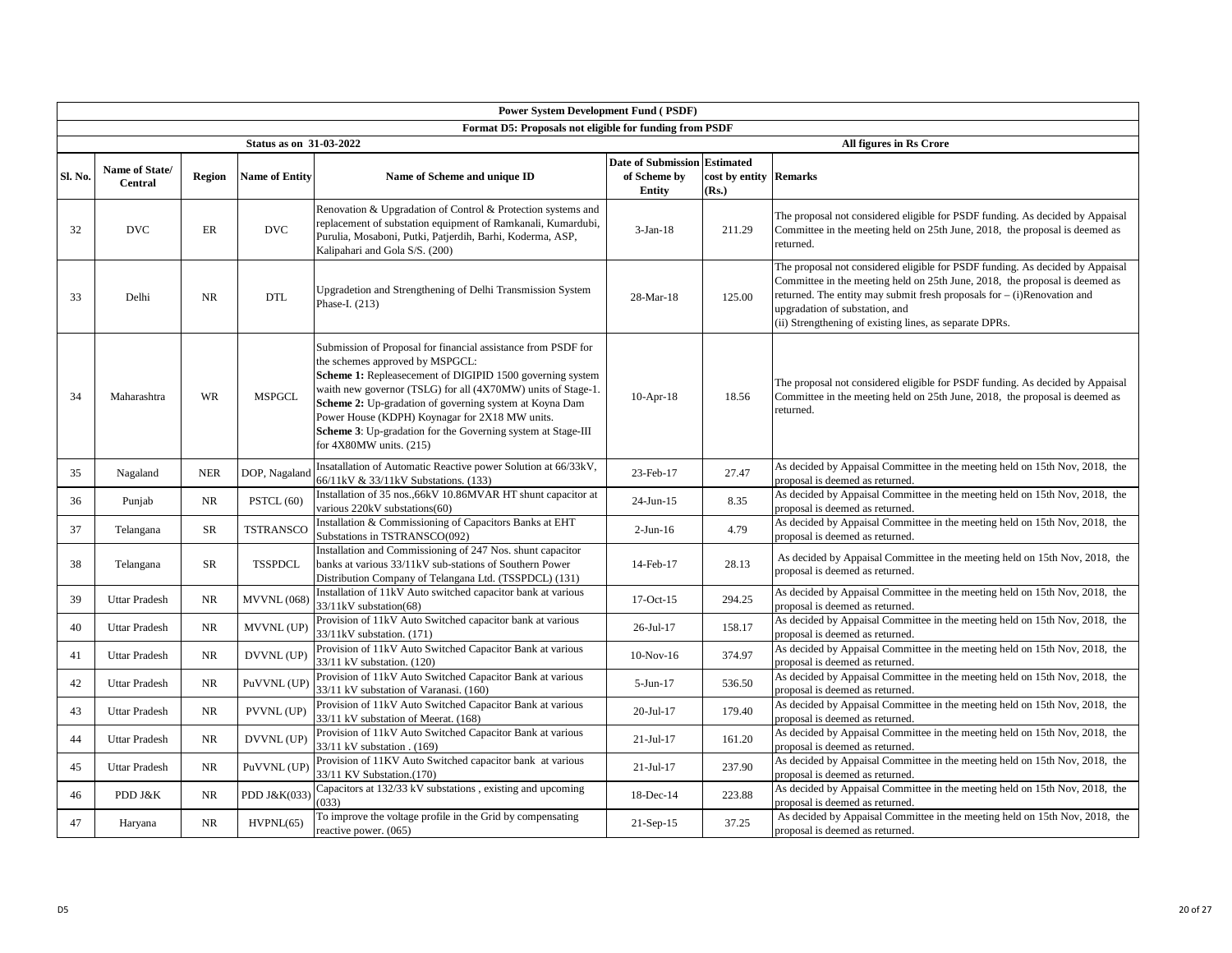|         | <b>Power System Development Fund (PSDF)</b> |           |                                |                                                                                                                                                                                                                                                                                                         |                                                               |                                 |                                                                                                                |  |  |  |  |  |
|---------|---------------------------------------------|-----------|--------------------------------|---------------------------------------------------------------------------------------------------------------------------------------------------------------------------------------------------------------------------------------------------------------------------------------------------------|---------------------------------------------------------------|---------------------------------|----------------------------------------------------------------------------------------------------------------|--|--|--|--|--|
|         |                                             |           |                                | Format D5: Proposals not eligible for funding from PSDF                                                                                                                                                                                                                                                 |                                                               |                                 |                                                                                                                |  |  |  |  |  |
|         |                                             |           | <b>Status as on 31-03-2022</b> |                                                                                                                                                                                                                                                                                                         |                                                               |                                 | All figures in Rs Crore                                                                                        |  |  |  |  |  |
| Sl. No. | <b>Name of State/</b><br><b>Central</b>     | Region    | <b>Name of Entity</b>          | Name of Scheme and unique ID                                                                                                                                                                                                                                                                            | Date of Submission Estimated<br>of Scheme by<br><b>Entity</b> | cost by entity Remarks<br>(Rs.) |                                                                                                                |  |  |  |  |  |
| 48      | Rajasthan                                   | <b>NR</b> | <b>RRVPNL</b>                  | Installation of 33KV Shunt Capacitor banks in Rajasthan Power<br>System. (105)                                                                                                                                                                                                                          | $5-Aug-16$                                                    | 29.30                           | As decided by Appaisal Committee in the meeting held on 15th Nov, 2018, the<br>proposal is deemed as returned. |  |  |  |  |  |
| 49      | Tamilnadu                                   | SR        | <b>TAN</b><br><b>TRANSCO</b>   | Installation of 13 sets of 110kV, 24MVAR Shunt Capacitor<br>Banks at various Sub-station in TNEB. (181)                                                                                                                                                                                                 | $11-Sep-17$                                                   | 17.59                           | As decided by Appaisal Committee in the meeting held on 15th Nov, 2018, the<br>proposal is deemed as returned. |  |  |  |  |  |
| 50      | Tamilnadu                                   | <b>SR</b> | <b>TAN</b><br><b>TRANSCO</b>   | Design, Detailed Engineering, Supply, Erection, Testing and<br>Commissioning of 1 set 24MVAR, 110kV Capacitor Banks and<br>15 sets of 22kV, 2.4 MVAR Capacitor Banks (36MVAR) in<br>various substations inTrichy, Villupuram, Madurai, Tirunelveli<br>and Chennai (South) in Tamilnadu. (236)           | 29-Jun-18                                                     | 18.84                           | As decided by Appaisal Committee in the meeting held on 15th Nov, 2018, the<br>proposal is deemed as returned. |  |  |  |  |  |
| 51      | Tamilnadu                                   | <b>SR</b> | <b>TAN</b><br><b>TRANSCO</b>   | Design, Detailed Engineering, Supply, Erection, Testing and<br>Commissioning of 2 set 24MVAR, 110kV Capacitor Banks and<br>31 sets of 22kV, 2.4 MVAR & 1.2 MVAR Capacitor Banks<br>(74.4 MVAR) in various substations in Vellore region in<br>Tamilnadu. (237)                                          | $29$ -Jun-18                                                  | 10.18                           | As decided by Appaisal Committee in the meeting held on 15th Nov, 2018, the<br>proposal is deemed as returned. |  |  |  |  |  |
| 52      | Madhya Pradesh                              | <b>WR</b> | <b>MPPKVVCL</b>                | System Strengthening Works in Bundelkhand. (240)                                                                                                                                                                                                                                                        | 17-Aug-18                                                     | 33.08                           | As decided by Appaisal Committee in the meeting held on 15th Nov, 2018, the<br>proposal is deemed as returned. |  |  |  |  |  |
| 53      | Madhya Pradesh                              | WR        | <b>MPPKVVCL</b>                | System Strengthening Works in Lift Wing Extremist Affected<br>Areas. (241)                                                                                                                                                                                                                              | 17-Aug-18                                                     | 24.82                           | As decided by Appaisal Committee in the meeting held on 15th Nov, 2018, the<br>proposal is deemed as returned. |  |  |  |  |  |
| 54      | Madhya Pradesh                              | WR        | <b>MPPKVVCL</b>                | System Strengthening Works in Tribal. (242)                                                                                                                                                                                                                                                             | $17-Aug-18$                                                   | 57.30                           | As decided by Appaisal Committee in the meeting held on 15th Nov, 2018, the<br>proposal is deemed as returned. |  |  |  |  |  |
| 55      | Madhya Pradesh                              | <b>WR</b> | <b>MPPGCL</b>                  | Renovation & Upgradation of 132kV switchyards of MPPGCL<br>at following locations in MP: (A) Gandhi Sagar HPS, (B) Pench<br>HPS, (C) Rani Awanti Bai Sagar HPS, (D) Ban Sagar HPS-II<br>(E) Ban Sagar HPS-III, (F) Ban Sagar HPS-IV, (G) Madhikheda<br>HPS, (H) Fajghat HPS, (I) Brisinghpur HPS. (183) | $3-Oct-17$                                                    | 16.41                           | As decided by Appaisal Committee in the meeting held on 15th Nov, 2018, the<br>proposal is deemed as returned. |  |  |  |  |  |
| 56      | Telangana                                   | <b>SR</b> | <b>TSSPDCL</b>                 | Replacement of existing ACSR Conductors for reliving<br>congestion in HUA area of TSSPDCL. (189)                                                                                                                                                                                                        | $1-Nov-17$                                                    | 1601.75                         | As decided by Appaisal Committee in the meeting held on 15th Nov, 2018, the<br>proposal is deemed as returned. |  |  |  |  |  |
| 57      | Telangana                                   | <b>SR</b> | <b>TSSPDCL</b>                 | Implementation of Reliable Communication & Data Acquisition<br>System for Industrial 11KV feeders in TSSPDCL. (192)                                                                                                                                                                                     | $10-Nov-17$                                                   | 275.83                          | As decided by Appaisal Committee in the meeting held on 15th Nov, 2018, the<br>proposal is deemed as returned. |  |  |  |  |  |
| 58      | Karnataka                                   | SR        | <b>KPTCL</b>                   | Up gradation of SCADA system in KPTCL & ESCOMs. (191)                                                                                                                                                                                                                                                   | 8-Nov-17                                                      | 109.49                          | As decided by Appaisal Committee in the meeting held on 15th Nov, 2018, the<br>proposal is deemed as returned. |  |  |  |  |  |
| 59      | Gujarat                                     | <b>WR</b> | <b>GETCO</b>                   | Extention of existing Building of SLDC-Gujarat to accommodate<br>REMC (Renewable Energy Management Centre) for State of<br>Gujarat. (207)                                                                                                                                                               | $7-Feb-18$                                                    | 4.27                            | As decided by Appaisal Committee in the meeting held on 15th Nov, 2018, the<br>proposal is deemed as returned. |  |  |  |  |  |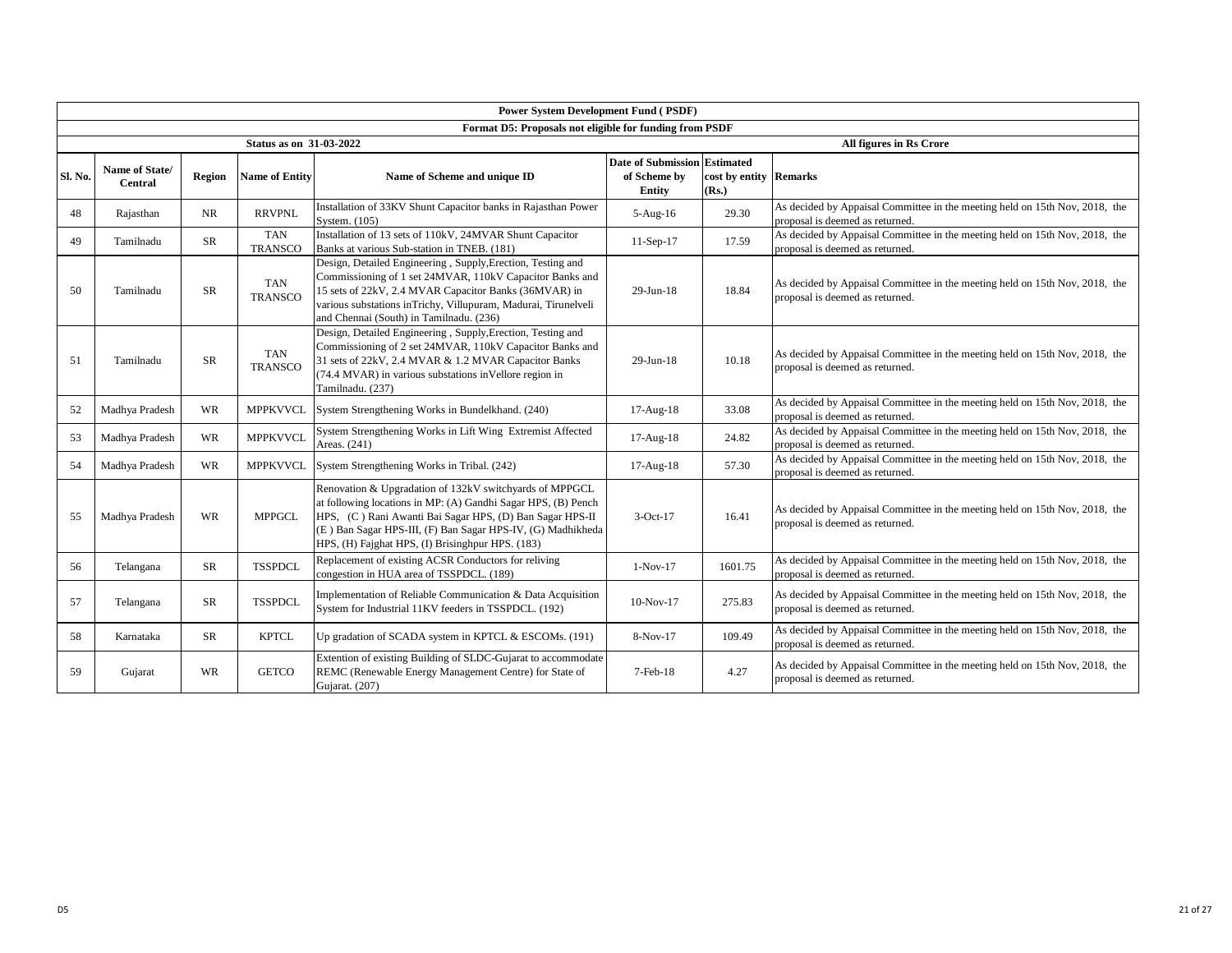|         | <b>Power System Development Fund (PSDF)</b> |               |                                |                                                                                                                                                                                                                                                                                                                                                                                   |                                                               |                                 |                                                                                                                         |  |  |  |  |  |
|---------|---------------------------------------------|---------------|--------------------------------|-----------------------------------------------------------------------------------------------------------------------------------------------------------------------------------------------------------------------------------------------------------------------------------------------------------------------------------------------------------------------------------|---------------------------------------------------------------|---------------------------------|-------------------------------------------------------------------------------------------------------------------------|--|--|--|--|--|
|         |                                             |               |                                | Format D5: Proposals not eligible for funding from PSDF                                                                                                                                                                                                                                                                                                                           |                                                               |                                 |                                                                                                                         |  |  |  |  |  |
|         |                                             |               | <b>Status as on 31-03-2022</b> |                                                                                                                                                                                                                                                                                                                                                                                   |                                                               |                                 | All figures in Rs Crore                                                                                                 |  |  |  |  |  |
| Sl. No. | Name of State/<br><b>Central</b>            | <b>Region</b> | <b>Name of Entity</b>          | Name of Scheme and unique ID                                                                                                                                                                                                                                                                                                                                                      | <b>Date of Submission Estimated</b><br>of Scheme by<br>Entity | cost by entity Remarks<br>(Rs.) |                                                                                                                         |  |  |  |  |  |
| 60      | Andhra Pradesh                              | SR            | <b>AP TRANSCO</b>              | Renovation & Upgradation of Protection and Control systems of<br>132kV Network in A.P. TRANSCO (234)                                                                                                                                                                                                                                                                              | $10$ -Jun- $18$                                               | 65.07                           | As decided by Appaisal Committee in the meeting held on 15th Nov, 2018, the<br>proposal is deemed as returned.          |  |  |  |  |  |
| 61      | Maharashtra                                 | WR            | <b>MSETCL</b>                  | Repleacement of existing 0.2 Pantheer conductor of 132kV Part<br>I: Babhaleshwar- Sangamner SCSC and 132kV Ahmednagar-<br>Ahemedanagar MIDC lines under EHV O&M Division<br>Babhaleshwar by High Ampacity Conductor. Part-II: Jalna<br>MIDC and Jalna-Jalna (old) lines emanating form 220kV Jalna<br>substation under EHV O&M Circle, Aurangabad under<br>Aurangabad Zone. (124) | 18-Jan-17                                                     | 47.29                           | As decided by Appaisal Committee in the meeting held on 15th Nov, 2018, the<br>proposal is deemed as returned.          |  |  |  |  |  |
| 62      | Rajasthan                                   | NR            | <b>RRVPNL</b>                  | Renewable Energy Integration - Reactive Compensation<br>Elements / Equipments for Reactive Power Management and<br>Voltage Control of Transmission Grid under Smart Transmission<br>Network and Asset Management System (Part-A2) in Rajasthan<br>Power System. (154)                                                                                                             | 26-Apr-17                                                     | 488.19                          | As decided by Appaisal Committee in the meeting held on 15th Nov, 2018, the<br>proposal is deemed as returned.          |  |  |  |  |  |
| 63      | Arunachal<br>Pradesh                        | ${\sf NER}$   | Pradesh                        | DoP, Arunachal Reliable Communication & data acquisition system upto 220kV<br>System in Arunachal Pradesh. (178)                                                                                                                                                                                                                                                                  | 28-Aug-17                                                     | 22.04                           | As decided by Appaisal Committee in the meeting held on 15th Nov, 2018, the<br>proposal is deemed as returned.          |  |  |  |  |  |
| 64      | Haryana                                     | <b>NR</b>     | <b>HVPN</b>                    | Reliable Communiacation System for 66kV & above network in<br>Haryana. (225)                                                                                                                                                                                                                                                                                                      | 22-May-18                                                     | 119.25                          | As decided by Appaisal Committee in the meeting held on 15th Nov, 2018, the<br>proposal is deemed as returned.          |  |  |  |  |  |
| 65      | Telangana                                   | SR            | <b>TSSPDCL</b>                 | Renovation & Upgradation of Protection sSystem of Substations<br>in TSSPDCL. (190)                                                                                                                                                                                                                                                                                                | $1-Nov-17$                                                    | 61.66                           | As decided by Appaisal Committee in the meeting held on 15th Nov, 2018, the<br>proposal is deemed as returned.          |  |  |  |  |  |
| 66      | Maharashtra                                 | WR            | <b>MSETCL</b>                  | Installation of Capacitor Banks at HV & EHV level at various<br>EHV subatations under Parli Circle, Aurangabad Zone & Akola<br>Circle, Amravati zones in MSETCL. (130)                                                                                                                                                                                                            | 14-Feb-17                                                     | 18.08                           | The entity withdrawn the proposals vide letter dated 02.04.2019.                                                        |  |  |  |  |  |
| 67      | Maharashtra                                 | <b>WR</b>     | <b>MSETCL</b>                  | Installation of Capacitor Banks at HV level at various EHV<br>subatations under Aurangabad, Amravati, Karad, Nasik,<br>Nagpurand Pune zone in MSETCL. (175)                                                                                                                                                                                                                       | $9-Aug-17$                                                    | 79.32                           |                                                                                                                         |  |  |  |  |  |
| 68      | Gujarat                                     | WR            | <b>GETCO</b>                   | Purchase, testing and commissioning various schemes under<br>renovation & modernizarion Scheme of Gujarat. (162)                                                                                                                                                                                                                                                                  | $6-Jun-17$                                                    | 40.79                           | Proposal shall be put up to Appraisal Committee as deemed return                                                        |  |  |  |  |  |
| 69      | Gujarat                                     | WR            | <b>GETCO</b>                   | Availing services for "Load Forecasting, RE (Wind & Solar)<br>Generating Forecasting and Schedule Optimizer" for the state of<br>Gujarat. (235)                                                                                                                                                                                                                                   | $15$ -Jun- $18$                                               | 15.57                           | Entity withdrawn the proposal vide letter dated 01.06.2019                                                              |  |  |  |  |  |
| 70      | Gujarat                                     | <b>WR</b>     | <b>GETCO</b>                   | Automatic Demand Management Scheme. (Phase-2)<br>Location: 25 Nos of 66kV Substations from each Discom of<br>GUVNL (Total: 100Nos) (251)                                                                                                                                                                                                                                          | $22$ -Oct-18                                                  | 1.55                            | Similar nature proposal cannot be funded again, hence the proposal considered as<br>deemed return.                      |  |  |  |  |  |
| 71      | Nagaland                                    | <b>NER</b>    | DOP, Nagaland                  | Construction of 132kV End Equipment at Kiphire &<br>Mokokchung 132kV substation in the state of Nagaland. (261)                                                                                                                                                                                                                                                                   | 17-Dec-18                                                     | 8.47                            | Construction of new terminal equipments are not eligible for PSDF funding,<br>hence this is considered as deemed return |  |  |  |  |  |
| 72      | Tamilnadu                                   | SR            | <b>TAN</b><br><b>TRANSCO</b>   | Re-Conductring of existing of 11 and 230kV ACSR conductors<br>with High Temprature Low Sag (HTLS) cinductores in Channai.<br>(164)                                                                                                                                                                                                                                                | $27 - Jun - 17$                                               | 122.36                          | The proposal was long pending (since June, 17). Entity submitted the revised                                            |  |  |  |  |  |
| 73      | Tamilnadu                                   | <b>SR</b>     | <b>TAN</b><br><b>TRANSCO</b>   | Re-Conductring of existing of 110kV DC Theni - Sembatty<br>feeder I&II and Theni - Periyar feeder I&II. (182)                                                                                                                                                                                                                                                                     | 29-Sep-17                                                     | 85.82                           | proposal, hence shall be considered as 'deemed returned'.                                                               |  |  |  |  |  |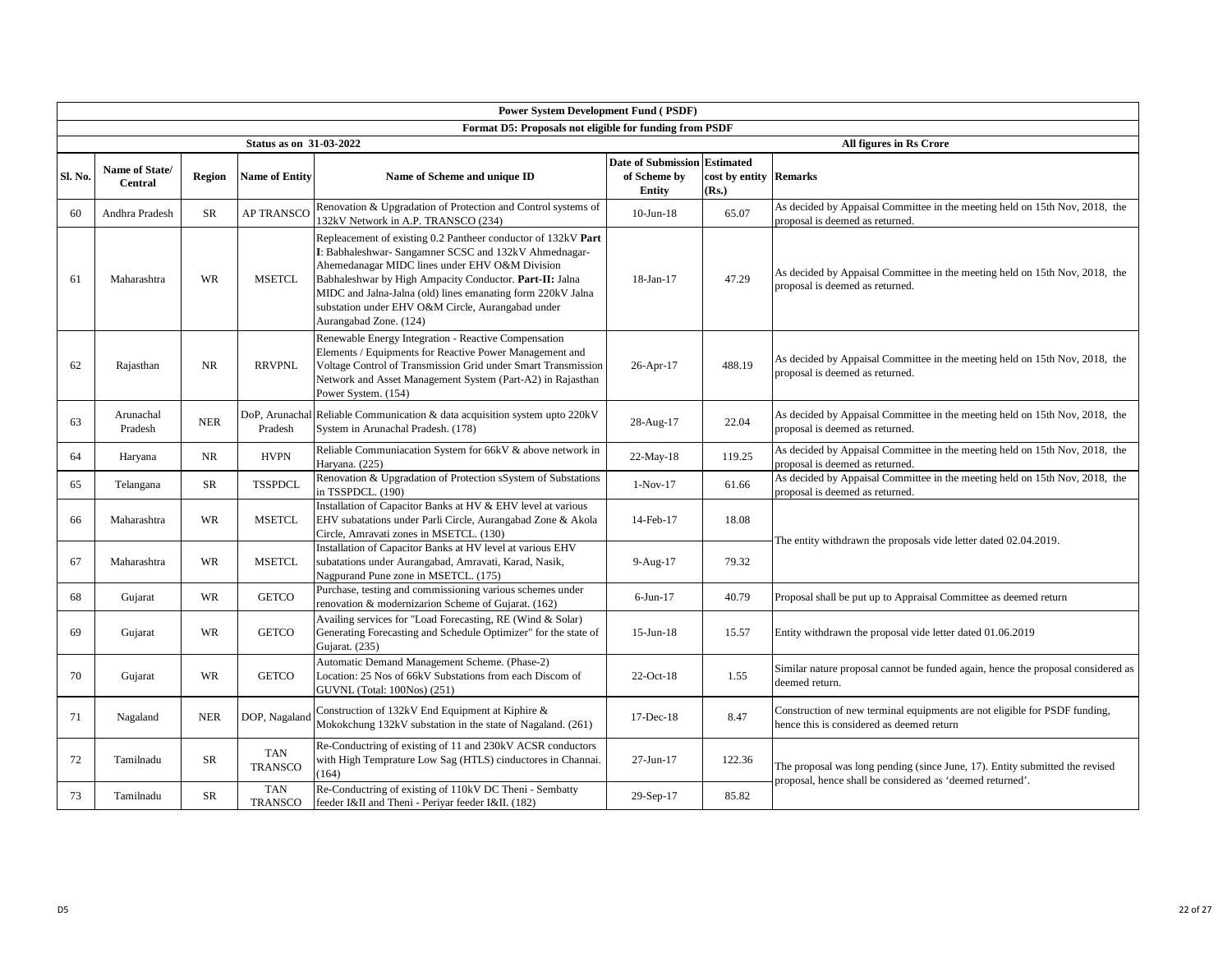|         | <b>Power System Development Fund (PSDF)</b> |               |                                |                                                                                                                                                                                                                                                                                               |                                                                      |                                 |                                                                                                                                                                                                                                                                                                                                                                                             |  |  |  |  |  |
|---------|---------------------------------------------|---------------|--------------------------------|-----------------------------------------------------------------------------------------------------------------------------------------------------------------------------------------------------------------------------------------------------------------------------------------------|----------------------------------------------------------------------|---------------------------------|---------------------------------------------------------------------------------------------------------------------------------------------------------------------------------------------------------------------------------------------------------------------------------------------------------------------------------------------------------------------------------------------|--|--|--|--|--|
|         |                                             |               |                                | Format D5: Proposals not eligible for funding from PSDF                                                                                                                                                                                                                                       |                                                                      |                                 |                                                                                                                                                                                                                                                                                                                                                                                             |  |  |  |  |  |
|         |                                             |               | <b>Status as on 31-03-2022</b> |                                                                                                                                                                                                                                                                                               |                                                                      |                                 | All figures in Rs Crore                                                                                                                                                                                                                                                                                                                                                                     |  |  |  |  |  |
| Sl. No. | Name of State/<br><b>Central</b>            | <b>Region</b> | <b>Name of Entity</b>          | Name of Scheme and unique ID                                                                                                                                                                                                                                                                  | <b>Date of Submission Estimated</b><br>of Scheme by<br><b>Entity</b> | cost by entity Remarks<br>(Rs.) |                                                                                                                                                                                                                                                                                                                                                                                             |  |  |  |  |  |
| 74      | Rajasthan                                   | <b>NR</b>     | <b>JVVNL</b>                   | Project for supply & retrofitting of HIF Relay in the VCBs by<br>replacing the existing relay in the 11kV feeders at different 33kV<br>substation of JVVNL. (249)                                                                                                                             | 11-Oct-18                                                            | 20.02                           | The objective of the proposal is not covered under the PSDF guidelines, hence the<br>proposal considered as deemed return                                                                                                                                                                                                                                                                   |  |  |  |  |  |
| 75      | Nagaland                                    | <b>NER</b>    |                                | Upgradation of Control & Protection system and Replacement of<br>DOP, Nagaland different substation Equipments in 66kV voltage class<br>Substation, in the state of Nagaland. (260)                                                                                                           | 17-Dec-18                                                            | 13.10                           | Renovation & upgradation of Protection Control system for 66 kV level not<br>considered for PSDF funding, hence the proposal considered as deemed return                                                                                                                                                                                                                                    |  |  |  |  |  |
| 76      | Gujarat                                     | WR            | <b>GETCO</b>                   | Self propelled Articulation Boom Lifts for usege at 400kV<br>substations of GETCO (At present 4 Nos orioised for 15 Nos of<br>400kV Substations of GETCO) (271)                                                                                                                               | $12-Jul-19$                                                          | 4.11                            |                                                                                                                                                                                                                                                                                                                                                                                             |  |  |  |  |  |
| 77      | Gujarat                                     | WR            | <b>GETCO</b>                   | Design, Manufacturing & Supply of Emergengy Restroration<br>System (ERS) Infrastructure in GETCO. (272)                                                                                                                                                                                       | 12-Jul-19                                                            | 13.57                           | The proposals were examined by TESG in 51st meeting on 17.9.2019. Proposals<br>not meeting the criteria decided by the Monitoring Committee in its 14th                                                                                                                                                                                                                                     |  |  |  |  |  |
| 78      | <b>POWERGRID</b>                            | ER            | <b>POWERGRID</b>               | Implementation of Upgradation of SCADA RTUs SAS in<br>Central Sector stations and strengthening of OPGW Network in<br>Eastern Region. (274)                                                                                                                                                   | 23-Jul-19                                                            | 66.81                           | meeting held on 7.1.2019. Deemed returned.                                                                                                                                                                                                                                                                                                                                                  |  |  |  |  |  |
| 79      | Telangana                                   | SR            | <b>TSTRANSCO</b>               | Reconductoring for relieving congestion of 220 kV Nagarjuna<br>Sagar-Chalakurthy Line in TSTRANSCO. (277)                                                                                                                                                                                     | 31-Jul-19                                                            | 10.99                           |                                                                                                                                                                                                                                                                                                                                                                                             |  |  |  |  |  |
| 80      | Maharashtra                                 | WR            | <b>MSETCL</b>                  | Scheme 1: Procurement & Retrofit of Numerical Protection<br>Relays alongwith Trip relays on various EHV lines in MSETCL<br>system.<br>Scheme 2: Procurement & Retrofit of Numerical Protection<br>Relays alongwith Trip relays on Power Transforms/ ICTs/<br>Reactors in MSETCL system. (220) | 8-May-18                                                             | 29.27                           | Inputs received on 22.7.2019. Inputs examined by TESG on its 51st meeting<br>held on 17.9.2019.<br>Third party Protection Audit required.<br>Proposal withdrawn by the entity letter dated 15.10.2019.                                                                                                                                                                                      |  |  |  |  |  |
| 81      | Bihar                                       | ER            | <b>BSPTCL</b>                  | Reliable communication and Data Acquisition upto 132kV and<br>above in BSPTCL. (244)                                                                                                                                                                                                          | $12-Sep-18$                                                          | 195.07                          | The entity informed that the Letter of Award has already been issued for this<br>Project before issuance of sanction order. As per the PSDF guidelines, the PSDF<br>grant cannot be given for the works which are already been awarded before<br>sanction of grant. Therefore, in 52nd meeting of TESG held on 13.03.2020 it was<br>decided to recommend the proposal as "Deemed" returned. |  |  |  |  |  |
| 82      | Punjab                                      | NR            | <b>PSTCL</b>                   | Implementation of Digital Substation Technology at 220kV<br>Substation Passiana (Punjab) of PSTCL. (253)                                                                                                                                                                                      | 8-Nov-18                                                             | 10.67                           | TESG in its 51st meeting held on 17.09.2019 observed that the objective of the<br>proposal was not covered under MoP guidelines for disbursement of fund from<br>PSDF, therefore, the proposal shall be considered as 'deemed return'                                                                                                                                                       |  |  |  |  |  |
| 83      | Maharashtra                                 | <b>WR</b>     | <b>RGPPL</b>                   | Supply, Installation and Commissioning of 400kV/125MVAR<br>Bus Reactor at RGPPL, Ratnagiri from Power System<br>Development Fund (PSDF). (256)                                                                                                                                                | $30-Nov-18$                                                          | 10.22                           | TESG in its 51st meeting held on 17.09.2019 decided that as per the PSDF<br>guidelines, there is no provision for funding of private entity/company. The<br>proposal shall be considered as 'deemed return'                                                                                                                                                                                 |  |  |  |  |  |
| 84      | Tripura                                     | <b>NER</b>    | <b>TSECL</b>                   | Real Time Condition monitoring to enhance reliability of<br>substation assets and capacity building in the state of Tripura.<br>(259)                                                                                                                                                         | $12$ -Aug- $18$                                                      | 112.94                          | TESG in its 51st meeting held on 17.09.2019 observed that the objective of the<br>proposal does not get covered under PSDF guidelines and therefore, it shall be<br>considered as 'deemed return'.                                                                                                                                                                                          |  |  |  |  |  |
| 85      | Jharkhand                                   | ER            | <b>JUSNL</b>                   | Implementation of Smart grid Technologies, Wide Area<br>Monitoring System (WAMS) and Scheduling, Accounting,<br>Metering and Settlement of Transaction of Electricity<br>(SAMAST) at JUSNL. (269)                                                                                             | $21-Jun-19$                                                          | 1141.43                         | TESG in its 51st meeting held on 17.09.2019 observed that the entity has been<br>asked to submit fresh DPRs individually for each of the three (3) schemes and the<br>present proposal of JUSNL is considered as "deemed return                                                                                                                                                             |  |  |  |  |  |
| 86      | Punjab                                      | <b>NR</b>     | <b>PSTCL</b>                   | Provision of Second DC Source at 220KV & 132KV Grid Sub<br>Stations of PSTCL. (273)                                                                                                                                                                                                           | 19-Jul-19                                                            | 13.20                           | Entity Re-submitted of the proposals with new proposal no 295                                                                                                                                                                                                                                                                                                                               |  |  |  |  |  |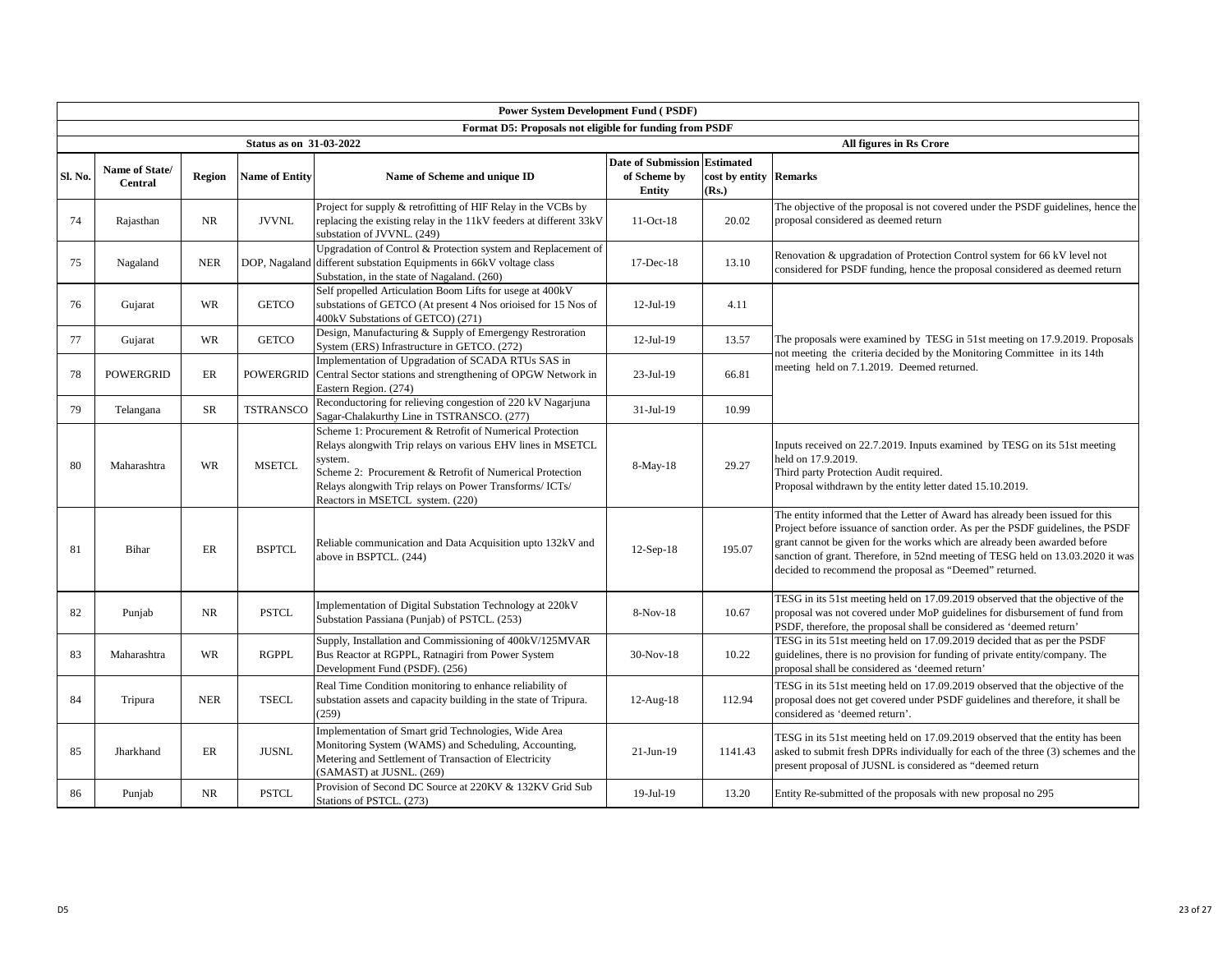|         | <b>Power System Development Fund (PSDF)</b><br>Format D5: Proposals not eligible for funding from PSDF |               |                                                         |                                                                                                                                                                                                                                          |                                                               |                                 |                                                                                                                                                                                                                                                                                                                                     |  |  |  |  |  |
|---------|--------------------------------------------------------------------------------------------------------|---------------|---------------------------------------------------------|------------------------------------------------------------------------------------------------------------------------------------------------------------------------------------------------------------------------------------------|---------------------------------------------------------------|---------------------------------|-------------------------------------------------------------------------------------------------------------------------------------------------------------------------------------------------------------------------------------------------------------------------------------------------------------------------------------|--|--|--|--|--|
|         |                                                                                                        |               |                                                         |                                                                                                                                                                                                                                          |                                                               |                                 |                                                                                                                                                                                                                                                                                                                                     |  |  |  |  |  |
| Sl. No. | Name of State/<br><b>Central</b>                                                                       | <b>Region</b> | <b>Status as on 31-03-2022</b><br><b>Name of Entity</b> | Name of Scheme and unique ID                                                                                                                                                                                                             | <b>Date of Submission Estimated</b><br>of Scheme by<br>Entity | cost by entity Remarks<br>(Rs.) | All figures in Rs Crore                                                                                                                                                                                                                                                                                                             |  |  |  |  |  |
| 87      | Telangana                                                                                              | SR            | <b>TSTRANSCO</b>                                        | Installation of 12 Nos 400kV, 125 MVAR Bus Reactors, 1 No<br>80 MVAR Bus Reactor and 1 No 63MVAR Switchable Line<br>Reactor of TSTRANSCO. (276)                                                                                          | 31-Jul-19                                                     | 334.34                          | As the proposals do not meet, the criteria decided by the Monitoring Committee<br>in its 14th meeting held on 07.01.2019. Thus, they are recommended as "Deemed<br>as returned". Thereafter, entities Re-submitted these proposals and were                                                                                         |  |  |  |  |  |
| 88      | Uttrakhand                                                                                             | NR            | <b>PTCUL</b>                                            | Supply and Installation of 125MVAR Reactor and its associated<br>bay and related work at 400kV Substation Kashipur. (279)                                                                                                                | 31-Jul-19                                                     | 13.45                           | examined by TESG in its 53rd meeting held on 21.08.2020 with new proposal<br>numbers (299 & 300). The old Proposal DPR (276 & 279) are considered as<br>deemed return                                                                                                                                                               |  |  |  |  |  |
| 89      | Tamilnadu                                                                                              | <b>SR</b>     | <b>TAN</b><br><b>TRANSCO</b>                            | Installation of 33 sets of 11kV, 2.4 MVAR Capacitor Banks<br>(79.2MVAR) and 49 sets of 22kV, 2.4 MVAR Capacitor Banks<br>(117.6MVAR) in various substations in Colmbatore region in<br>Tamilnadu. (184)                                  | 11-Oct-17                                                     | 18.74                           | In the 52nd meeting of TESG held on 13.03.2020, it was informed by entity that                                                                                                                                                                                                                                                      |  |  |  |  |  |
| 90      | Tamilnadu                                                                                              | SR            | <b>TAN</b><br><b>TRANSCO</b>                            | Design, Detailed Engineering, Supply, Erection, Testing and<br>Commissioning of 59 sets of 22kV, 2.4 MVAR Capacitor Banks<br>and 42 sets of 11kV, 2.4 MVAR Capacitor Banks in various<br>substations in Erode region in Tamilnadu. (221) | $10-May-18$                                                   | 24.06                           | the it has submitted the combined DPR for both the Proposals. Therefore, the<br>earlier submitted two DPRs are considered as "Deemed Return"                                                                                                                                                                                        |  |  |  |  |  |
| 91      | Delhi                                                                                                  | <b>NR</b>     | <b>DTL</b>                                              | Upgradation and Strengthening of Delhi Transmission System<br>Phase-I. (263)                                                                                                                                                             | 24-Dec-18                                                     | 116.51                          | DTL vide letter/mail dated 11-09-2020 intimated to NLDC that works of the<br>proposal has already been awarded before the issuance of sanction order.<br>Therefore, as per the PSDF guidelines TESG in its 54th meeting held on<br>11.12.2020 recommended the proposal to Appraisal Committee to consider it as<br>"Deemed Return". |  |  |  |  |  |
| 92      | West Bengal                                                                                            | ER            | <b>WBSETCL</b>                                          | Renovation & Upgradation of Protection System & replacement<br>of trouble prone equipment of different age old 132kV substation<br>within the state of West Bengal. (283)                                                                | $8-Aug-19$                                                    | 81.25                           | TESG in its 52nd meeting held on 13.03.2020, observed that the proposals are<br>not covered under the PSDF guidelines and are ineligible for funding from PSDF.                                                                                                                                                                     |  |  |  |  |  |
| 93      | Gujarat                                                                                                | WR            | <b>GSECL</b>                                            | Installation of Flue Gas Desulphurization (FGD) system om<br>thermal units of GSECL. (287)                                                                                                                                               | $9-Ian-20$                                                    | 2352.50                         | TESG recommended to consider these projects as "Deemed Return".                                                                                                                                                                                                                                                                     |  |  |  |  |  |
| 94      | Punjab                                                                                                 | <b>NR</b>     | <b>PSTCL</b>                                            | Implementation of Substation Automation System at 90 nos<br>220kV substations of PSTCL. (265)                                                                                                                                            | 20-Feb-19                                                     | 318.55                          | The Monitoring Committee in its 14th meeting decided to priorities the projects<br>eligible for PSDF funding due to a decline in the inflow of funds in the PSDF<br>account. It was decided that all proposals received up to date of the meeting (i.e.                                                                             |  |  |  |  |  |
| 95      | Telangana                                                                                              | <b>SR</b>     | <b>TSTRANSCO</b>                                        | Renovation & Upgradation of Protection and Control System of<br>Grid Substations in TSTRANSCO. (275)                                                                                                                                     | 31-Jul-19                                                     | 36.06                           | 7.1.2019) shall be examined and considered for funding and only the following<br>category of projects were recommended for funding for 1 year starting from<br>08.01.2019. In view of above decisions, the above proposal (265, 275, 278 and                                                                                        |  |  |  |  |  |
| 96      | Uttarakhand                                                                                            | NR            | <b>PTCUL</b>                                            | Replacement jof ACSR Conductor with HTLS Conductor in<br>220kV & 132kV Lines of PTCUL. (278)                                                                                                                                             | 31-Jul-19                                                     | 172.54                          | 280) received by NLDC, were not examined by TESG.<br>55th TESG decided that the above projects may be deemed returned. In the 16th<br>Meeting of Monitoring Committee held on 08.03.2021, the decision of 14th                                                                                                                      |  |  |  |  |  |
| 97      | Delhi                                                                                                  | NR            | <b>DTL</b>                                              | Installation of Shunt Reactors in Delhi. (280)                                                                                                                                                                                           | 31-Jul-19                                                     | 54.13                           | Monitoring Committee was revoked, the project entities may be asked to re-<br>submit the fresh DPRs, if required.                                                                                                                                                                                                                   |  |  |  |  |  |
| 98      | Gujarat                                                                                                | WR            | <b>GETCO</b>                                            | Smart Feeder Monitoring System Locations 2000 Nos of 66kV<br>Substations of GETCO. (309)                                                                                                                                                 | 23-Feb-21                                                     | 241.80                          | TESG during its 57th Meeting observed that the monitoring of the 66 kV feeders<br>should be covered under SCADA system installed in SLDC GETCO. This is<br>business as usual and shall not be qualified for funding through PSDF Scheme.                                                                                            |  |  |  |  |  |
| 99      | <b>NERPC</b>                                                                                           | <b>NER</b>    | <b>NERPC</b>                                            | Procurement of Additional Licenses of Protection Setting<br>Calculation Tool for North Eastern Region. (310)                                                                                                                             | 5-Mar-21                                                      | 9.69                            | TESG during its 57th Meeting observed that the proposal of NERPC for<br>procurement of additional licenses is not justified. Therefore, It was requested to<br>put up the same to Appraisal committee for deemed return                                                                                                             |  |  |  |  |  |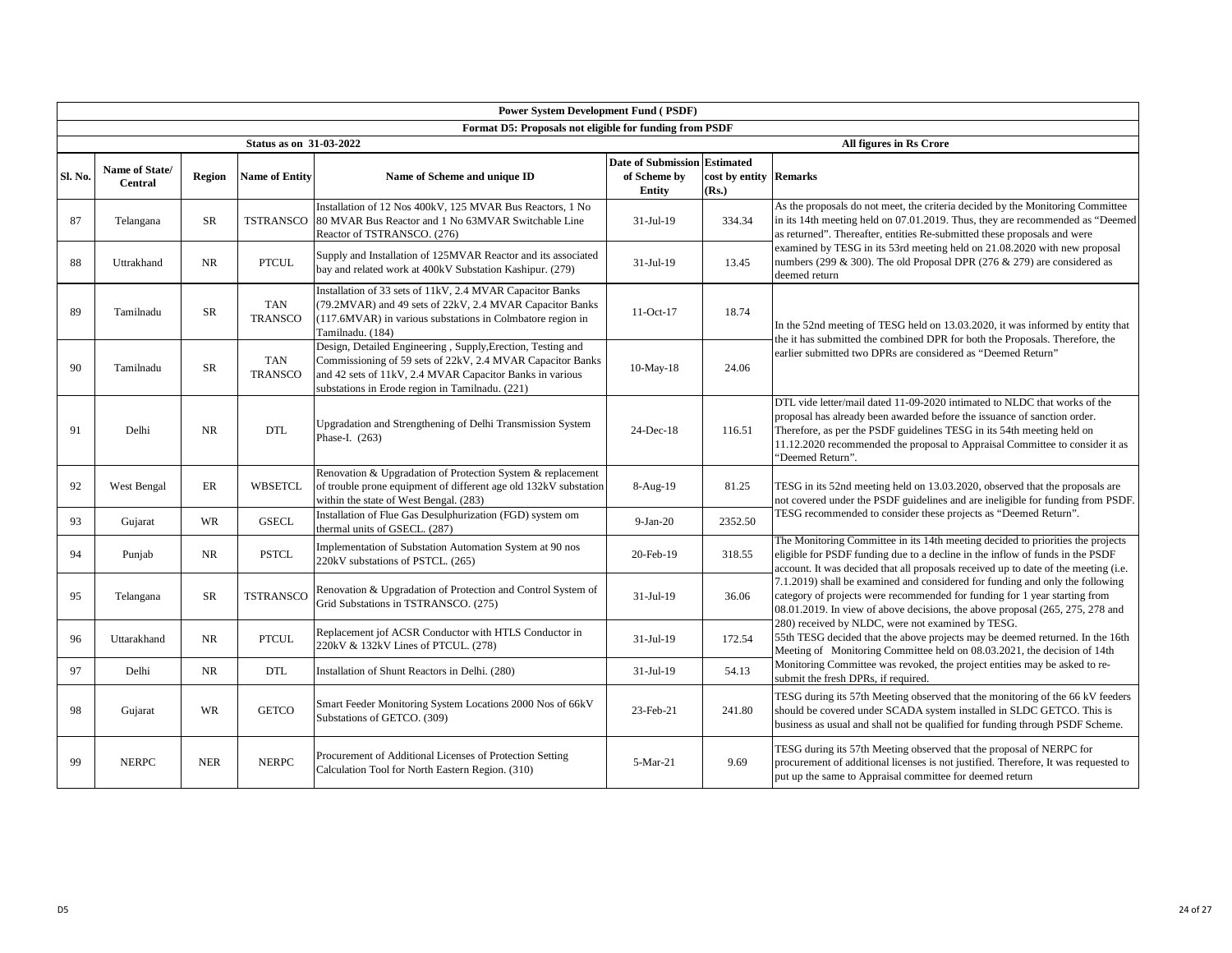| <b>Power System Development Fund (PSDF)</b>             |                                  |            |                                |                                                                                                                                                                                                                   |                                                                      |                                 |                                                                                                                                                                                                                                                                                                                                                                                                                                                                                                                                                                                                                                                                               |  |  |  |  |
|---------------------------------------------------------|----------------------------------|------------|--------------------------------|-------------------------------------------------------------------------------------------------------------------------------------------------------------------------------------------------------------------|----------------------------------------------------------------------|---------------------------------|-------------------------------------------------------------------------------------------------------------------------------------------------------------------------------------------------------------------------------------------------------------------------------------------------------------------------------------------------------------------------------------------------------------------------------------------------------------------------------------------------------------------------------------------------------------------------------------------------------------------------------------------------------------------------------|--|--|--|--|
| Format D5: Proposals not eligible for funding from PSDF |                                  |            |                                |                                                                                                                                                                                                                   |                                                                      |                                 |                                                                                                                                                                                                                                                                                                                                                                                                                                                                                                                                                                                                                                                                               |  |  |  |  |
|                                                         |                                  |            | <b>Status as on 31-03-2022</b> |                                                                                                                                                                                                                   |                                                                      |                                 | All figures in Rs Crore                                                                                                                                                                                                                                                                                                                                                                                                                                                                                                                                                                                                                                                       |  |  |  |  |
| Sl. No.                                                 | Name of State/<br><b>Central</b> | Region     | <b>Name of Entity</b>          | Name of Scheme and unique ID                                                                                                                                                                                      | <b>Date of Submission Estimated</b><br>of Scheme by<br><b>Entity</b> | cost by entity Remarks<br>(Rs.) |                                                                                                                                                                                                                                                                                                                                                                                                                                                                                                                                                                                                                                                                               |  |  |  |  |
| 100                                                     | <b>NERPC</b>                     | <b>NER</b> | <b>NERPC</b>                   | Procurement and Implementation of Authomatic Fault Analyzer<br>System for North Eastern Region. (311)                                                                                                             | 21-Mar-21                                                            | 50.74                           | TESG during its 57th Meeting observed that the availability of pre-requisite<br>infrastructure for successful implementation of AFAS system is not available at<br>present in the NER. Therefore, the proposal of NERPC for implementation of<br>AFAS system in NE Region may not be considered for PSDF funding. NERPC<br>and NER utilities shall be advised to first implement the project of OPGW based<br>fiber-optic communication installation work in their region and upgradation of all<br>protection relays to Numerical relays which is a pre-requisite for AFAS system.<br>NLDC was requested to put up the proposal for deemed return to Appraisal<br>Committee. |  |  |  |  |
| 101                                                     | Gujarat                          | <b>WR</b>  | <b>GETCO</b>                   | Implementation of Information Security Management System.<br>(314)                                                                                                                                                | $1-Jul-21$                                                           |                                 | TESG during its 57th Meeting observed that the project is for ISO certification<br>and not for improvement /development of Power system. Therefore, it is not<br>eligible for PSDF funding as it does not qualify under any of the categories<br>defined in the PSDF guidelines. Therefore, TESG decided not to consider the<br>project for PSDF funding and to return the project. NLDC was requested to put<br>up the proposal to Appraisal committee for deemed return.                                                                                                                                                                                                    |  |  |  |  |
| 102                                                     | Mizoram                          | <b>NER</b> | Dop, Mizoram                   | Installation of Reactive Power Solution at 132kv Substation in<br>Mizoram. (139)                                                                                                                                  | 16-Mar-17                                                            | 16.88                           | Entity withdrawn the proposal and Entity Requested to extend the given time up<br>to 31.03.2022 for re-submission of fresh DPR vide letter dated 16.02.2022.                                                                                                                                                                                                                                                                                                                                                                                                                                                                                                                  |  |  |  |  |
| 103                                                     | Gujarat                          | <b>WR</b>  | <b>GETCO</b>                   | "Development of Indigenous Solar Power Forecasting Model" -<br>Solar Generation Forecasting activity/modle in/for State of<br>Gujarat. (216)                                                                      | $13-Apr-16$                                                          | 5.17                            | 22nd Appraisal Committee directed that the proposal may be re-examined by<br>TSEG after submission of the format A5 by the entity. One month notice given on<br>18-01-2022 for submision of inputs by entity                                                                                                                                                                                                                                                                                                                                                                                                                                                                  |  |  |  |  |
| 104                                                     | Andhra Pradesh                   | <b>SR</b>  | <b>APTRANSCO</b>               | Revival of abandoned 220kV DC line from Lower Sileru-<br>Bommuru, (219)                                                                                                                                           | $1-May-18$                                                           | 124.50                          | The Appraisal Committee deliberated the issue and referred the matter to SRSCT<br>of CEA to eacamine and decide whether the line is ISTS or incidental to ISTS.<br>Depending on the outcome of the recommendations of SRSCT, the proposal shall<br>be further examined by TESG for making recommendation to the Appraisal<br>Committee. One month notice given on 18-01-2022 for submision of inputs by<br>entity                                                                                                                                                                                                                                                             |  |  |  |  |
| 105                                                     | Maharashtra                      | WR         | <b>MSETCL</b>                  | Replacement of existing 0.15/0./0.4 ACSR Wolf/Panther/Zebra<br>conductor if various EHV lines under EHV O&M Circle Kalwa,<br>Nashik & Pune, MSETCL by equipment HTLS conductor for<br>funding thourgh PSDF. (227) | 25-May-18                                                            | 141.87                          | The proposal was examined by the TESG in the following meetings:<br>42nd TESG: 24.07.2018, 45th TESG: 19.09.2018.50th meeting by TESG. Shall<br>be examined after receipt of inputs. Inputs not yet received. One month notice<br>given on 18-01-2022 for submision of inputs by entity                                                                                                                                                                                                                                                                                                                                                                                       |  |  |  |  |
| 106                                                     | Puducherry                       | SR         | Puducherry                     | Renovation, Modernization and provision of additional<br>equipments of the grid connected 230kV substations in U.T of<br>Puducherry as per the remarks of Protection Audit. (245)                                 | $12-Sep-18$                                                          | 11.56                           | The TESG was of the view that any fresh proposal may be considered after<br>submission of detailed action plan and significant progress of the similar project<br>approved earlier. TESG decided that the proposal shall be further examined after<br>submission of the above inputs by the entity. One month notice given on 18-01-<br>2022 for submision of inputs by entity                                                                                                                                                                                                                                                                                                |  |  |  |  |
| 107                                                     | Nagaland                         | <b>NER</b> |                                | Installation of 5MVAR 132kV Shunt Reactor at the existing<br>DOP, Nagaland substation of 132/33kV Kohima and 132/66/33kV Kiphire in the<br>state of Nagaland. (262)                                               | 17-Dec-18                                                            | 19.25                           | Examined by TESG in its 48th meeting. Inputs sought by the TESG. Submitted<br>inputs examined by TESG in its 50th meeting held on 28th May, 2019. Shall be<br>further examined after submission of NERSCT recommondations. One month<br>notice given on 18.01.2022 for submision of inputs by entity                                                                                                                                                                                                                                                                                                                                                                          |  |  |  |  |
| 108                                                     | Arunachal<br>Pradesh             | <b>NER</b> | Pradesh                        | DoP, Arunachal Reliable Communication & data acquisition system upto 220kV<br>System in Arunachal Pradesh. (267)                                                                                                  | 20-May-19                                                            | 31.84                           | Proposal Examined by TESG in its 51st meeting held on 17.09.2019. the<br>proposal shall be considered subject to the acceptance of 50% funding by the<br>project entity in accordance with the decision of the Monitoring Committee. One<br>month notice given on 18-01-2022 for submision of inputs by entity                                                                                                                                                                                                                                                                                                                                                                |  |  |  |  |